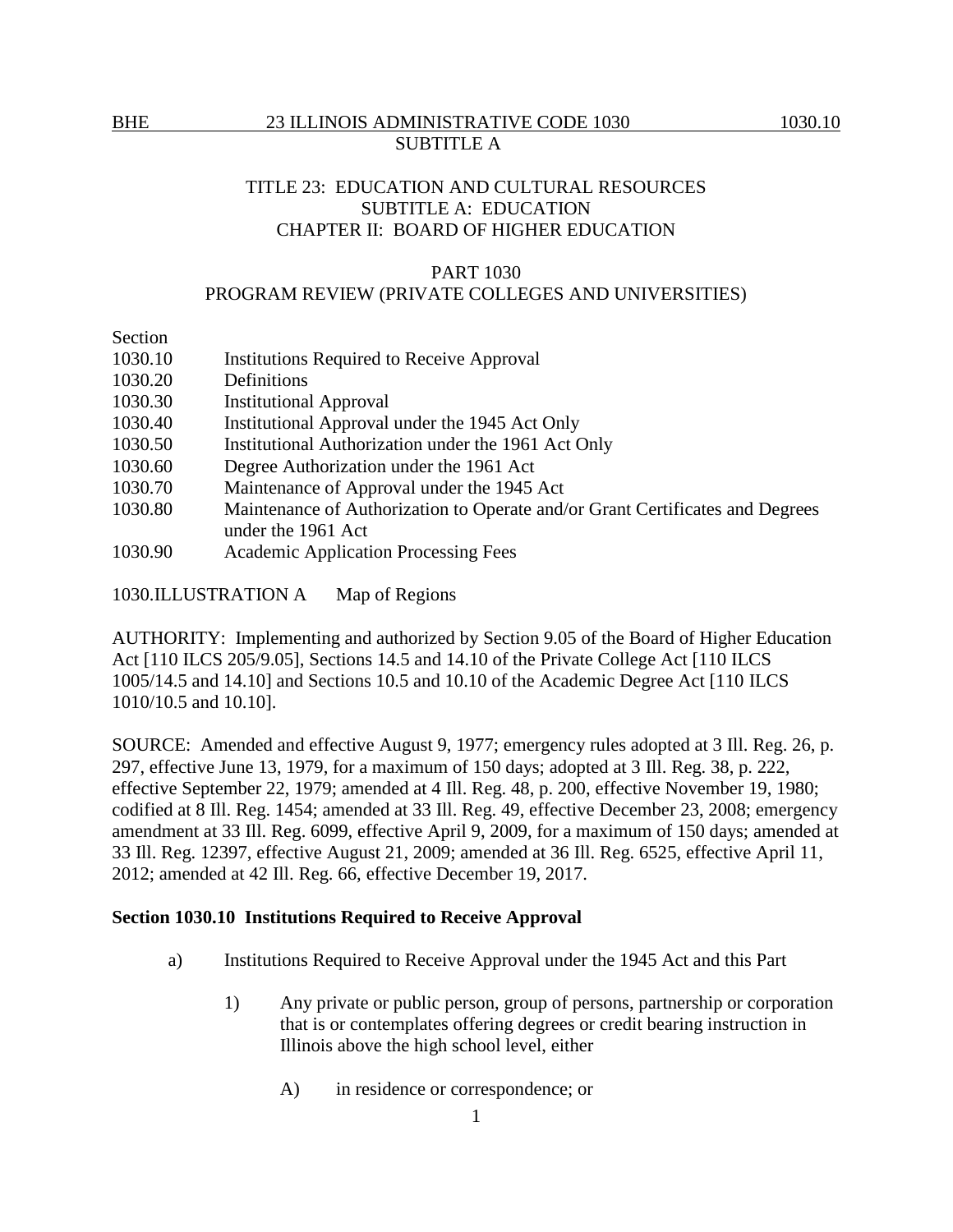- B) in the case of an institution offering online instruction, maintaining a physical facility in Illinois, providing instruction for students at a physical location, or physically providing core academic support services in Illinois, including but not limited to admission, evaluation, assessment, registration, financial aid, academic scheduling, and faculty hiring and support.
- 2) After April 10, 2012, institutions described in subsection (a)(1) shall be limited to:
	- A) Institutions that were not established and offering degrees in Illinois prior to July 17, 1945; or
	- B) Institutions that result from a merger of other institutions, whether or not the merged institutions were in existence prior to July 17, 1945; or
	- C) Institutions currently authorized or currently recognized by the Board that offer degrees or instruction in a new geographic location, whether or not the institution was in existence prior to July 17, 1945; or
	- D) Institutions that have terminated operation and subsequently wish to resume operations as degree granting institutions, whether or not the former institution was in existence prior to July 17, 1945.
- b) Institutions Required to Receive Approval under the 1961 Act and this Part
	- 1) Any private or public person, group of persons, partnership or corporation that is or contemplates offering degrees or credit bearing instruction in Illinois above the high school level, either
		- A) in residence or correspondence; or
		- B) in the case of an institution offering online instruction, maintaining a physical facility in Illinois, providing instruction for students at a physical location, or physically providing, out of an institutionally owned, operated or rented facility, core academic support services in Illinois, including but not limited to admission, evaluation, assessment, registration, financial aid, academic scheduling, and faculty hiring and support.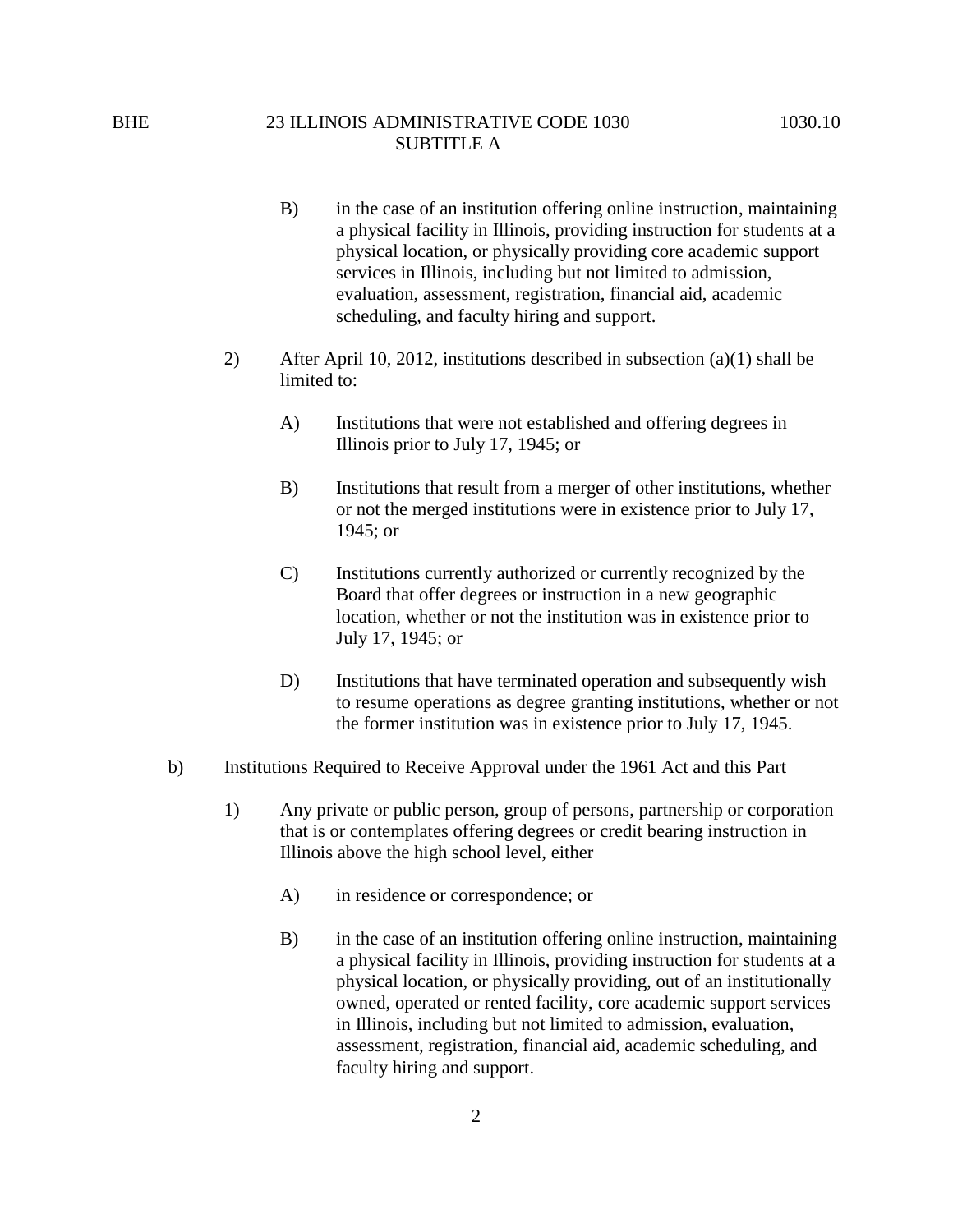- 2) The institutions described in subsection (b)(1) shall not be an Illinois public tax supported higher education institution, a labor union training program or a business trade or other corporate in-service training program.
- 3) After April 10, 2012, institutions described in subsection (b)(1) shall be limited to:
	- A) Institutions that were not operating or authorized to operate in Illinois on August 14, 1961; or
	- B) Institutions that result from a merger of other institutions, whether or not the merged institutions were authorized to operate on August 14, 1961; or
	- C) Institutions currently authorized or currently recognized by the Board that offer degrees or instruction in a new geographic location, whether or not the institution was authorized to operate on August 14, 1961; or
	- D) Institutions that have terminated operation and subsequently wish to resume operation as degree-granting institutions, whether or not the former institution was authorized to operate on August 14, 1961; or
	- E) Institutions seeking to offer dual credit courses to Illinois high school students pursuant to the Dual Credit Quality Act [110 ILCS 27].
- c) Exemption from Approval Requirements
	- 1) Institutions offering degree programs at the University Center of Lake County and the Quad-Cities Graduate Center shall not be required to apply for Board approval when offering degree programs authorized for their home campus. For these institutions, center approval is required and the center shall be treated as part of the institution's home campus, provided the center has notified the Board of its approval of the new degree program.
	- 2) Institutions with Limited Physical Presence in Illinois Any public or private person, group of persons, partnership or corporation that is located outside of the State of Illinois that is or contemplates offering instruction in Illinois above the high school level is not required under either the 1945 Act or the 1961 Act to obtain a Certificate of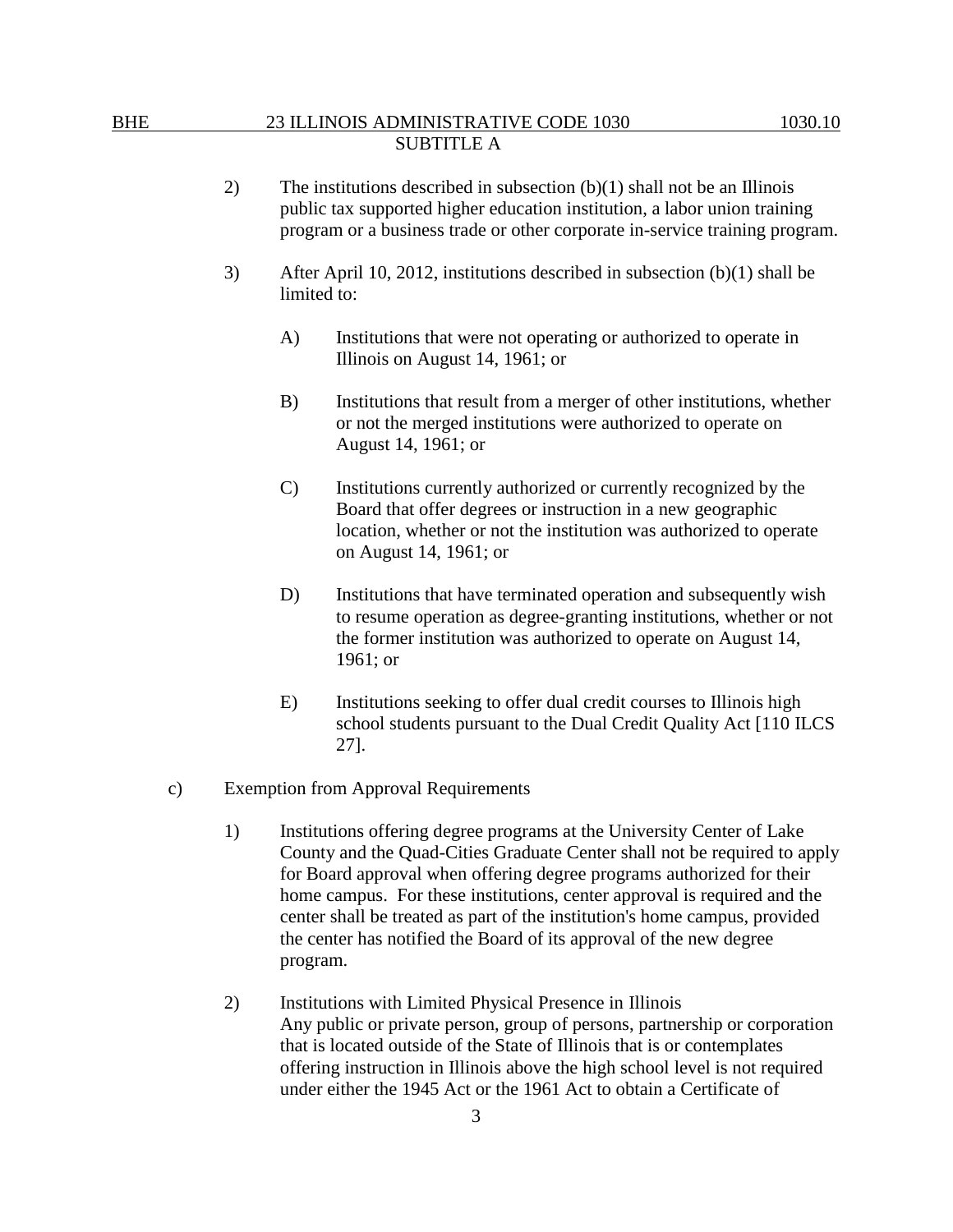Approval or operating or degree authorization if the institution has a limited physical presence in the State. No such institution shall be considered to have limited physical presence for any geographic location and program in Illinois unless it has received a written finding from the Board that it has such a limited physical presence. In determining whether an institution has a limited physical presence, the Board shall require the following:

- A) Evidence of authorization to operate in at least one other state; and
- B) Evidence of accreditation by a body recognized by the U.S. Department of Education and/or the Council for Higher Education Accreditation; and
- C) Evidence that the institution does not offer degrees or credit bearing coursework from a physical location owned, operated or rented by the institution in Illinois, or does not provide instruction for students at a physical location owned, operated or rented by the institution in Illinois; and
- D) Evidence that the institution does not maintain a physical facility in Illinois or does not physically provide out of an institutionally owned, operated or rented facility core academic support services in Illinois, including but not limited to admissions, evaluation, assessment, registration, financial aid, academic scheduling, and faculty hiring and support in the State of Illinois.
- 3) Institutions participating in the State Authorization Reciprocity Agreement (SARA) that are determined by the Board to have limited physical presence do not need to apply for exemption.
- 4) Approved institutions under the jurisdiction of the 1945 or 1961 Acts offering degree programs through mediated instruction do not require additional Board approval.
- 5) Additional Board approval is not required for Board approved institutions offering programs:
	- A) On federal military bases exclusively to base personnel and their family members;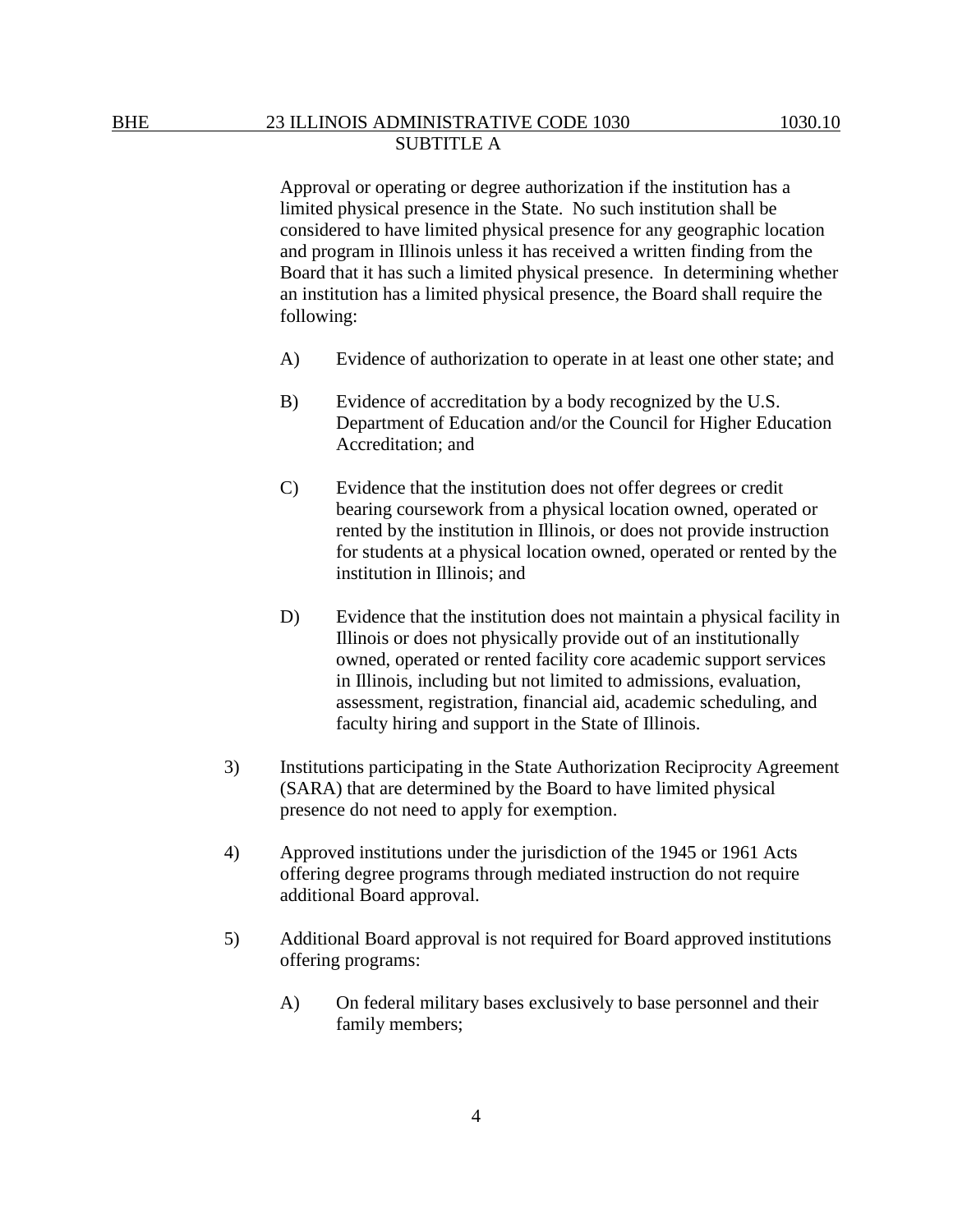- B) At clinical or practice sites that are utilized as a part of Board approved degree programs;
- C) Offering dual credit courses to high school students in high schools; or
- D) Offering courses inside public correctional facilities.

(Source: Amended at 42 Ill. Reg. 66, effective December 19, 2017)

#### **Section 1030.20 Definitions**

Unless otherwise stated, all definitions apply to all terms used in this Part in conjunction with both the 1945 Act and the 1961 Act.

"The 1945 Act" means the Private College Act [110 ILCS 1005].

"The 1961 Act" means the Academic Degree Act [110 ILCS 1010].

"Ability to benefit" means a standard for admission by which a student who does not possess a high school diploma or GED has demonstrated that he or she can profit materially or personally from a certain course of study through passage of an ability to benefit test or alternative pathways that have been approved by the U.S. Department of Education and administered in compliance with U.S. Department of Education guidelines related to ability to benefit policies and procedures outlined in federal financial aid regulations.

"Authorization to Grant Certificates or Degrees" means the letter from the Board giving an institution authorization to grant specific certificates and degrees under the 1961 Act.

"Authorization to Operate" means the letter from the Board authorizing an institution to operate under the 1961 Act.

"Board" means the Board of Higher Education. In those cases in which the term is used to refer to prior approval or lack of prior approval for either an institution or a certificate or degree program, the term "Board" shall mean either the Board of Higher Education or one of the two previous administrative agencies that administered higher education in Illinois (the Board of Education or the Superintendent of Public Instruction), as appropriate.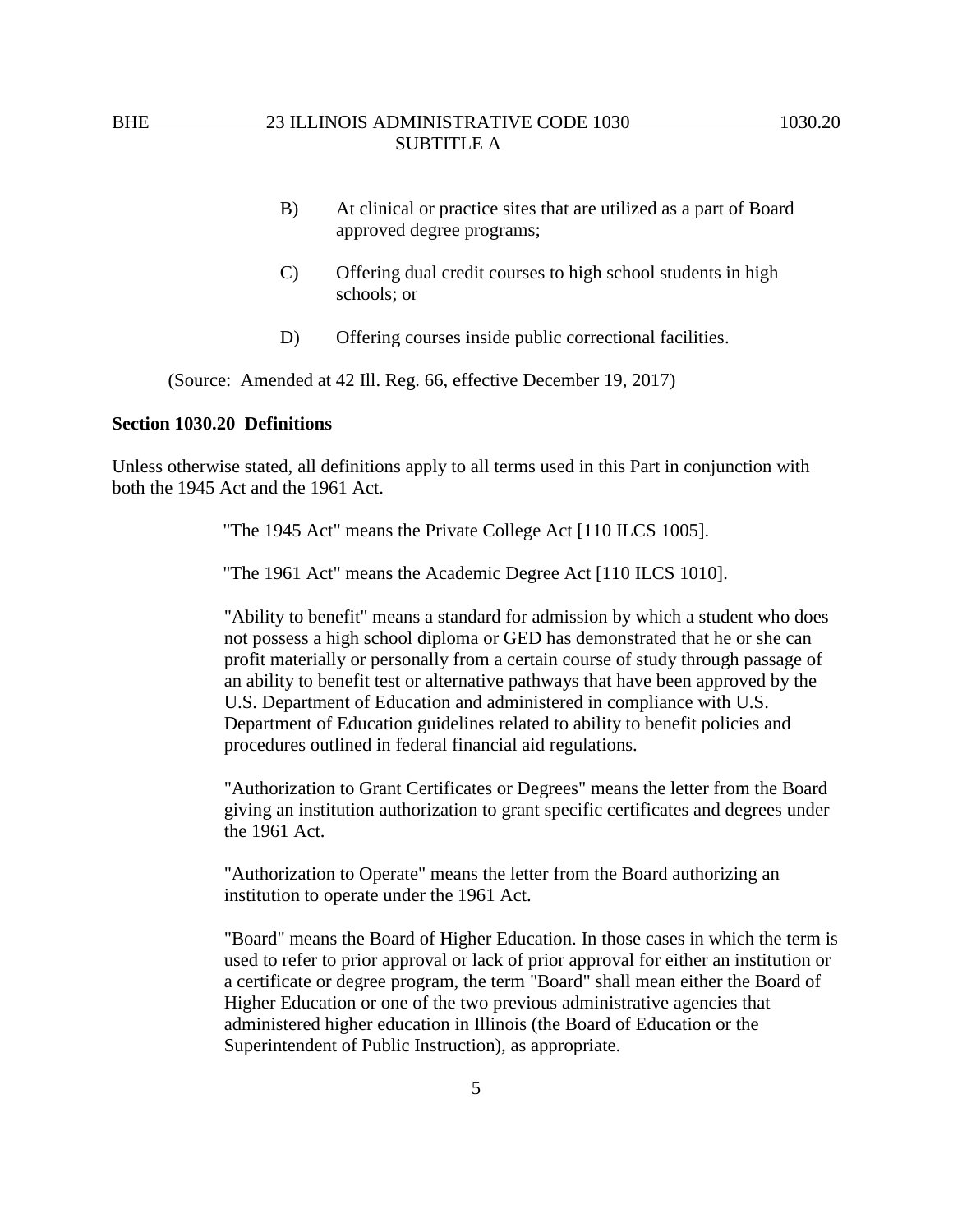"Certificate of Approval" means the letter from the Board giving an institution approval to operate under the 1945 Act.

"Certificate or degree program" means a formal award that is included in an institution's catalog and completion of which is noted on students' official transcript certifying the satisfactory completion of undergraduate, postbaccalaureate or graduate organized program of study at a Board approved institution.

"Certificate program" means a formal award offered by a degree-granting institution that is included in an institutional catalog and on students' official transcripts certifying the satisfactory completion of undergraduate, postbaccalaureate or graduate coursework at a Board approved institution.

"Change request" means a written proposal to modify an approved certificate or degree program. A modification is a change to any of the following: certificate offered; degrees offered; certificate or degree title or designation; Classification of Instruction Programs code (CIP code); program status; and the admission, retention or graduation requirements of approved programs.

"Credit hour" means an amount of work represented in intended learning outcomes and verified by evidence of student achievement that is an institutionally established equivalency that reasonably approximates not less than:

One hour of classroom or direct faculty instruction and a minimum of two hours of out-of-class student work each week for approximately 15 weeks for one semester or trimester hour of credit, or 10 to 12 weeks for one quarter hour of credit, or the equivalent amount of work over a different period of time; or

Documented student learning outcomes and evidence of student achievement resulting from a program provided through an alternative delivery method that demonstrates equivalency to those competencies achieved through traditional classroom delivery; or

At least an equivalent amount of student work as required to achieve intended learning outcomes or competencies as verified by evidence of student achievement for other academic activities as established by the institution, including prior learning assessment, laboratory work,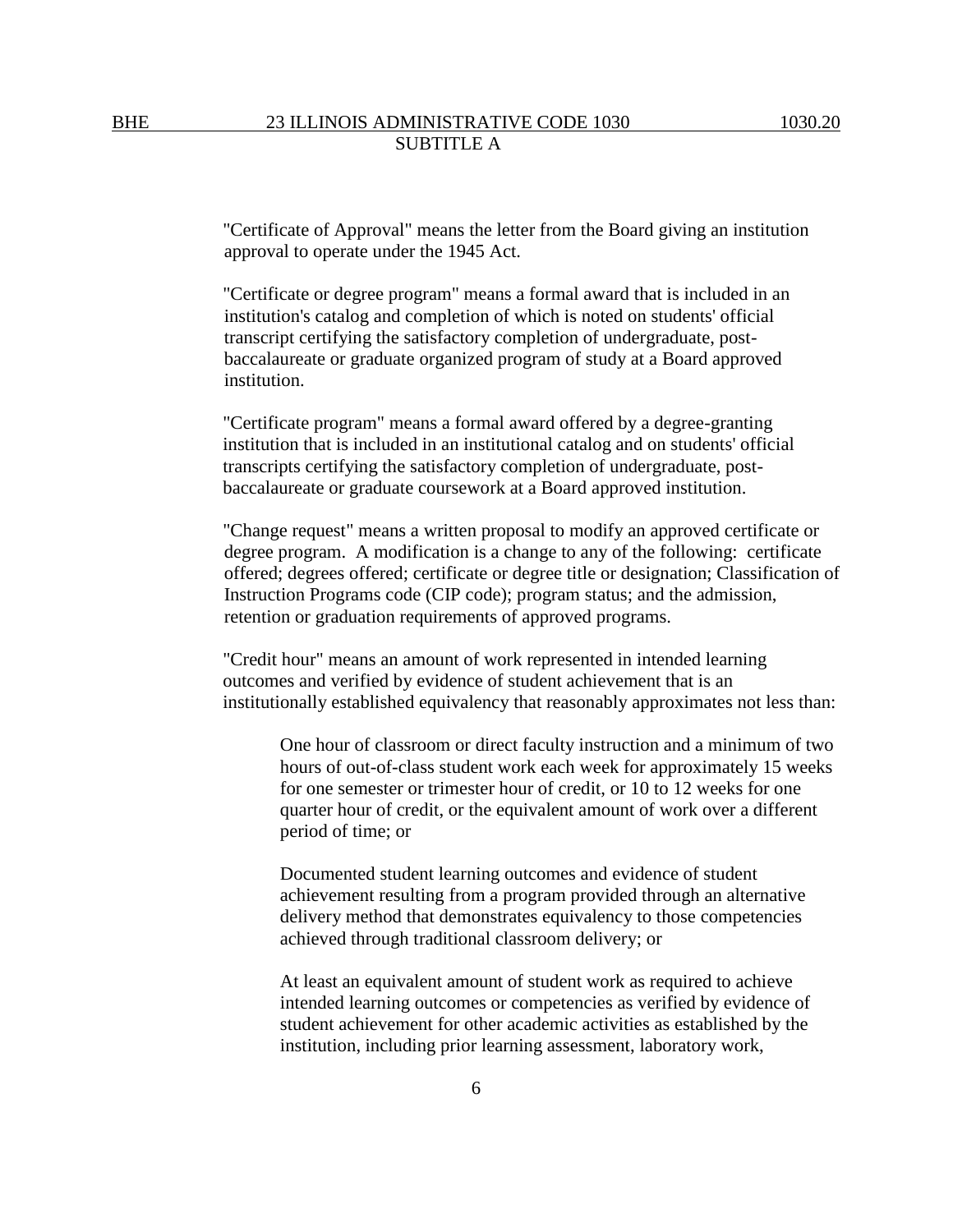internships, practica, studio work and other academic work leading to the award of each credit hour.

"Degree" means any designation, appellation, series of letters or words, or other symbol that signifies or purports to signify that the recipient has satisfactorily completed an organized academic program of study beyond the secondary school level. For the purposes of this Part, an "organized academic program of study beyond the secondary school level" shall be defined as:

Any academic program, regardless of duration, that offers any designation, appellation, series of letters or words or other symbol known as or labeled as an associate degree, a bachelor's degree, a master's degree, a doctor's degree, a professional degree or a certificate of advanced study; or

Any academic postsecondary program, except for a program that is devoted entirely to religion or theology, or a program offered by any institution operating under the authority of the Private Business and Vocational Schools Act [105 ILCS 426].

"Degree program" means the standard required course of study, or its equivalent, leading to a degree.

"Dual credit" means an instructional arrangement in which an academically qualified student currently enrolled in high school enrolls in a college-level course and, upon successful course completion, concurrently earns both college credit and high school credit.

"Faculty" means any individual or group of individuals who are qualified by education and experience to give expert instruction and evaluation in their specialties, to supervise curricular experiences, and to evaluate learning for credit.

"General education" provides students with a broad foundation of study upon which to build an undergraduate education.

"Home campus" is also known as "in-region". Both "home campus" and "inregion" are defined as the approval region within which an institution's original operating authority was granted.

"Illinois not-for-profit institution" means an institution described in Section 1030.10(a) and (b) that is not otherwise exempted in Section 1030.10(c) and

7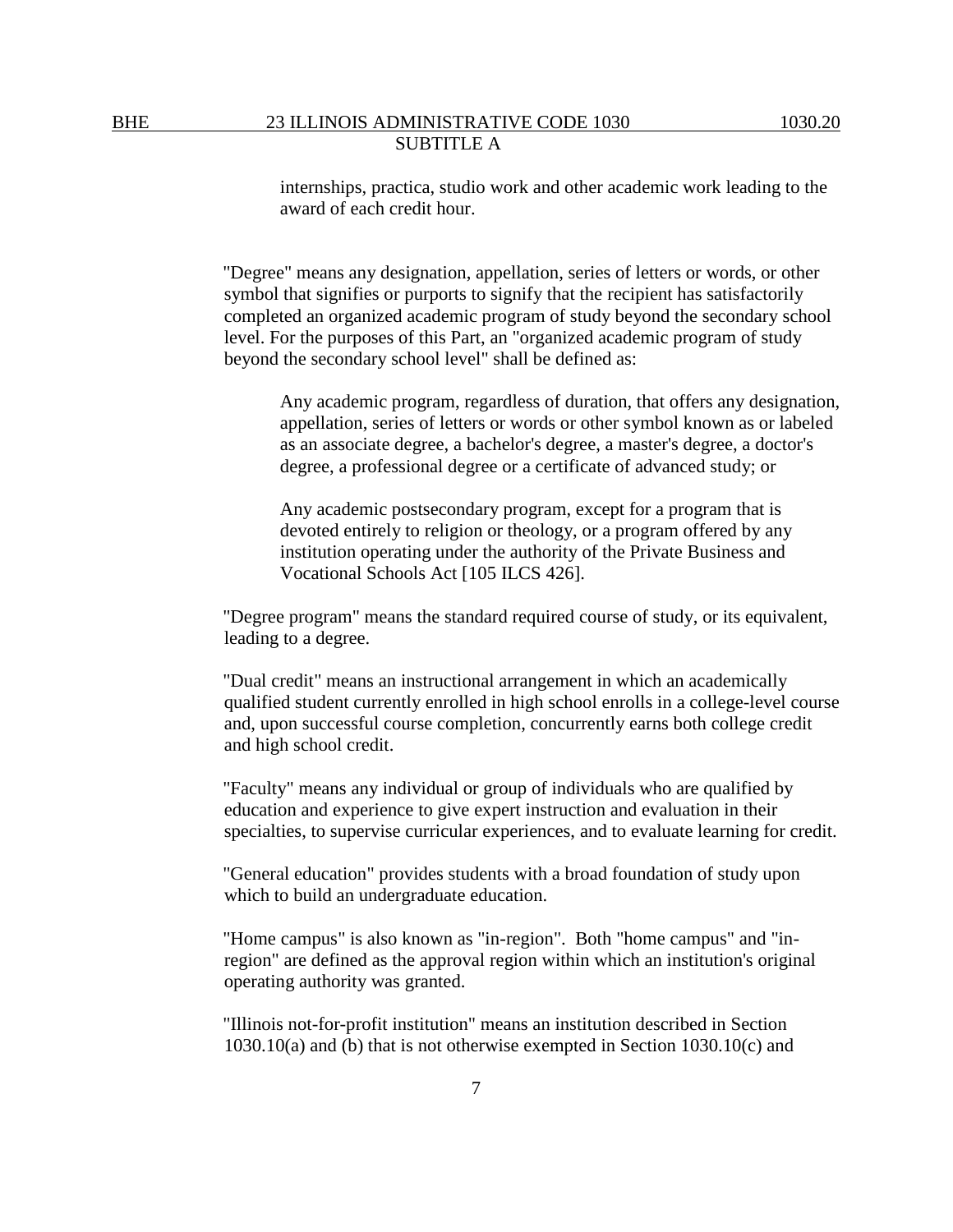meets the following criteria:

Private corporation, limited liability company, or other entity that is initially incorporated or organized in this State, if required by law; and

Maintains a place of business within the State; and

Holds a current certificate of good standing from the Secretary of State, if required by law to file with the State; and

Can demonstrate tax-exempt status; and

Conducts business for the benefit of the general public without shareholders and without a profit motive.

"Illinois proprietary institution" means an institution described in Section 1030.10(a) and (b) that is not otherwise exempted in Section 1030.10(c) and meets the following criteria:

Private corporation, limited liability company, or other entity that is initially incorporated or organized in this State, if required by law; and

Maintains a place of business within the State; and

Holds a current certificate of good standing from the Secretary of State, if required by law to file with the State; and

Is investor-owned and/or organized for profit.

Illinois proprietary institutions do not include public institutions authorized under the domestic laws of this State, private not-for-profit institutions permitted to be exempt from taxation under section  $501(c)(3)$  of the United States Internal Revenue Code (26 USC 501(c)(3)), or religious institutions that have not applied for recognition of tax-exempt status but have filed as a not-for-profit entity with the Illinois Secretary of State.

"Institutional change" means a written notification of a change at an approved institution. These changes may include a change in ownership, address, institution name, leadership or status.

"Institution size" is determined by applying the formula for the calculation of FTE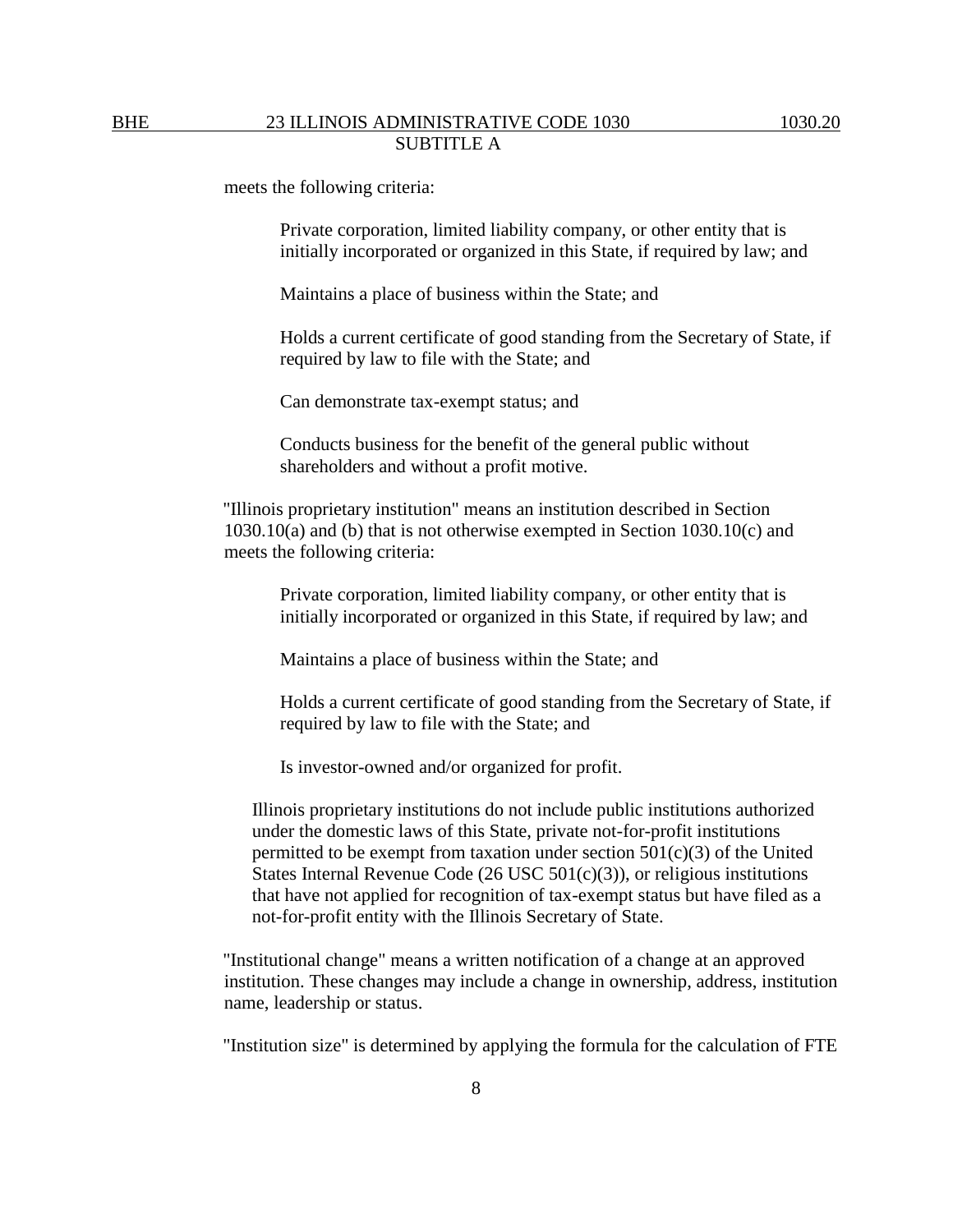students (using fall student headcounts) developed by the Integrated Postsecondary Education Data System (IPEDS) to the data reported by the institution to IPEDS, which is the U.S. Department of Education postsecondary data collection program.

"Mediated instruction" means, for the purposes of this Part, the delivery of instruction at a distance facilitated by technology, such as via teleconferencing, video-conferencing, or internet.

"New certificate or degree program" means one or more of the following:

A certificate or degree program offered at a different educational level from a program already approved at a given institution.

A certificate or degree program in a different six-digit CIP (Classification of Instructional Programs taxonomy developed by the National Center for Educational Statistics and used in the Integrated Postsecondary Education Data System) code from that already authorized.

A new professional or specialist degree or certificate.

"New geographic location" means an additional out-of-region instructional site at which 50 percent or more of a Board authorized certificate or degree program is offered. Institutions offering less than 50 percent of credit hours for a program that has either been authorized by the Board for delivery in the institution's home region or does not require Board authorization as a result of the exemption for institutions that have been in existence since prior to the 1961 Act as noted in Section 1030.10 does not require additional approval if the institution is authorized in that region. Any program offered in an initial operating region or a new region for which there is no current Board authorization must receive certificate or degree approval for the program before the 50 percent new geographic location definition applies for additional out-of-region locations.

"Notice of intent" or "NOI" means the filing of intent for a new program or unit by the institution that is seeking operating authority or certificate or degree granting authority, as provided in Sections 1030.30(b) and 1030.60(b). Notices of intent shall be publicly posted on the Board's website for no less than 30 days prior to any Board action on the application and shall remain active for one year after the public posting period has expired.

"Out-of-state institution" means an institution described in Section 1030.10(a) or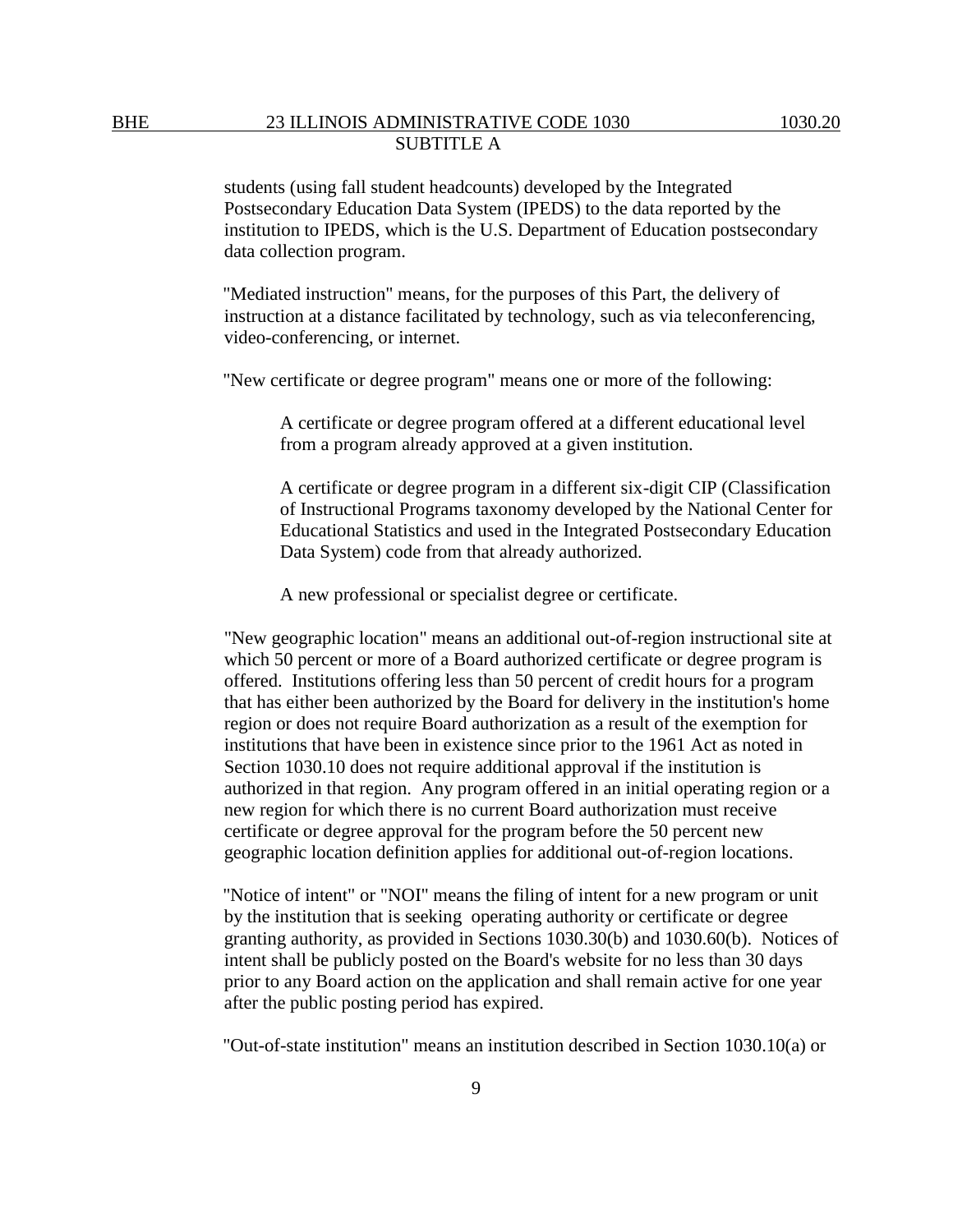(b) that is not otherwise exempted in Section 1030.10(c) and meets one of the following:

Public institution authorized under domestic laws other than the laws of this State; or

Private corporation, limited liability company, or other entity that is initially incorporated or organized under domestic laws other than the laws of this State, if required, and initially operated outside the State; or

Not-for-profit corporation, limited liability company, or other entity that maintains its primary place of business or home office outside this State; or

Any branch campus, subsidiary or other such affiliate of an out-of-state or international educational institution.

"PBVS Act" means the Private Business and Vocational Schools Act of 2012 [105 ILCS 426].

"Region" refers to a geographic area within which an institution may operate a unit of instruction and is not limited to the site within the region where the institution initially applied. A region consists of one or more coterminous community college districts. The community college districts are also property taxing districts established as provided in 110 ILCS 805/Art. III. The ten regions, described by community college district and community college district numbers, are as follows (see also Illustration A):

"North Suburban Region (1)" consists of the Lake County (532), Oakton (535), and William R. Harper (512) community college districts;

"Fox Valley Region (2)" consists of the Elgin (509), Kishwaukee (523), McHenry (528), Rock Valley (511), and Waubonsee (516) community college districts;

"West Suburban Region (3)" consists of the DuPage (502), Morton (527), and Triton (504) community college districts;

"Western Region (4)" consists of the Black Hawk (503), Carl Sandburg (518), Highland (519), John Wood (539), Sauk Valley (506), and Spoon River (534) community college districts;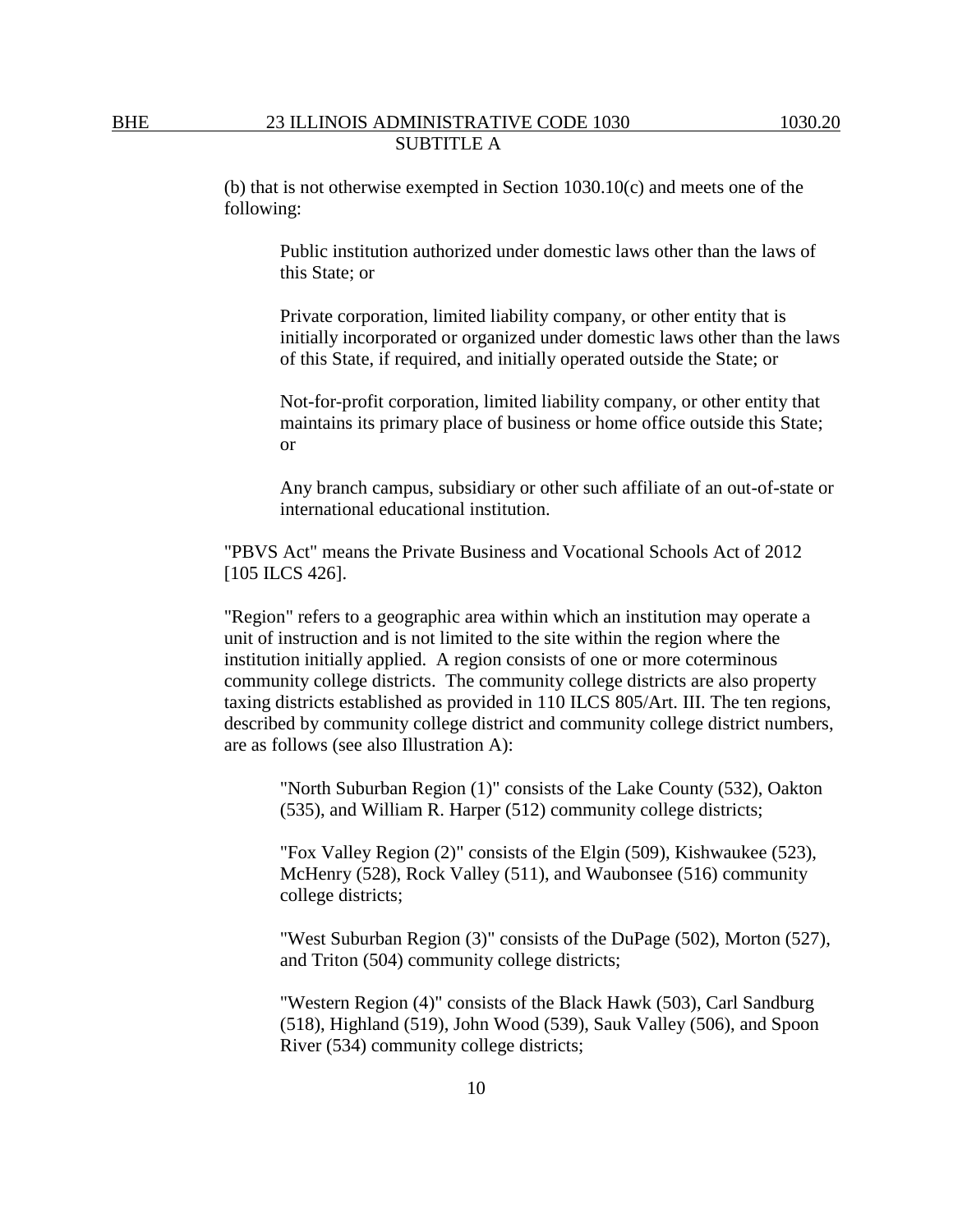"Central Region (5)" consists of the Heartland (540), Illinois Central District (514), Illinois Valley (513), and Lincoln Land (526) community college districts;

"South Metro Region (6)" consists of the Joliet (525), Kankakee (520), Moraine Valley (524), Prairie State (515), and South Suburban (510) community college districts;

"Prairie Region (7)" consists of the Danville (507), Lake Land (517), Parkland (505), and Richland (537) community college districts;

"Southwestern Region (8)" consists of the Illinois Eastern (529), Kaskaskia (501), Lewis and Clark (536), and Southwestern Illinois (522) community college districts;

"Southern Region (9)" consists of the John A. Logan (530), Rend Lake (521), Shawnee (531), and Southeastern (533) community college districts; and

"Chicago Region (10)" consists of the City Colleges of Chicago (508) community college district.

"State Authorization Reciprocity Agreement" or "SARA" means the voluntary program that implements reciprocity agreements amongst states, institutions and the National Council for SARA for interstate offering of postsecondary distance education courses and programs, pursuant to the Higher Education Distance Learning Act [110 ILCS 145].

"Terminal degree" means the highest level of college degree available in a particular field.

"Upper-division instruction" means course content and teaching appropriate for junior- and senior-year students in a baccalaureate program or other students with expertise in the subject.

(Source: Amended at 42 Ill. Reg. 66, effective December 19, 2017)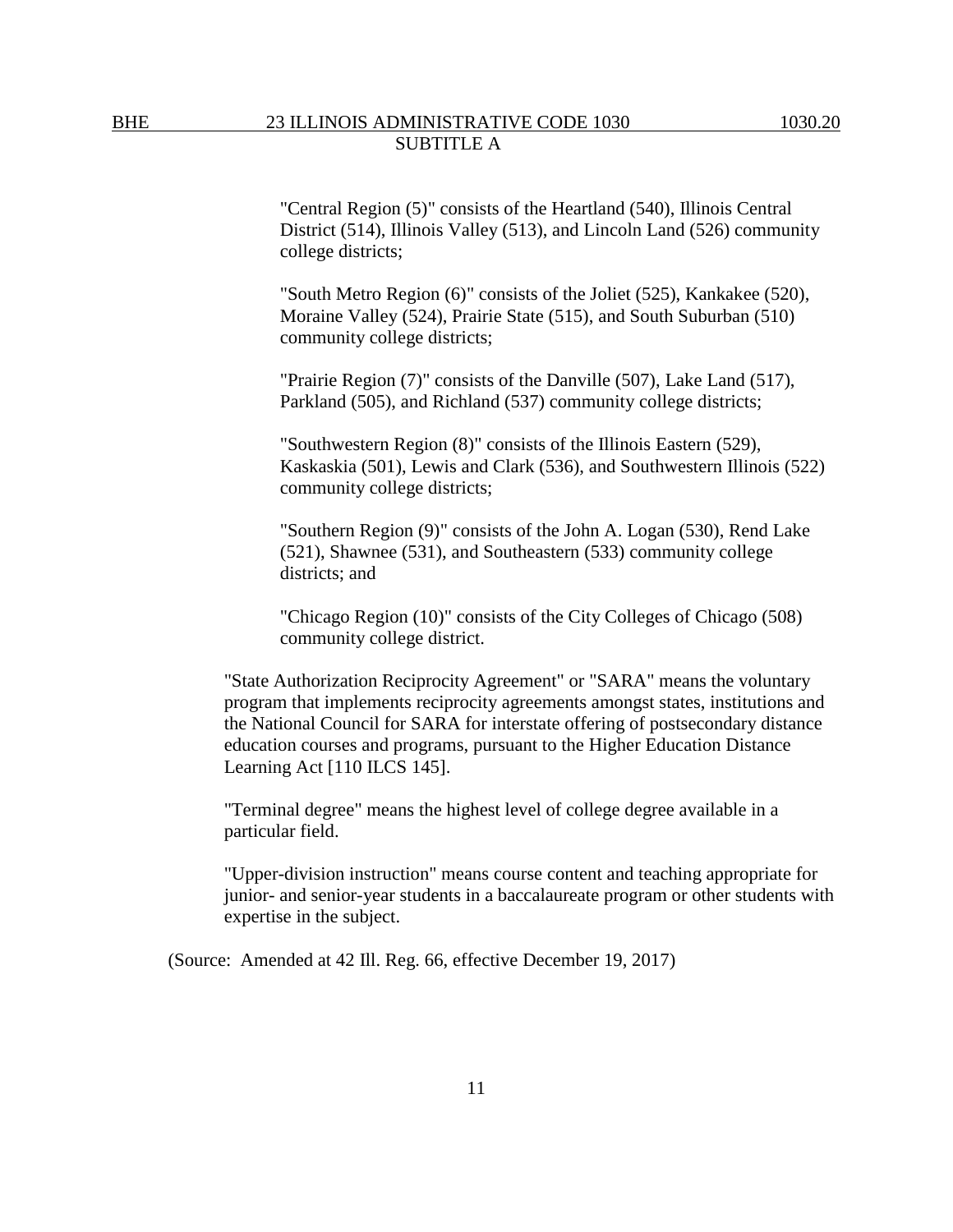#### **Section 1030.30 Institutional Approval**

The following general rules apply to institutions seeking a Certificate of Approval under the 1945 Act and an Authorization to Operate under the 1961 Act. Section 1030.40 identifies exceptions to these rules for those institutions covered by only the 1945 Act. Section 1030.50 identifies exceptions to the general rules for the institutions covered by only the 1961 Act.

- a) Criteria for Evaluation of the Application for a Certificate of Approval and/or Authorization to Operate The following criteria are designed to measure the appropriateness of the stated educational objectives to the name and certificate or degree programs that require approval of a given institution and the extent to which suitable and proper processes have been developed for meeting those objectives:
	- 1) For institutions requiring approval, the objectives for the institution and its certificate and degree programs that require approval must be consistent with what the institutional name and program titles imply.
		- A) The term "university" shall only be used in the name of an institution of higher education when the institutional structure includes two or more distinct colleges (e.g., College of Business, College of Education, and College of Liberal Arts and Sciences) providing instruction at the baccalaureate and graduate levels, and is involved in public service activities, scholarship and research.
		- B) The term "college" shall only be used to refer to an institution providing instruction at the postsecondary level.
		- C) Names of certificate and degree programs that require approval shall adhere to the Classification of Instructional Programs (CIP) developed by the National Center for Educational Statistics.
	- 2) During review for operating authority, Board staff will consider the following:
		- A) Alleged fraudulent conduct on the part of any person operating the institution or of any person, acting within the scope of his/her employment by the institution, on account of which any student ever enrolled in the institution has been injured or has suffered financial loss.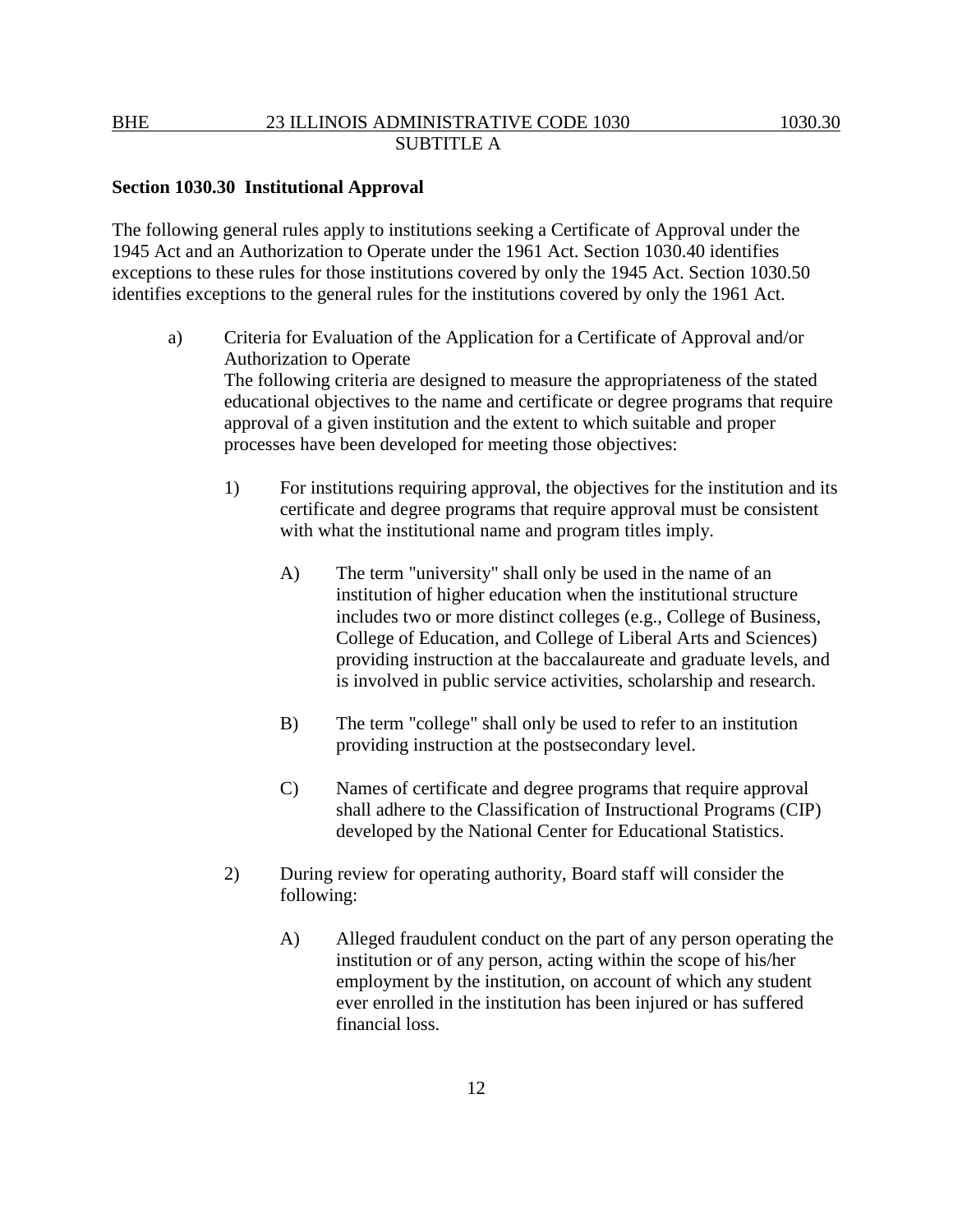- B) Loss, suspension, probation or similar adverse action taken by an accrediting body with which the institution is or was affiliated.
- C) Actions of federal or state regulatory agencies or Offices of Attorneys General, Offices of Inspectors General, or similar bodies that affect an institution's status with those bodies.
- D) Compliance with the requirements outlined under the PBVS Act, if applicable.
- 3) The caliber and content of each course or program of instruction, training or study shall be reasonable and adequate for achieving the stated objectives for which the course or program is offered. An undergraduate curriculum shall include general education in alignment with the degree level and objectives.
	- A) Approved program admission policies must include, at a minimum, the following:
		- i) Undergraduate degrees must require a high school diploma or its equivalency, or passage of an ability to benefit test or alternative pathway that has been approved pursuant to U.S. Department of Education regulations (see 34 CFR 668.145). Home school students who have obtained a diploma or similar credential under applicable state law are considered to have met this equivalency requirement. Students who do not meet such a standard may be admitted provisionally but may only take non-credit bearing coursework until the student passes an ability to benefit test.
		- ii) Graduate degrees must require at least a baccalaureate degree from an accrediting authority recognized by the U.S. Department of Education or the Council for Higher Education Accreditation or degree from another country evaluated for U.S. equivalency, with the exception of degrees for professional practice whose professional standards do not require baccalaureate degrees for entry or for dual degree programs that can demonstrate equivalency of student outcomes at both the undergraduate and graduate levels. For purposes of dual degree programs that allow

13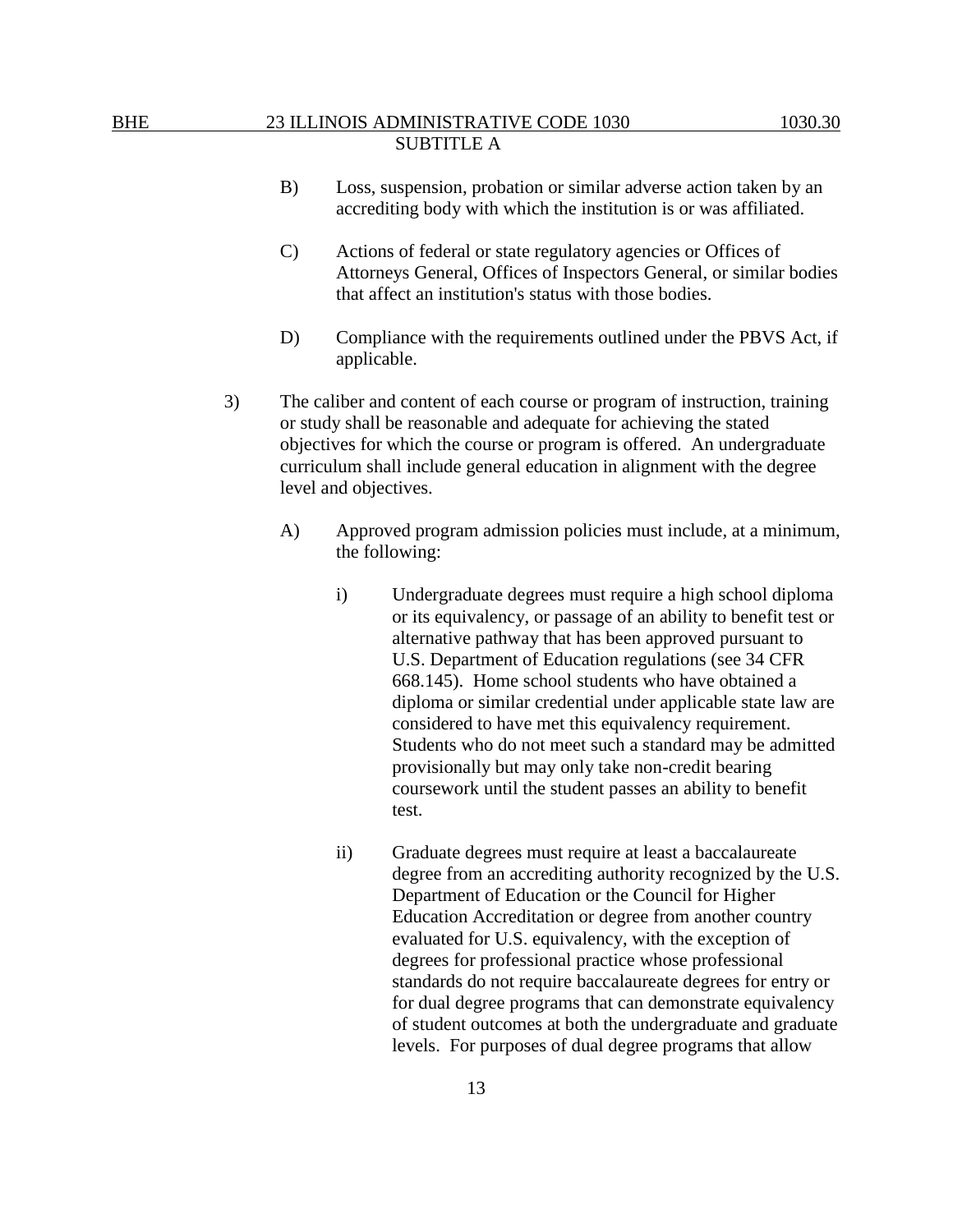individuals to complete a bachelor's degree and either a graduate or professional degree within the same program, a student is considered an undergraduate student for at least the first three years of that program.

- B) Institutions must show the capacity to develop, deliver, and support academic programs. Procedures and policies that will assure the effective design, conduct and evaluation of the program under the academic control of the institution must be developed. Assessment plans must demonstrate that the institution has identified clear and appropriate program and student learning goals and must have defined appropriate outcomes. Appropriate data must be collected and may be requested by the Board to show the level of student learning that has occurred as a result of participation in the institution's programs of study.
- C) Provision must be made for guidance and counseling of students, evaluations of student performance, continuous monitoring of progress of students toward their certificate and/or degree objectives, and appropriate academic record keeping.
- D) IBHE staff approval is required for certificates tied to an approved degree program. Board approval is needed for the creation of a certificate program in a field or at a level in which there is not a previously approved degree program.
- E) Programs must meet the following requirements; variations from these standards require justification:
	- i) Associate degree requires at least 60 semester credit hours or 90 quarter credit hours.
	- ii) Baccalaureate degree requires at least 120 semester credit hours or 180 quarter credit hours and at least 40 semester credit hours (60 quarter credit hours) in upper-division courses.
	- iii) Master's degree requires at least 30 semester credit hours or 45 quarter credit hours of appropriate post-baccalaureate coursework.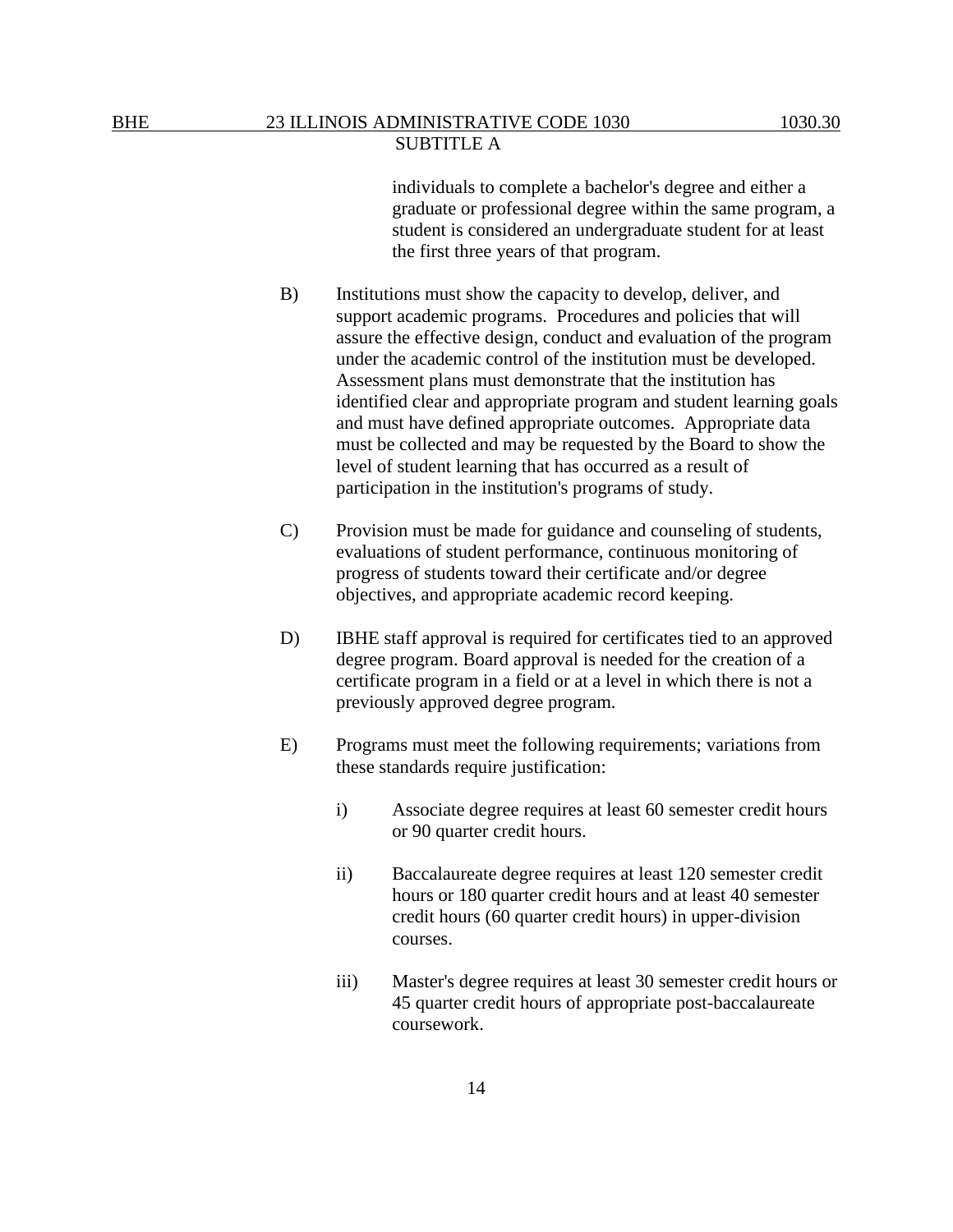- iv) Doctor's degree Professional Practice requires completion of a program providing the knowledge and skills for the recognition, credential or license required for professional practice; at least 60 semester hours of postsecondary credit required for admission to the program; and a total of at least six academic years of college work to complete the degree program, including prior required postsecondary work plus the length of the professional program itself.
- v) Doctor's degree Research and Scholarship requires the completion of an organized program of study beyond the master's level. The program shall demonstrate full understanding of the level and range of doctoral scholarship; the function of a dissertation and its defense based on original research, or the planning and execution of an original project demonstrating substantial artistic or scholarly achievement; the nature of comprehensive examination; and other standards commonly held for these degrees; at least 2 full time years of advanced academic coursework beyond the master's degree; and an independent performance of basic or applied research at the level of the professional scholar, typically a dissertation, or to perform independently the work of a profession that involves the highest levels of knowledge and expertise.
- vi) Certificate program requirements must be consistent with level and stated program objectives.
- F) Success in student progression and graduation across all existing approved programs, and success rates in programs preparing students for certification and licensure, shall be consistent with expectations in higher education and the appropriate related field of study. At a minimum, the Board shall consider the following factors, based on results for similar institutions:
	- i) Graduation rates, certificate and degree completion rates, retention rates, and pass rates for licensure and certification aligned with thresholds set by State or national regulatory bodies.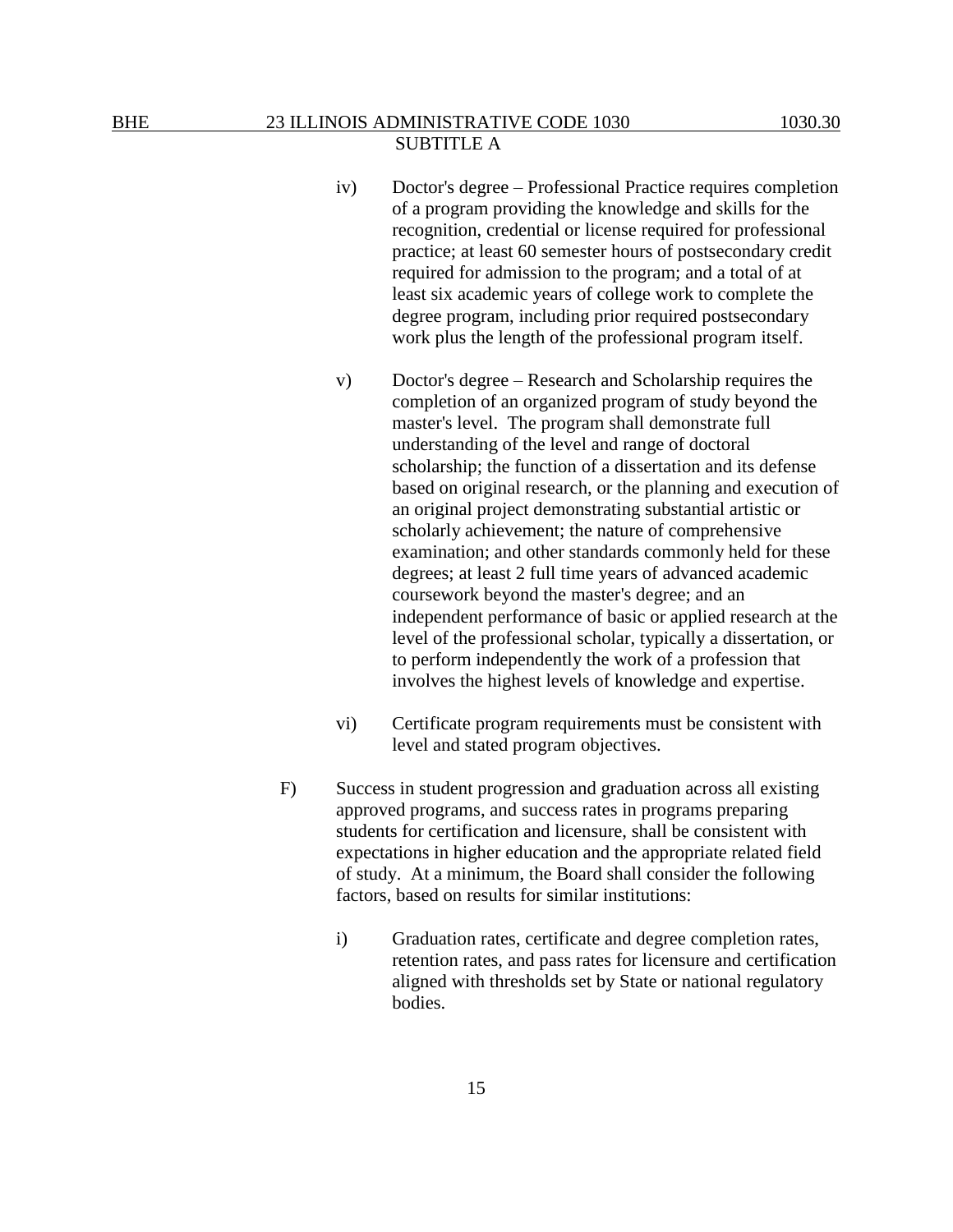- ii) Success rate, which shall be, at a minimum, higher than that of the lowest quartile of these measures for similar Illinois institutions defined as open versus competitive enrollment institutions and primarily associate versus primarily baccalaureate granting institutions. Exceptions may be made to the lowest quartile if an institution is above the national average for these measures using the same comparison categories of institutions.
- G) Additional student success measures shall be considered in the review of applications for authorization. The Board shall establish minimum rates of success based on results for similar institutions or thresholds set by State or federal regulatory bodies.
	- i) At a minimum these data shall include student loan default rates, student indebtedness rates, job placement rates, student learning measures and other success indicators.
	- ii) Institutions that participate in Federal Student Loan programs shall have 3-year Official Cohort Default rates no higher than 25 percent. Institutions with Federal Financial Responsibility Composite Scores shall have a score that is no lower than 1.0. Institutions that fail to meet these thresholds may be restricted from implementing new certificate or degree programs.
	- iii) The success rate shall be, at a minimum, higher than that of the lowest quartile of these measures for similar Illinois institutions defined as open versus competitive enrollment institutions and primarily associate versus primarily baccalaureate granting institutions. Exceptions may be made to the lowest quartile if an institution is above the national average for these measures using the same comparison categories of institutions.
- H) Requirements for Technologically Mediated Instruction Offered at a Distance. In addition to meeting other requirements in this Part, programs offered through electronically mediated distance learning must, at a minimum, meet the following requirements: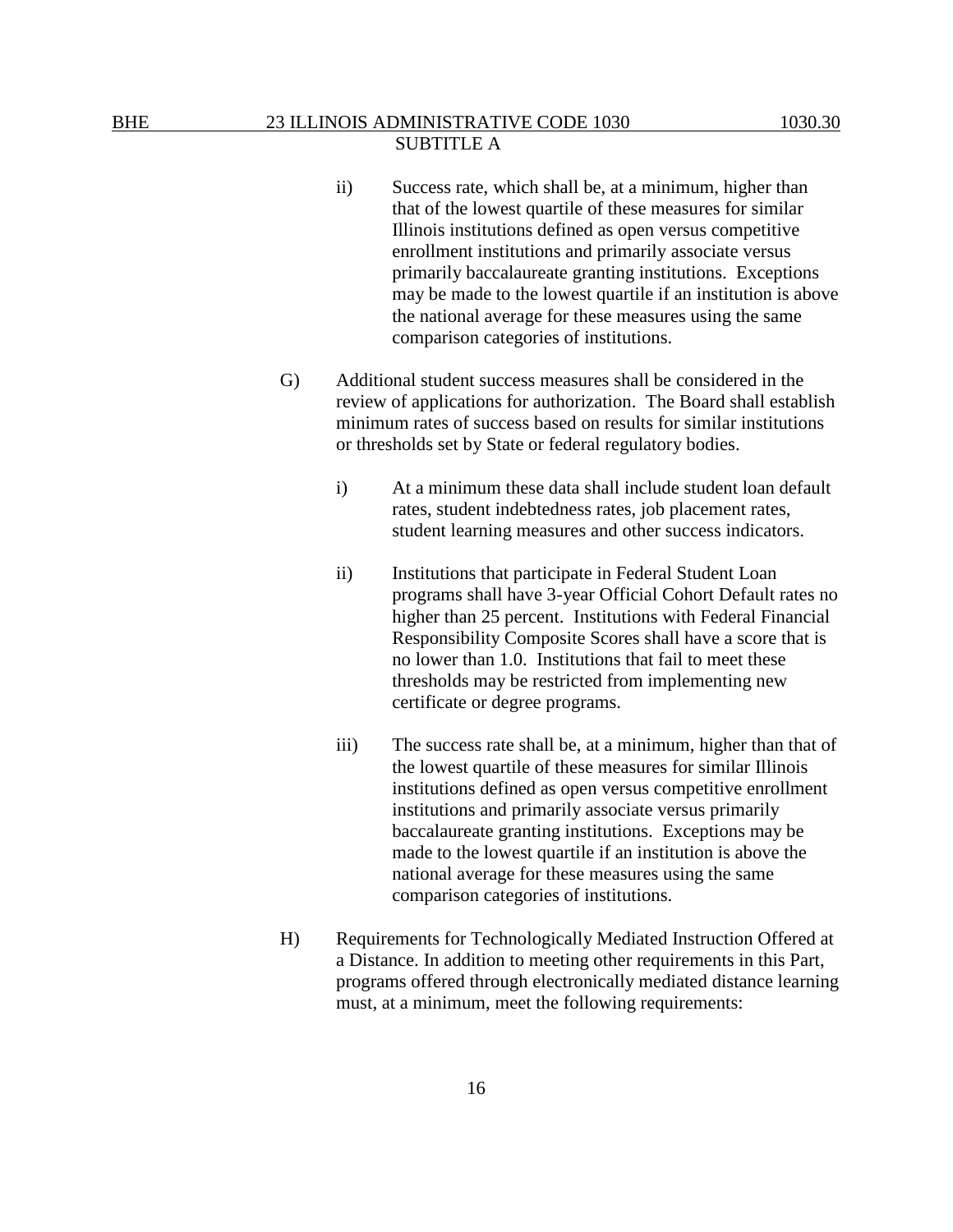- i) The institution assures adequacy of technical and physical plant facilities, including appropriate staffing and technical assistance, to support its electronically offered programs.
- ii) The institution provides students, faculty and staff with effective technical support and training for each educational technology hardware, software and delivery system required in a program. The institution provides adequate technical support to ensure students are able to complete coursework and make steady progress in their programs.
- iii) Appropriate measures for security of systems and adequacy of support are maintained. The selection of technologies is based on appropriateness for the students, faculty and curriculum.
- iv) Faculty are full participants in decisions regarding curricula and program oversight.
- v) Demonstration of student learning and program outcomes are appropriate to the field and degree level and consistent regardless of program delivery method.
- vi) Appropriate admission processes, policies and assessments are used to ensure that students are capable of succeeding in an on-line learning environment. Students are adequately informed of the nature and expectations of online learning.
- vii) Assessments of student learning, especially exams, take place in circumstances that include student identification and assurance of the integrity of student work.
- viii) Assessment of electronically offered programs by the institution occurs in the context of the regular evaluation of all academic programs.
- 4) The institution shall have adequate and suitable space, equipment and instructional materials to support institutional programs.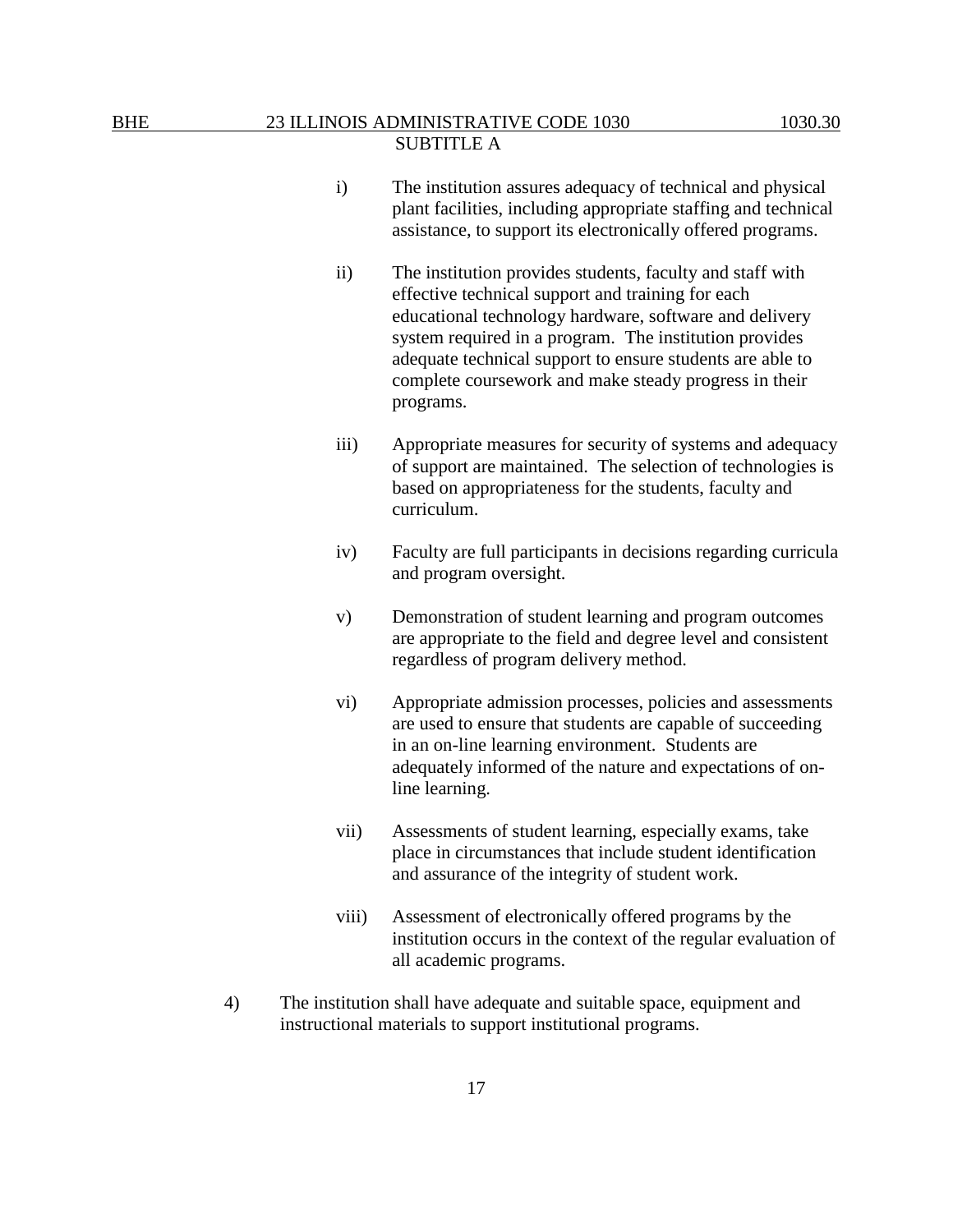- A) The institution shall provide students, faculty and staff with appropriate library resources and support consistent with the degree type and level offered at the institution.
- B) Library staff shall possess the necessary qualifications to support the needs of the programs.
- 5) The education, experience and other qualifications of faculty, staff and instructors shall reasonably ensure that the students will receive education consistent with the objectives of the course or program of study.
	- A) At a minimum, faculty shall have a degree from an institution accredited by a U.S. Department of Education and/or Council for Higher Education Accreditation recognized accrediting body or a degree from another country evaluated for U.S. equivalency in the discipline they will teach or for which they will develop curricula at least one level above that of the courses being taught or developed.
		- i) Faculty providing undergraduate general education coursework shall possess, at a minimum, a master's degree with 18 graduate hours appropriate to the academic field or discipline in which they are teaching.
		- ii) Faculty engaged in providing technical and career coursework at the associate degree level shall possess, at a minimum, at least 2,000 hours of work experience and the appropriate recognized credential, depending on the specific field.
		- iii) Faculty teaching in a baccalaureate degree program shall have, at a minimum, a master's in the field of instruction.
		- iv) Faculty teaching in a graduate program shall have a doctorate or terminal degree in the field of instruction.
		- v) Exceptions may be made for professional experience, equivalent training and other qualifications; however, these will be the exceptions and not the rule in meeting faculty qualification requirements. These exceptions for faculty may be reviewed by the Board staff.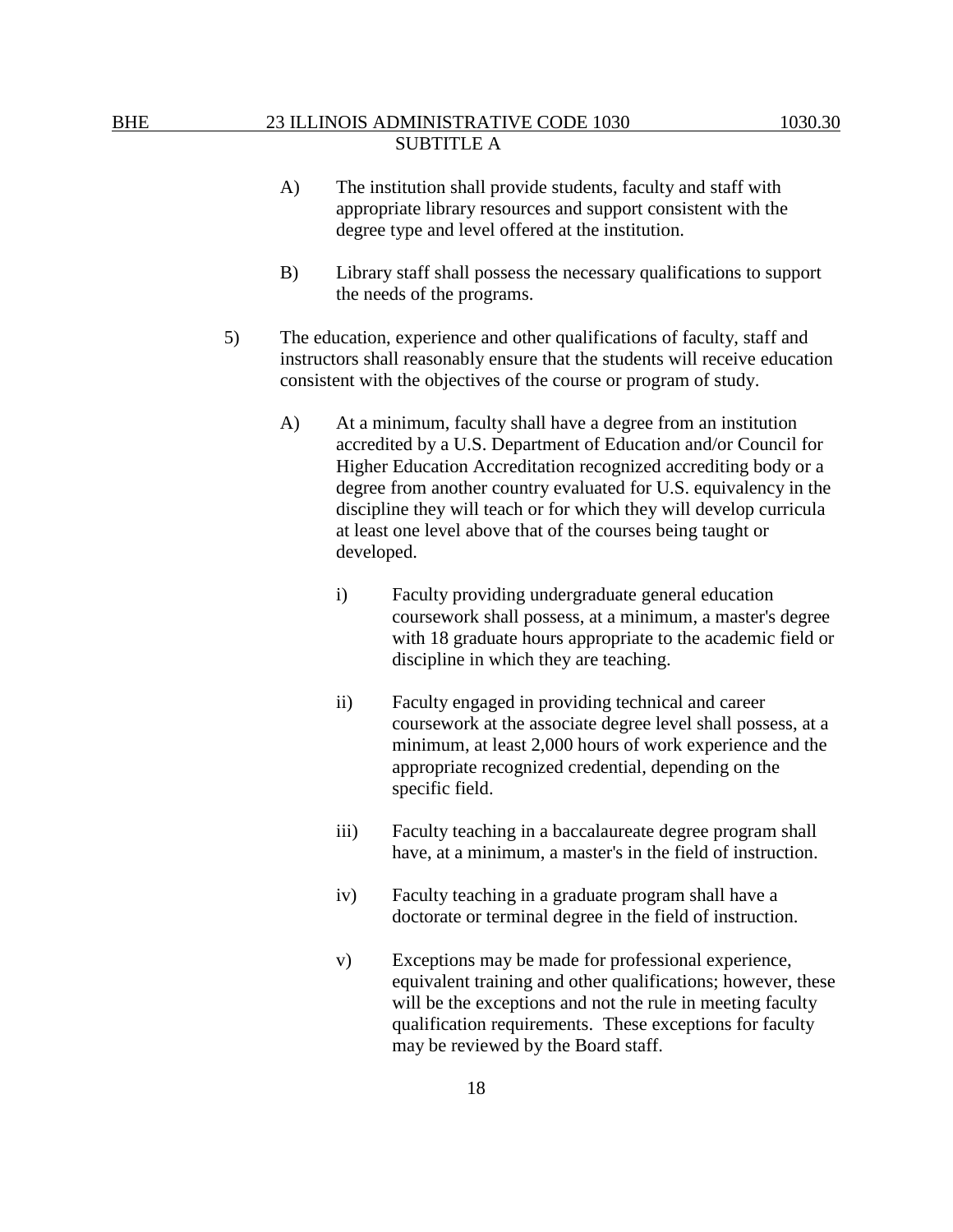- B) Faculty to student ratios and full time faculty to part time faculty ratios shall be factors in determining appropriate provision of qualified faculty. Institutions shall have policies in place that serve to ensure equivalency of instruction and program delivery across faculty members, including methods of measuring equivalency of student learning outcomes across faculty. The Board shall establish minimum rates of success based on data for similar institutions. The ratios shall be, at a minimum, higher than those of the lowest quartile of these measures for similar Illinois institutions defined as open versus competitive enrollment institutions and primarily associate versus primarily baccalaureate granting institutions. Exceptions may be made to the lowest quartile if an institution is above the national average for these measures using the same comparison categories of institutions.
- C) Support personnel, including but not limited to counselors, administrators, clinical supervisors, and technical staff, that are directly assigned to the unit of instruction have the educational background and experience necessary to carry out their assigned responsibilities.
- 6) Support Services
	- A) Facilities, equipment and instructional resources (e.g., laboratory supplies and equipment, instructional materials, computational equipment) necessary to support high quality academic work in the unit of instruction, research or public service are available and maintained.
	- B) Clinical sites necessary to meet the objectives of the unit of instruction, research or public service.
	- C) Library holdings and acquisitions, owned or contracted for by the institution, that are necessary to support high quality instruction and scholarship in the unit of instruction, research and public service, are conveniently available and accessible, and can be maintained.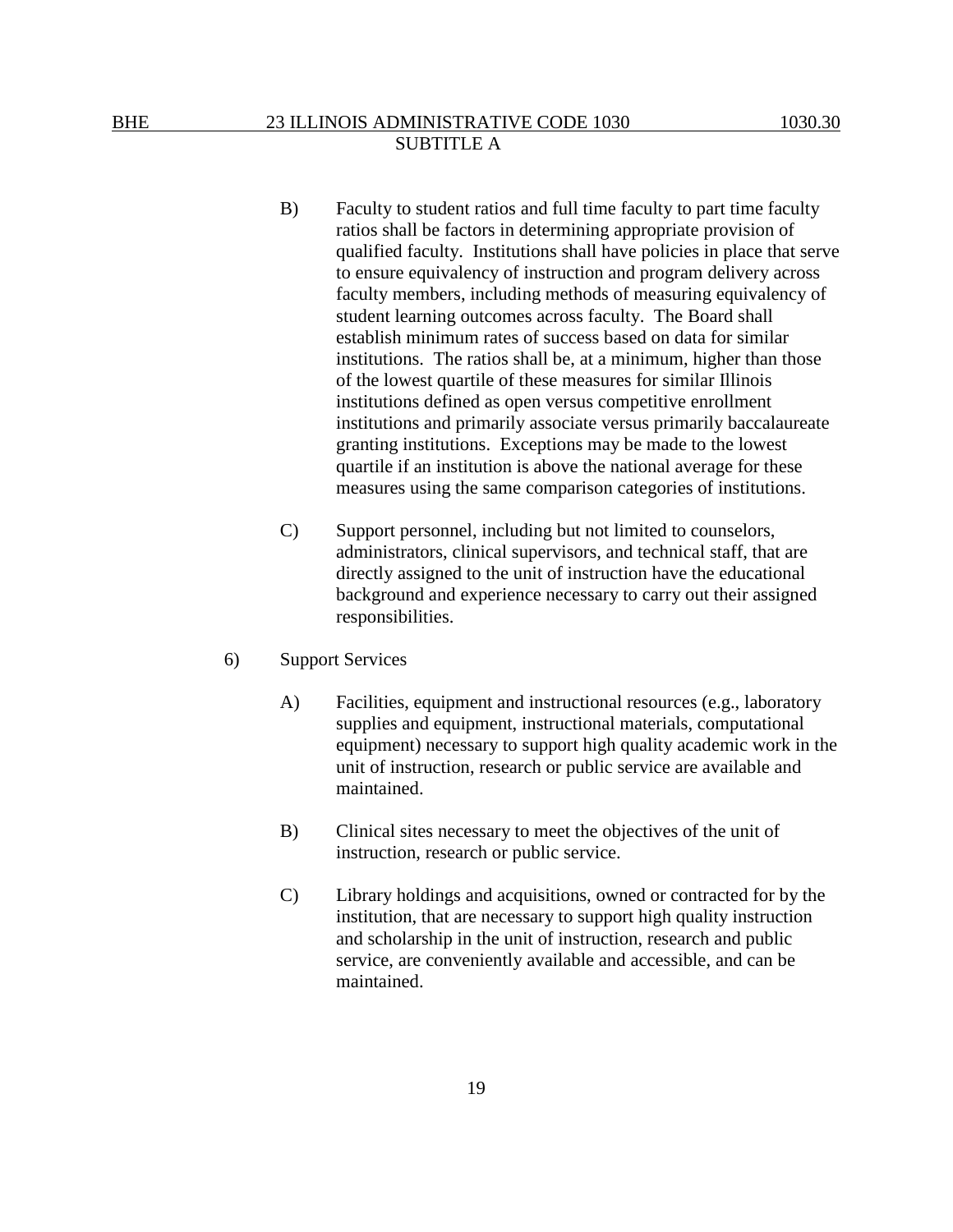- 7) Program Information
	- A) The institution shall provide to the public upon request a catalog, either in print or electronically, with the information listed in this subsection (a). This information shall be provided in print and on the institution's website without requiring the student to provide contact or other personal information in order to access the information. The catalog or brochure shall contain the following information:
		- i) Descriptions of the degree programs offered, program objectives, length of program and institutional calendars with degree program start and end dates;
		- ii) Schedule of tuition, fees and all other charges and expenses necessary for completion of the course of study, and cancellation and refund policies;
		- iii) A statement regarding the transferability of college credits, including the fact that the decision to accept transfer credits is currently made by receiving institutions;
		- iv) A statement as to how the institution will advise students on the nature of the transfer process, including the importance of consulting with institutions to which the student may seek to transfer;
		- v) Evidence of articulation arrangements with institutional counterparts, when these arrangements exist;
		- vi) A statement of the institution's most recent graduation rates and the numbers of graduates and enrollments as provided by the institution to the Integrated Postsecondary Education Data System (IPEDS). There is no exception if the institution does not report data to IPEDS;
		- vii) A statement of the institution's current accreditation status with a U.S. Department of Education and/or Council for Higher Education Accreditation recognized accrediting body. If no such accreditation exists, the institution must prominently state this in its advertising and published materials; and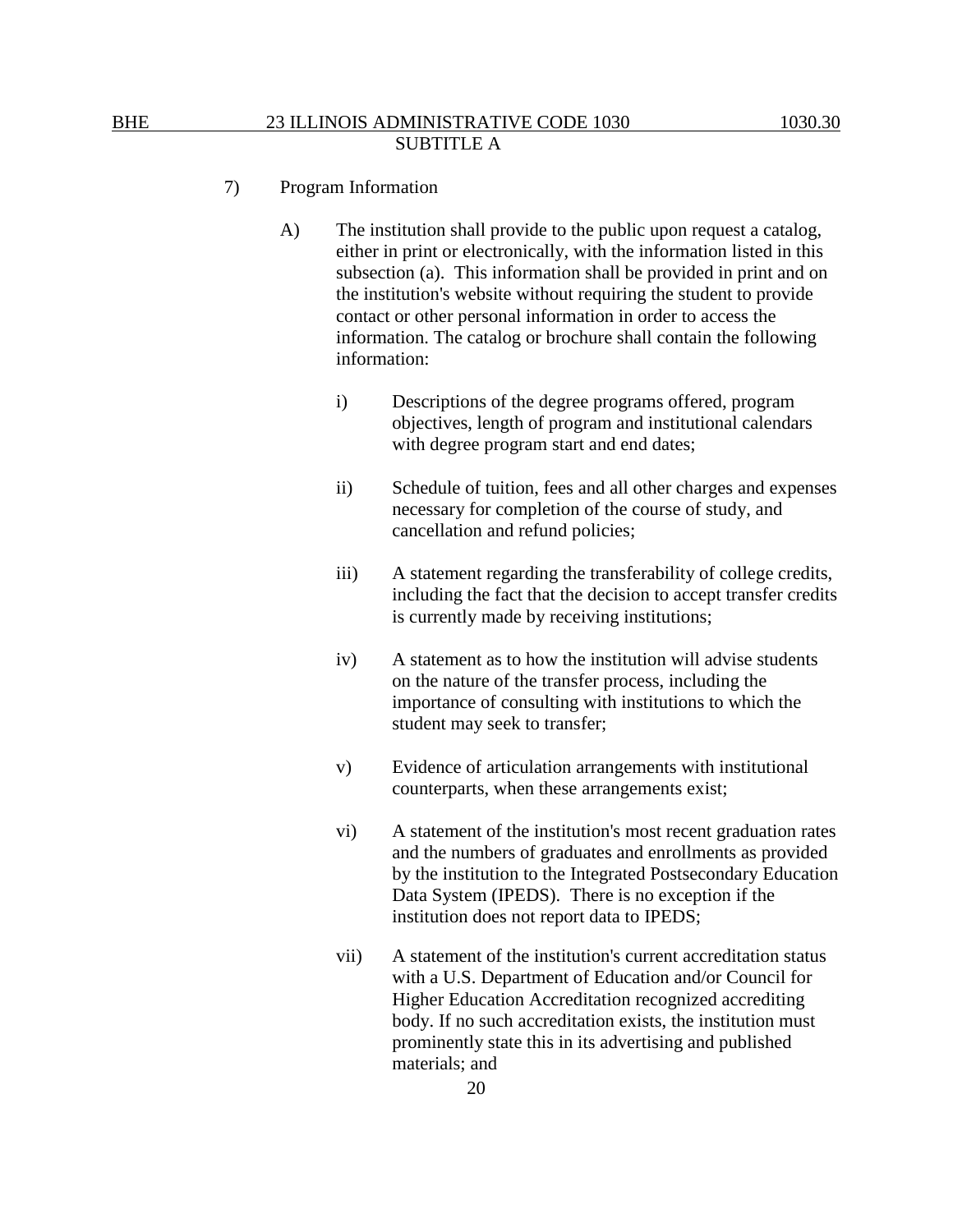- program or course of instruction as are likely to affect the decision of the student to enroll, together with any other information specified by the Board and defined in this Part.
- B) The information listed in subsection  $(a)(7)(A)$  shall be available to prospective students prior to enrollment.
- 8) Upon satisfactory completion of the degree program, the student shall be awarded the appropriate degree by the institution, indicating that a specifically approved course of instruction or study has been satisfactorily completed by the student.
- 9) Adequate records shall be maintained by the institution to show attendance, progress or grades, and consistent standards should be enforced relating to attendance, progress and performance. Institutions must provide adequate security measures to protect student data and records and must comply with all State and federal laws relevant to protection of individual privacy and preservation of records.
- 10) The institution shall be maintained and operated in compliance with all pertinent local, State and national ordinances and laws.
- 11) The institution should be financially stable and capable of assuring the revenues needed for meeting stated objectives and fulfilling commitments to students.
- 12) Neither the institution nor its agents should engage in advertising, recruiting sales, collection, credit or other practices of any type that are false, deceptive, misleading or unfair.
- 13) The institution should have a fair and equitable cancellation and refund policy. This policy shall apply equally to all students regardless of whether the student receives federal or State financial aid.
- 14) The faculty, staff and instructors of the institution shall be of good professional reputation and character.
- 15) If the institution requires the student to sign an enrollment agreement or a similar agreement, the agreement shall provide consumer information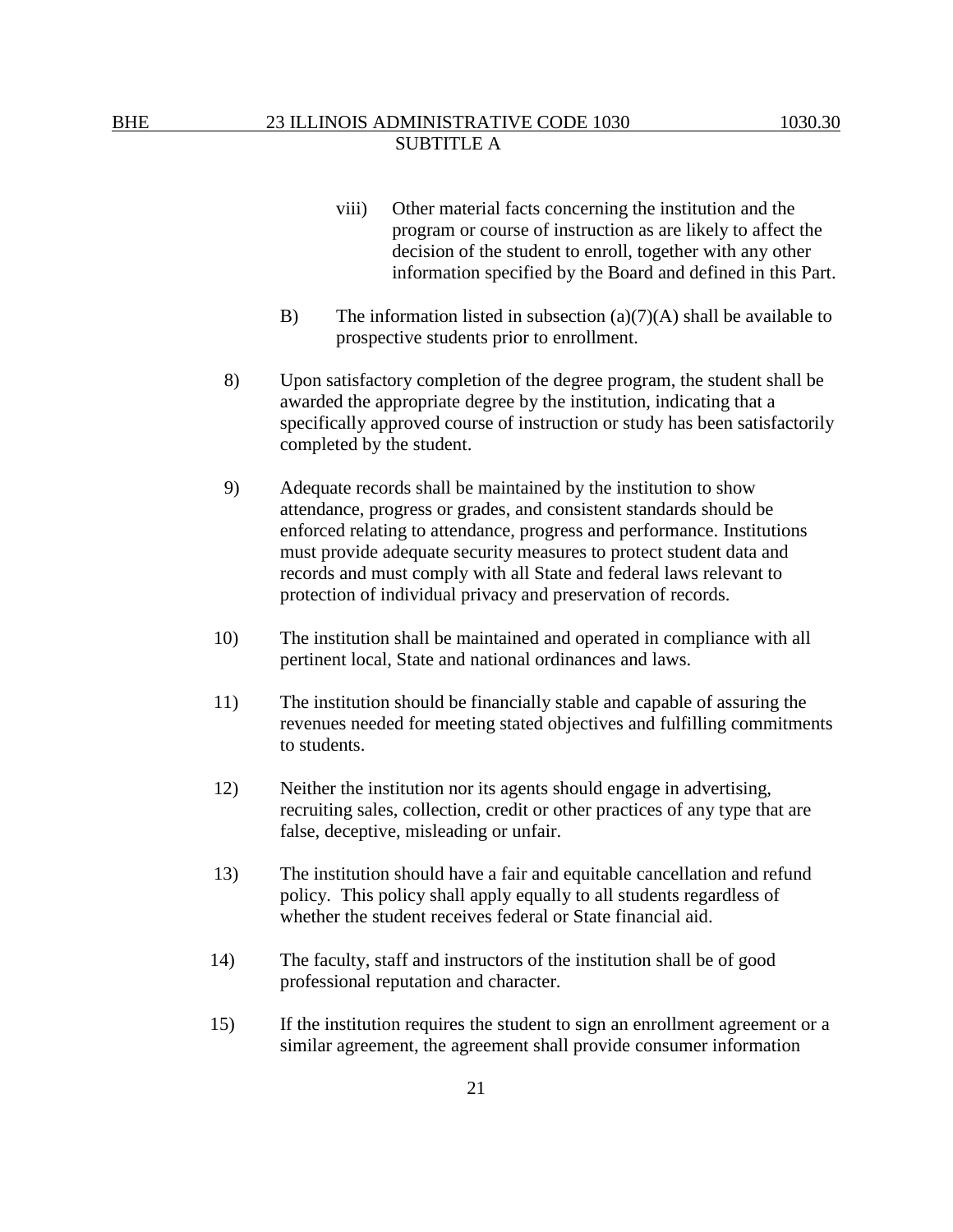including, but not limited to: an explanation of all criteria and requirements for retention, progress towards program completion, and graduation of the student; the institution's tuition, cancellation and refund policies; and a statement of the purpose and amount of any fees assessed.

- A) No institution shall enter into any enrollment agreement in which the student waives the right to assert against the school or any assignee any claim or defense he or she may have against the school arising under the agreement.
- B) Although the school may use an enrollment agreement that sets forth the total cost of the program, no school may have a tuition policy or enrollment agreement that charges a student for multiple periods of enrollment prior to completion of the single semester, quarter, term or other period of enrollment.
- 16) Any institution applying for a Certificate of Approval or authorization to operate in the State of Illinois must specify its accreditation status. New institutions without accreditation from an accrediting authority recognized by the U.S. Department of Education or the Council for Higher Education Accreditation shall provide a clearly defined plan to move from candidate to affiliate status. The plan should include the name of the accrediting organization, the basic outline of the accreditation process, and the projected time line for obtaining affiliate status within five years after the date of Board approval, unless the Board waives the original time line because it is found to be an unrealistic expectation. Appropriate steps shall be taken to assure that programmatic accreditation needed for licensure or entry into a profession as specified in the objectives of the unit of instruction will be sought in a reasonable amount of time and will be maintained throughout the life of the program.
- b) Procedures for Obtaining a Certificate of Approval and/or Authorization to Operate

Following is a description of the steps in the approval process:

1) Orientation

The agenda will include a discussion of criteria to be met by the institution and procedures used in applying for a Certificate of Approval and/or Authorization to Operate.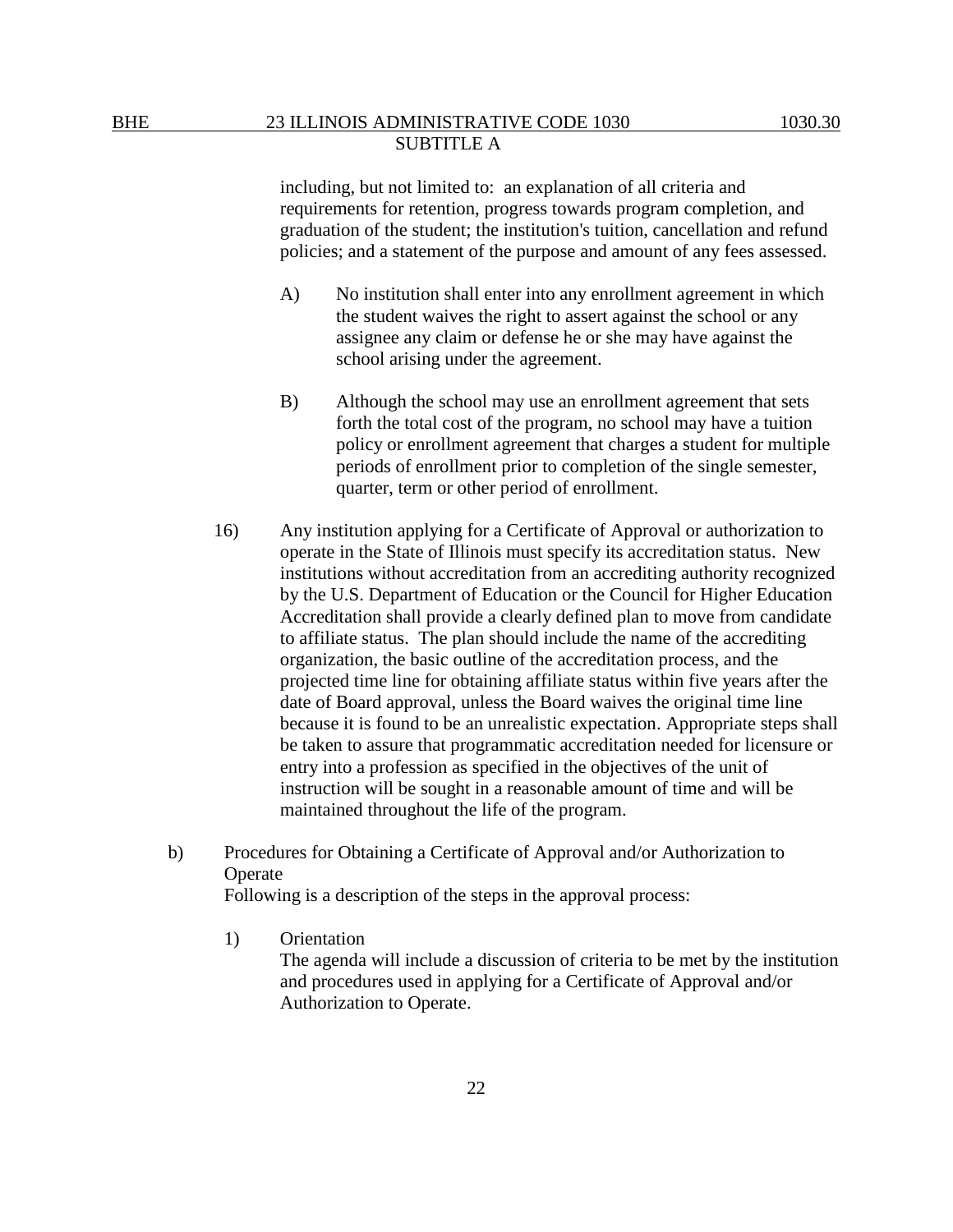2) Notice of Intent (NOI) The Chief Executive Officer of the institution seeking a Certificate of Approval and/or Authorization to Operate a degree-granting postsecondary institution in the State of Illinois should make this intention known by filing a Notice of Intent with the Board. Notices of Intent shall be publicly posted on the Board's website for no less than 30 days before Board action on the application and are active for one year.

3) Submission of Application and Supporting Documentation Following the submission of a Notice of Intent, the institutional representatives shall complete the application supplied by the Board. The application requests information and supporting evidence to demonstrate that the institution meets the criteria established. This information request includes a signed cover letter and audited financial statements.

- 4) Staff Analysis Following the receipt of the formal application and accompanying documentation, staff will review and analyze all materials.
- 5) Site Visit
	- A) Following completion of documentation and staff analysis of the application, a site visit may be arranged in order to verify and supplement the information provided about the proposed institution. Site visits may be scheduled if:
		- i) the Board is not familiar with the physical facilities;
		- ii) the institution asks for a site visit;

23

- iii) questions have been raised about the veracity of the application; or
- iv) for other reasons the proposed institution/program does not lend itself to an in-office analysis.
- B) The site visit may include interviews with prospective administrators, students, faculty and/or board members and observations of facilities, record systems, financial data and/or curricular resources.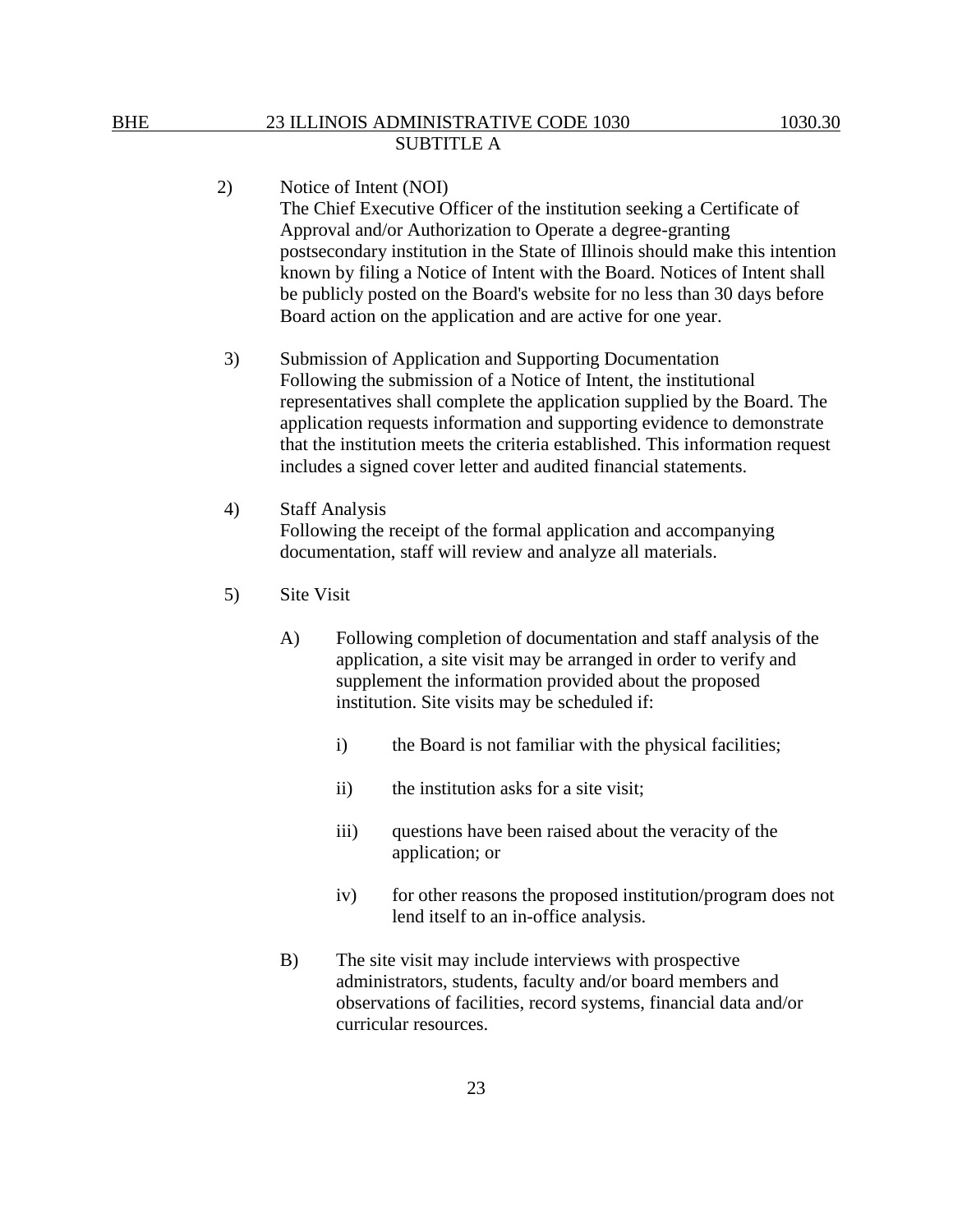6) Outside Consultants The Executive Director of the Board, at his or her discretion, may utilize the services of outside consultants to assist the staff in the verification and/or evaluation of the documentation submitted or obtained through the site visit.

- 7) Staff Report
	- A) Board staff will prepare an analysis of the findings and develop a recommendation to the Board regarding the institutional application. This recommendation will be shared with the applicant.
	- B) The recommendation will be one of the following:
		- i) That the institution be issued a Certificate of Approval and/or Authorization to Operate, subject to annual reporting and the implementation and maintenance of the conditions under which approval/authorization has been granted; or
		- ii) That the institution be denied a Certificate of Approval and/or Authorization to Operate.

#### 8) Staff Recommendations to the Board

The Executive Director of the Board will submit the staff recommendation to the Board for action at a regular meeting. The Chief Executive Officer of the applicant institution or a designee will be invited to attend the meeting and may be asked to respond to Board questions. In the event the staff recommendation is negative, the applicant shall be given an opportunity to respond in writing. This response shall be transmitted to the Board at the same time as the staff recommendation.

9) Board Action

Following the Board's decision to issue a Certificate of Approval and/or Authorization to Operate or to deny a Certificate of Approval and/or Authorization to Operate, a letter signifying the action will be sent from the Executive Director of the Board to the Chief Executive Officer of the institution. A letter of approval will serve as the official Certificate of Approval/Authorization to Operate for the institution in the State of Illinois.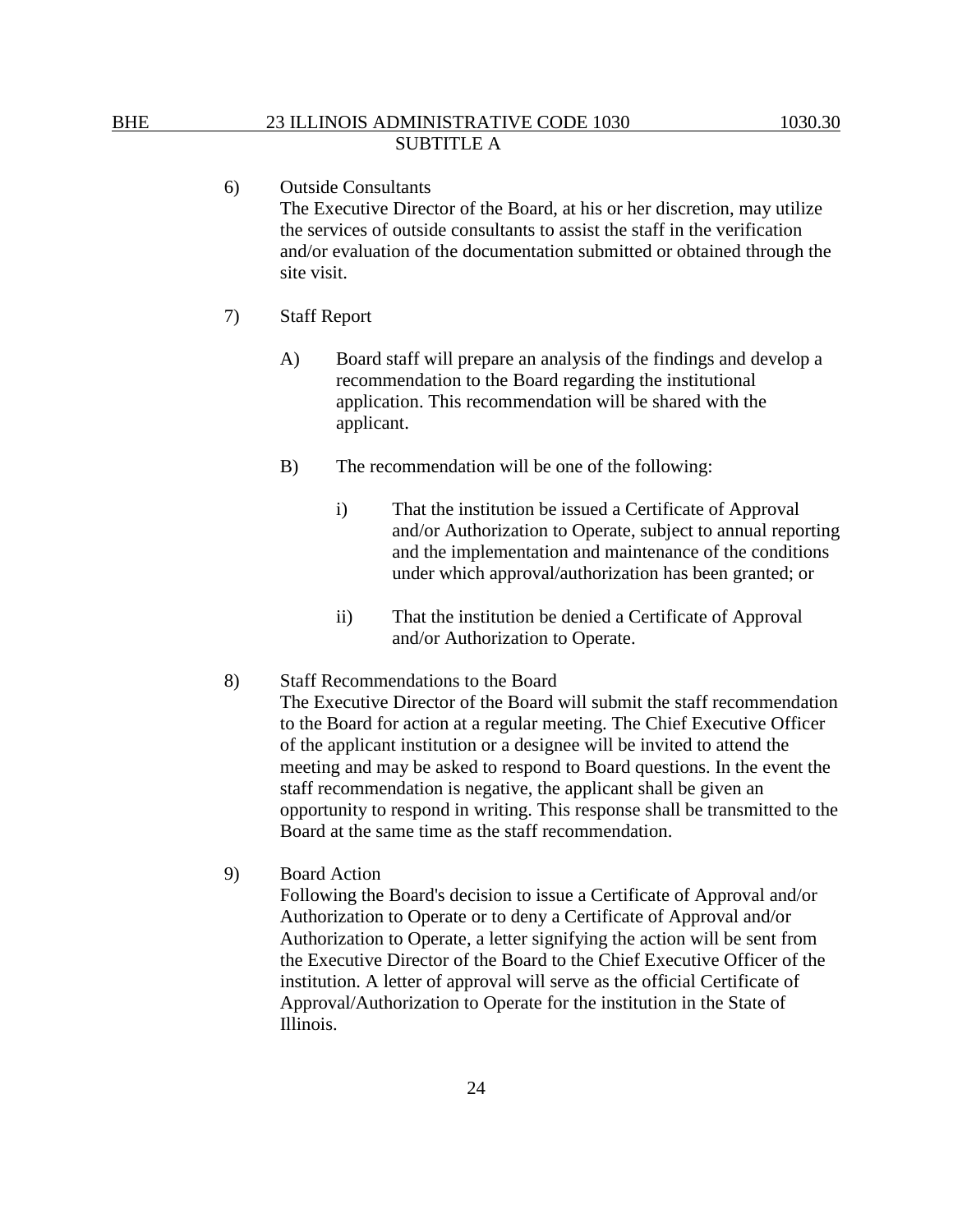- c) Initial authorization to operate in Illinois for institutions new to the State shall be for five years. In the fifth year of operation, the Executive Director of the Board shall instruct staff to conduct a review. The Board may deny a continuation of the initial approval or offer a limited extension if the institution:
	- 1) Has failed to implement and maintain the conditions that were presented in its application and that formed the basis upon which authorizations were granted;
	- 2) Has failed to maintain sound fiscal status;
	- 3) Has failed to achieve accreditation through a U.S. Department of Education and/or Council for Higher Education Accreditation recognized accrediting body for degree granting institutions during the initial five year period. Failure to achieve accreditation shall be grounds for immediate revocation of approval. Until accreditation is achieved, the institution shall clearly and appropriately state in all promotional materials and advertisements and on its webpage that it is not accredited; or
	- 4) Has failed to demonstrate success in student progression and graduation and success rates in programs preparing students for certification and licensure that are consistent with expectations in higher education and the appropriate related field of study. At a minimum, the Board shall consider the following factors, based on results for similar institutions:
		- i) Graduation rates, program completion rates, retention rates, and pass rates for licensure and certification aligned with thresholds set by State or national regulatory bodies.
		- ii) Success rate, which shall be, at a minimum, higher than that of the lowest quartile of these measures for similar Illinois institutions defined as open versus competitive enrollment institutions and primarily associate versus primarily baccalaureate granting institutions. Exceptions may be made to the lowest quartile if an institution is above the national average for these measures using the same comparison institutions.
		- iii) Additional student success measures shall be considered in the review of applications for authorization. The Board shall establish minimum rates of success based on results for similar institutions or thresholds set by State or federal regulatory bodies. At a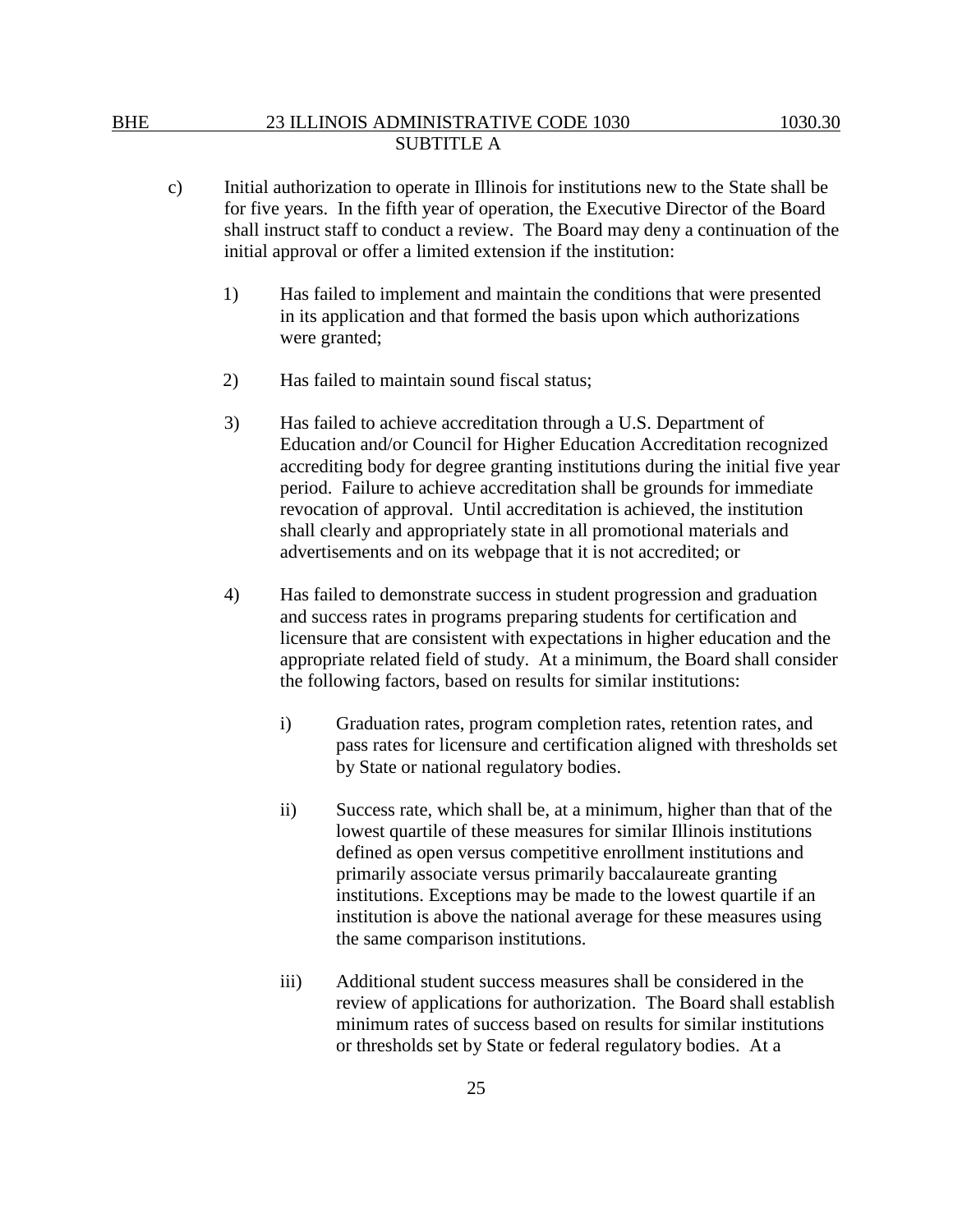minimum, these data shall include student loan default rates, student indebtedness rates, job placement rates, student learning measures and other success indicators.

- iv) Institutions that participate in Federal Student Loan programs shall have 3-year Official Cohort Default rates no higher than 25 percent. Institutions with Federal Financial Responsibility Composite Scores shall have a score that is no lower than 1.0. Institutions that fail to meet these thresholds may be restricted from implementing new certificate and/or degree programs.
- d) Nothing in this Section shall be construed to prevent the Board from withdrawing Certification of Approval or Authorization to Operate at any time, including during the first five years of operation, if an institution has failed to implement and maintain the conditions that were presented in its applications and that form the basis upon which its certificate or authorization was granted.
- e) Publications and Information. Institutions shall be scrupulously ethical in all communication with the public and with prospective students. School publications, advertisements and statements shall be wholly accurate and in no way misleading. Violations of this subsection shall be grounds for immediate investigation of the institution pursuant to Section 1030.70 and, depending on the results of the investigation, may be grounds for revocation proceedings under Sections 1030.70 and 1030.80.
	- 1) An institution may state that it is approved or authorized to operate in the State of Illinois only after approval has been officially granted and received in writing from the Board and while authorization is maintained.
		- A) Institutions authorized by the Board may use the authorization in advertising and promotional material and on letterhead stationery only if using the following language: (name of school) is authorized for operation by the Illinois Board of Higher Education. The entire statement must be used with the same size font and font type of print.
		- B) Institutions authorized by the Board that have presence, advertise or offer instruction via Internet or other electronic telecommunication means must state or have a link on the first page (as registered with standard web/internet search engines) to the following statement that can be readily viewed by the consumer: (name of school) is authorized to operate as a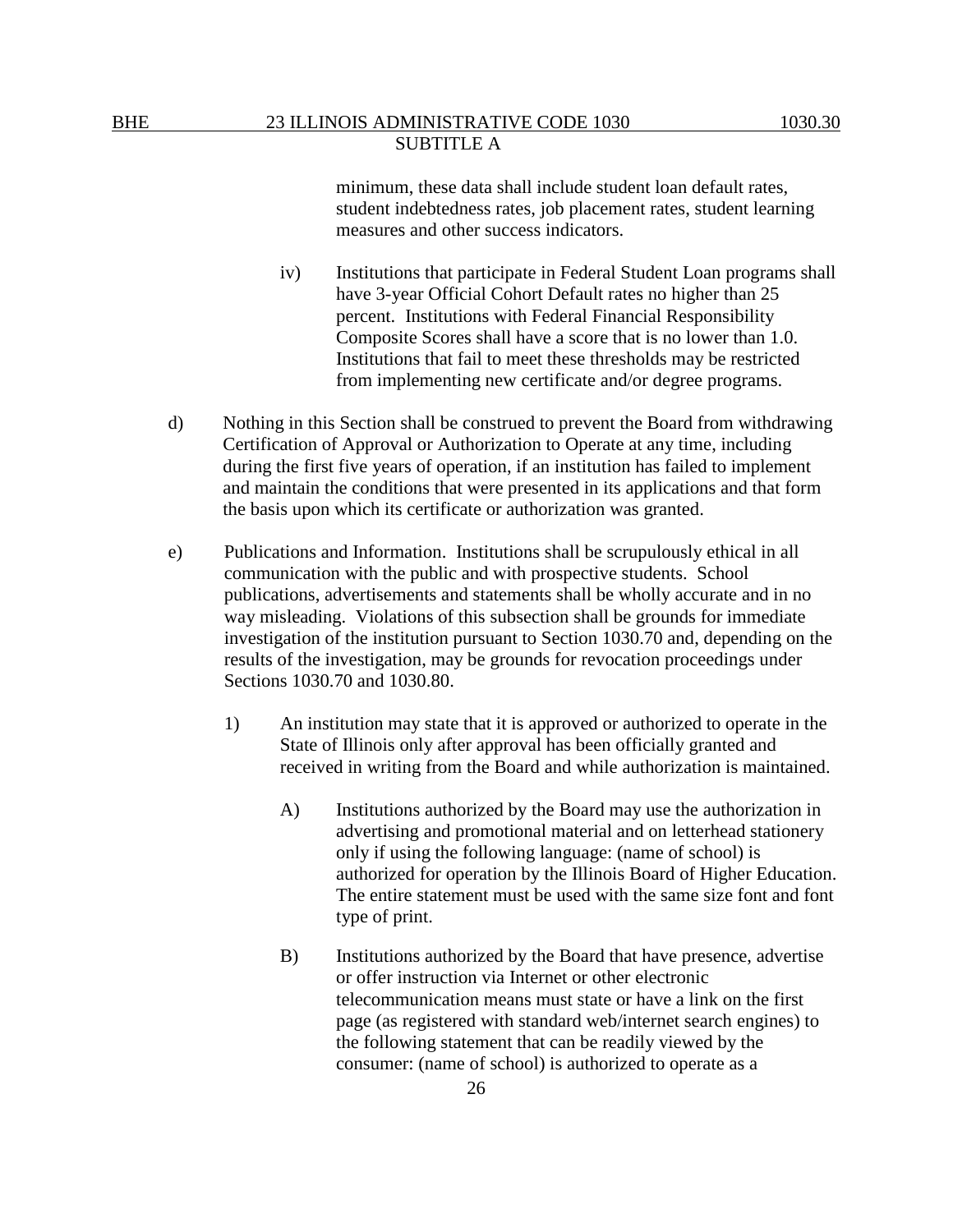postsecondary educational institution by the Illinois Board of Higher Education. In the case of a website, within the required statement, the term "Illinois Board of Higher Education" must be a hyperlink to the Board's website at [www.ibhe.org.](http://www.ibhe.org/)

- 2) No statement shall be made that the institution or its courses of instruction have been accredited unless the accreditation is identified as that of an appropriate U.S. Department of Education and/or Council for Higher Education Accreditation recognized accrediting agency. An institution shall not advertise or state in any manner that it is "accredited" by the Board.
- 3) No institution shall publish or otherwise communicate to prospective students, faculty, staff or the public misleading or erroneous information about the operating or degree-granting status of a given institution.
- 4) Recruitment and informational materials of an institution that has received only approval and/or authorization from the Board to operate shall indicate that the institution is not yet authorized to award degrees.
- 5) No dollar amount shall be quoted in any advertisement as representative or indicative of the earning potential of graduates.
- 6) Institutions or representatives shall not use a photograph or other such illustration in public documents, sales literature or otherwise in such a manner as to convey a false impression as to size, importance or location of the institution or equipment and facilities associated with that institution.
- 7) Institutions or representatives shall not make deceptive statements concerning other institutional activities in attempting to enroll students.
- 8) No statement or representation shall be made that students will be guaranteed employment while enrolled in the institution or that employment will be guaranteed for students after graduation, nor shall any institution or representative misrepresent opportunities for employment upon completion of any course of study.
- 9) The Board, at any time, may require that an institution furnish proof to the Board of any of its advertising claims. If proof acceptable to the Board cannot be furnished, a retraction of the advertising claims, published in the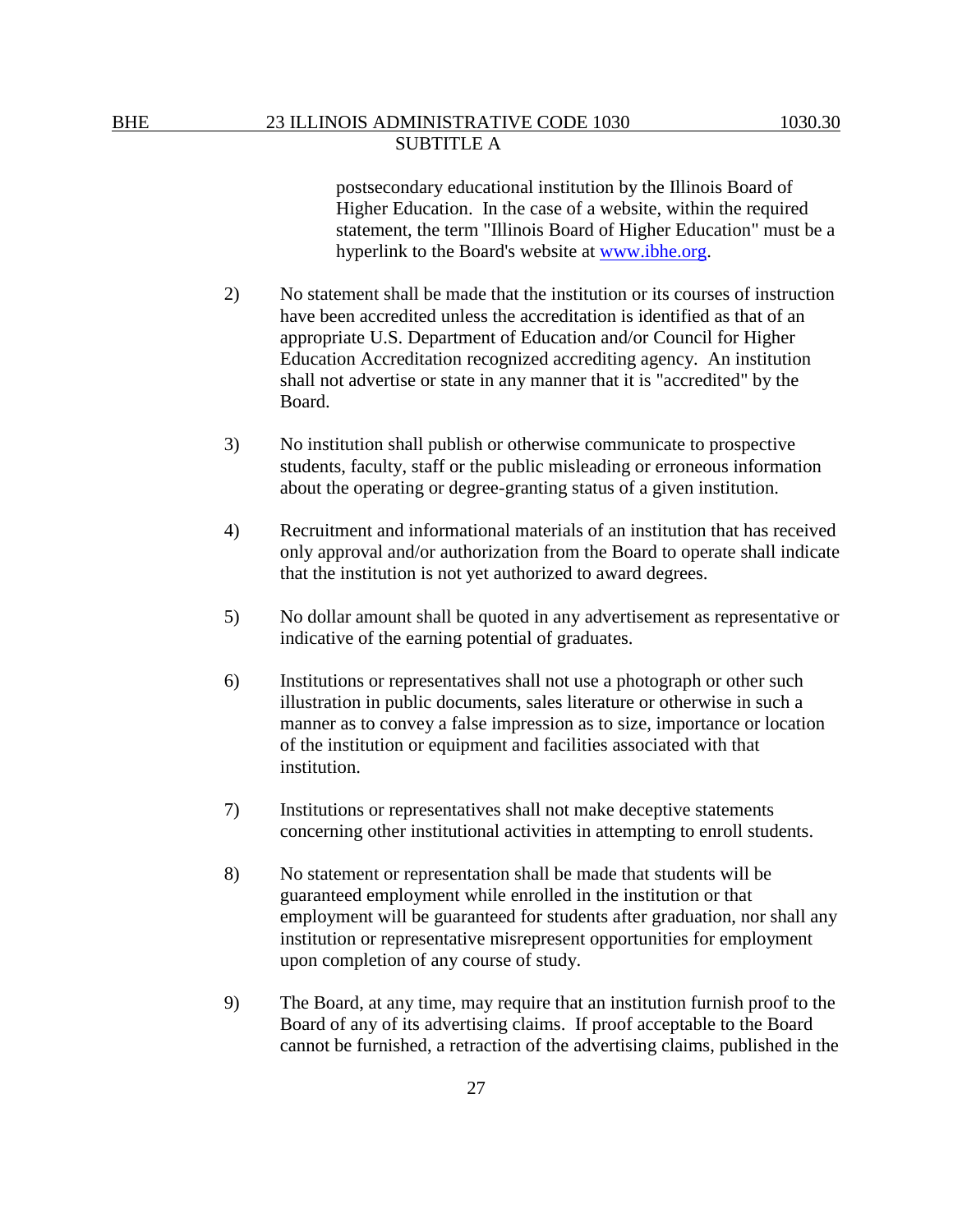same manner as the claims themselves, must be published by the institution and continuation of that advertising shall constitute cause for revocation of the institution's Certificate of Approval and Authorization to Operate.

- 10) Student loans offered to students by the institution or those agents it recommends must clearly state whether the loans are federal student aid loans.
- 11) No statement shall be made by an institution or its representatives that the programs and/or courses or exams are transferable to another institution without current documentation by an authorized official of the receiving institution.
- 12) Each Board authorized institution or institution receiving a Board degree authorization must provide in its catalog and print promotional materials and on its website the Board's mailing address and the Board's website link for reporting complaints. For the website information, there must be a hyperlink to the Board's website on the first page (as registered with standard web/internet search engines).
	- A) Institutions authorized by the Board, or an institution receiving a Board degree authorization, must provide in their catalogs and print promotional materials and on the first page of their websites the institution's procedure for complaint resolution. The web page providing information on the institution's complaint procedure must also have a hyperlink to the Board's website link for reporting complaints not resolved at the institution's level.
	- B) Institutions authorized by the Board must respond in writing within 10 business days after receiving a student's complaint from the Board. The Board shall review the response and determine if additional information is needed from the institution.

(Source: Amended at 42 Ill. Reg. 66, effective December 19, 2017)

#### **Section 1030.40 Institutional Approval under the 1945 Act Only**

The following rules apply to institutions requiring approval under the 1945 Act only:

a) All rules, criteria, and procedures defined in Section 1030.30 shall apply.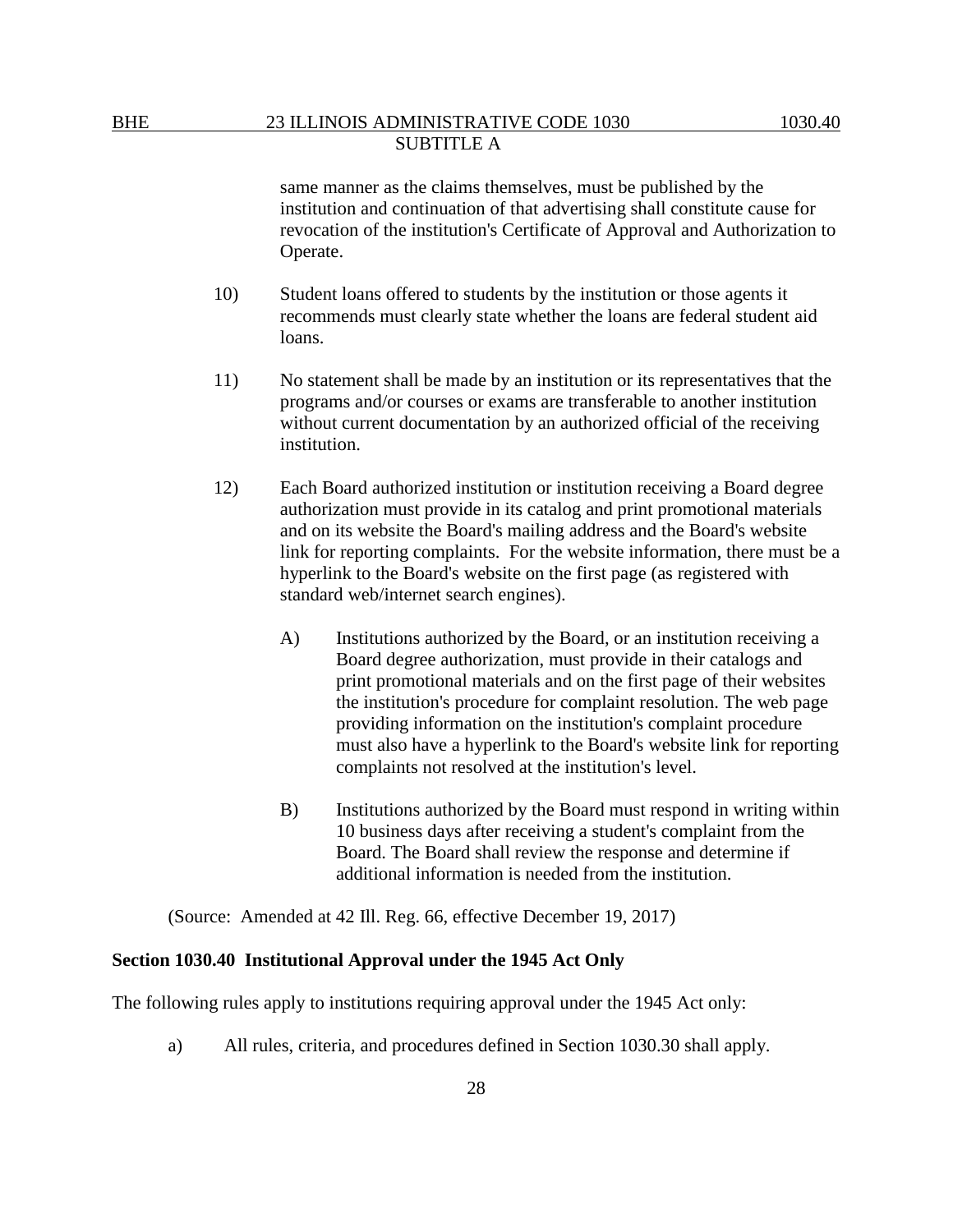- b) Student housing owned, maintained, or approved by the institution should be appropriate, safe, adequate and operated in compliance with pertinent laws.
- c) Such institutions are exempt from receiving further approval for additional degree programs under Section 1030.60.
- d) Conditions governing continued approval of such institutions are defined in Section 1030.70.

#### **Section 1030.50 Institutional Authorization under the 1961 Act Only**

The following rules apply to institutions requiring authorization under the 1961 Act only:

- a) All rules, criteria, and procedures defined in Section 1030.30 shall apply.
- b) Such institutions are required to receive further approval for each new degree program under Section 1030.60.
- c) Conditions governing continued authorization of such institutions are defined in Section 1030.80.
- d) The education, experience and other qualifications of a Chief Executive Officer, trustees, directors, owners, administrators, supervisors and agents shall reasonably ensure that the students will receive education consistent with the objectives of the course or program of study.
- e) The Chief Executive Officer, trustees, directors, owners, administrators, supervisors, and agents of the institution shall be of good professional reputation and character.

#### **Section 1030.60 Degree Authorization under the 1961 Act**

a) Criteria for New Certificate and Degree Programs The Board requires that a non-public or out-of-state public institution demonstrate that it can maintain and operate a new degree program that meets the standard criteria for those degree programs. The following standard criteria are designed to measure the appropriateness of the stated educational objectives to the certificate or degree programs of a given institution and the extent to which suitable and proper processes have been developed for meeting those objectives: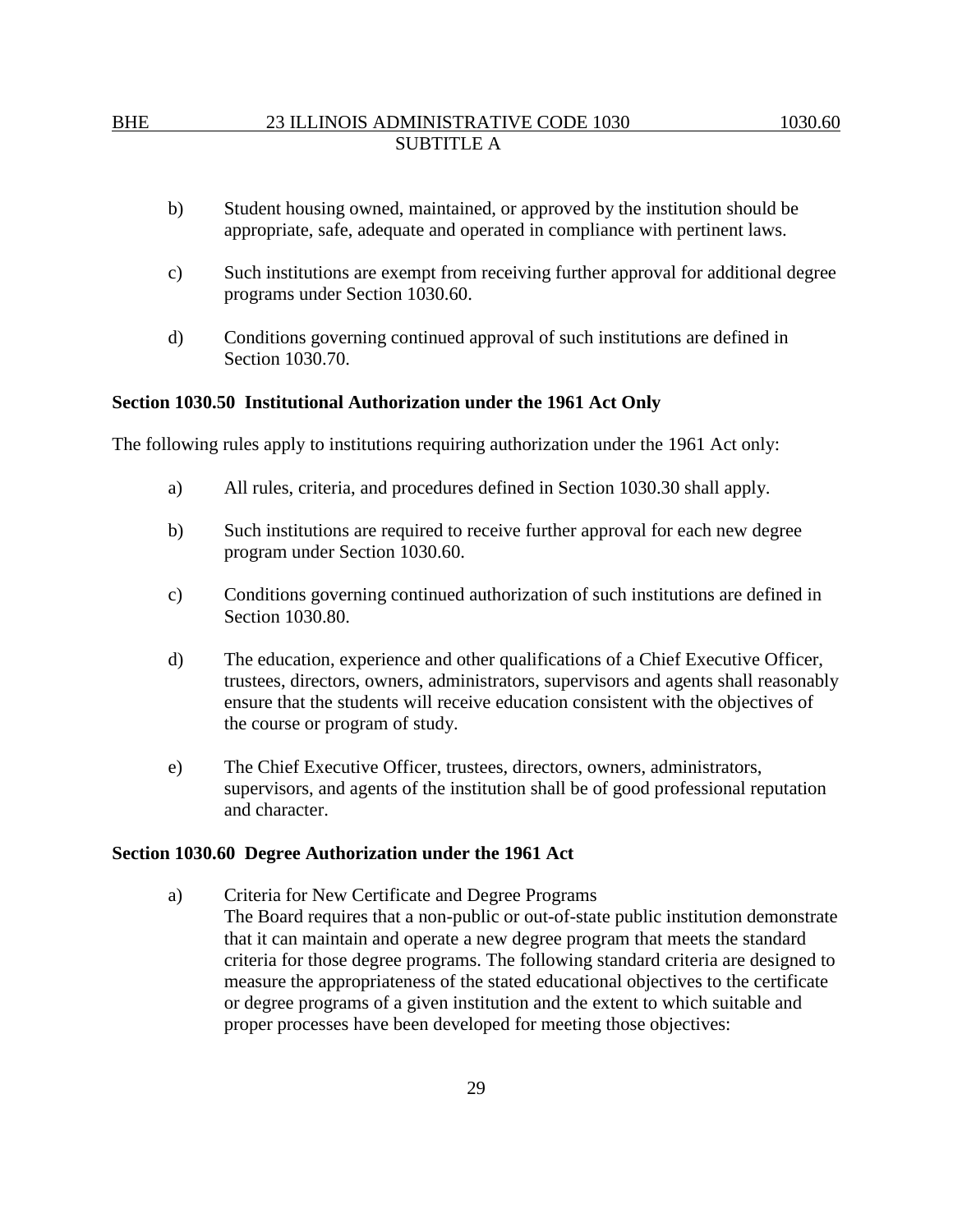- 1) All rules, criteria, and procedures defined in Section 1030.30 shall apply.
- 2) The objectives of the certificate or degree program must be consistent with what the degree program title implies.
- 3) The requested certificate or degree program shall be congruent with the purpose, goals, objectives and mission of the institution.
- 4) The caliber and content of the curriculum shall assure that the stated certificate or degree objectives for which the program is offered will be achieved.
- 5) The institution shall have adequate and suitable space, equipment and instructional materials to support institutional programs.
- 6) The education, experience and other qualifications of directors, administrators, supervisors and instructors shall ensure that the students will receive education consistent with the objectives of the program.
- 7) The information the institution provides for students and the public shall accurately describe the programs offered, program objectives, length of program, schedule of tuition, fees, and all other charges and expenses necessary for completion of the course of study, cancellation and refund policies, and such other material facts concerning the institution and the program or course of instruction as are likely to affect the decision of the student to enroll. This information, including any enrollment agreements or similar agreements, shall be available to prospective students prior to enrollment.
- 8) Fiscal and personnel resources shall be sufficient to permit the institution to meet obligations to continuing programs while assuming additional resource responsibilities for the new certificate or degree program.
- 9) The faculty, staff and instructors of the institution shall be of good professional reputation and character.
- b) Procedures for Obtaining Authority to Award One or More New Certificates and/or Degrees The Board shall approve all new certificate and degree programs in institutions described in Section 1030.10(b) that are not otherwise exempted in Section 1030.10(c). Institutions authorized to offer a program at a site within a region are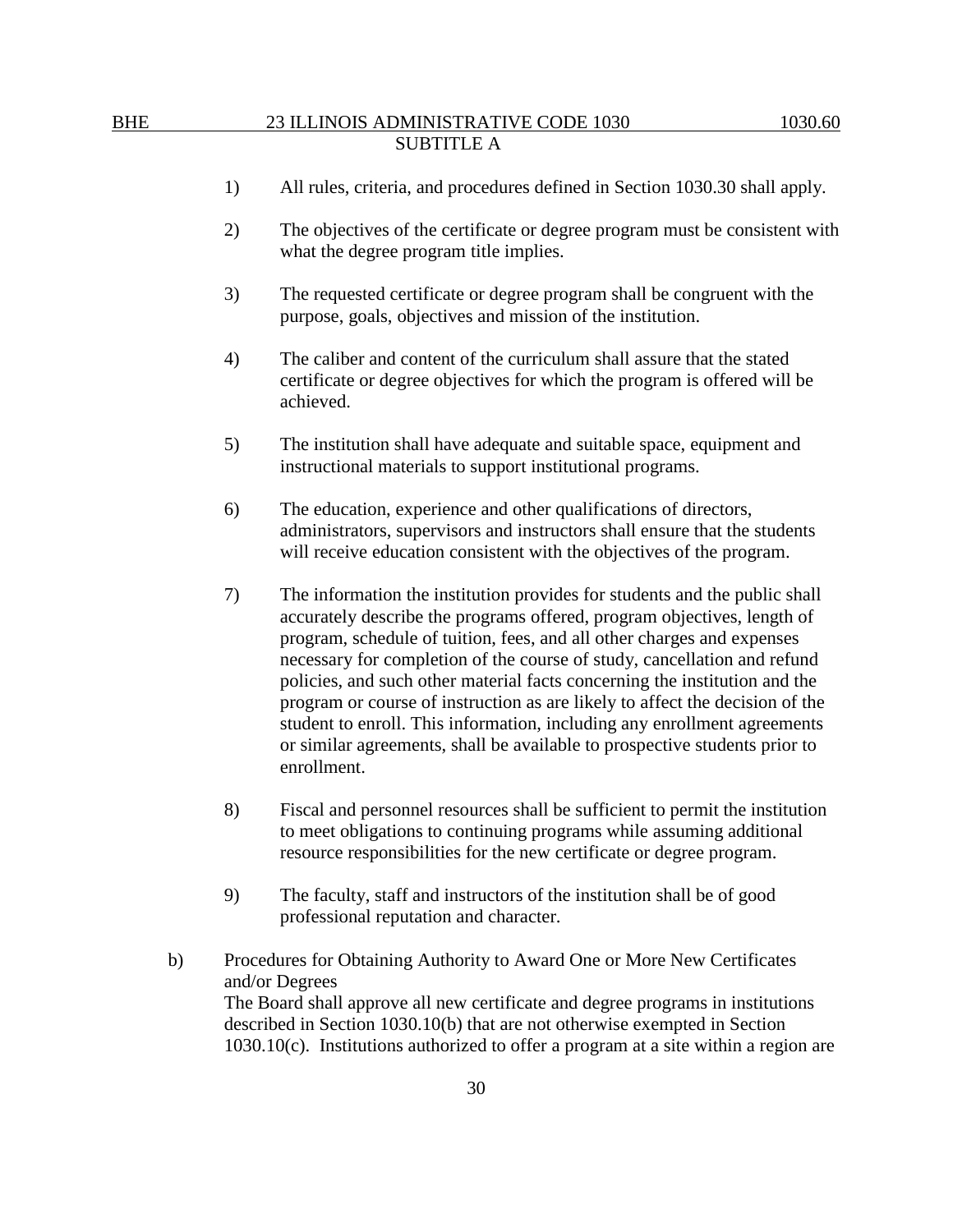not required to obtain additional approval to offer the same certificate or degree at a different site within the same region. Following is a description of the steps in the approval process:

- 1) New Certificate or Degree Program Request
	- A) The Chief Executive Officer of the institution seeking approval of a new certificate or degree program in the State of Illinois should make this intention known by completing a notice of intent on the form provided by the Board prior to submission of the request for approval. The notice of intent shall include the certificate or degree and program name, region where located, description of the program, demographics of the intended students, estimated enrollment, and contact person. Notices of Intent shall be publicly posted by the Board for no less than 30 days before Board action on the application and are active for one year after the public posting period expires.
	- B) The institution requesting permission to offer a new certificate or degree program will complete an application provided by the Board.
	- C) Information to be provided by the institution shall include:
		- i) program titles and descriptions;
		- ii) program objectives;
		- iii) curriculum;
		- iv) relationship of new programs to existing programs;
		- v) faculty;
		- vi) recommendation of internal governance bodies;
		- vii) facilities;
		- viii) finances; and
		- ix) program publicity information.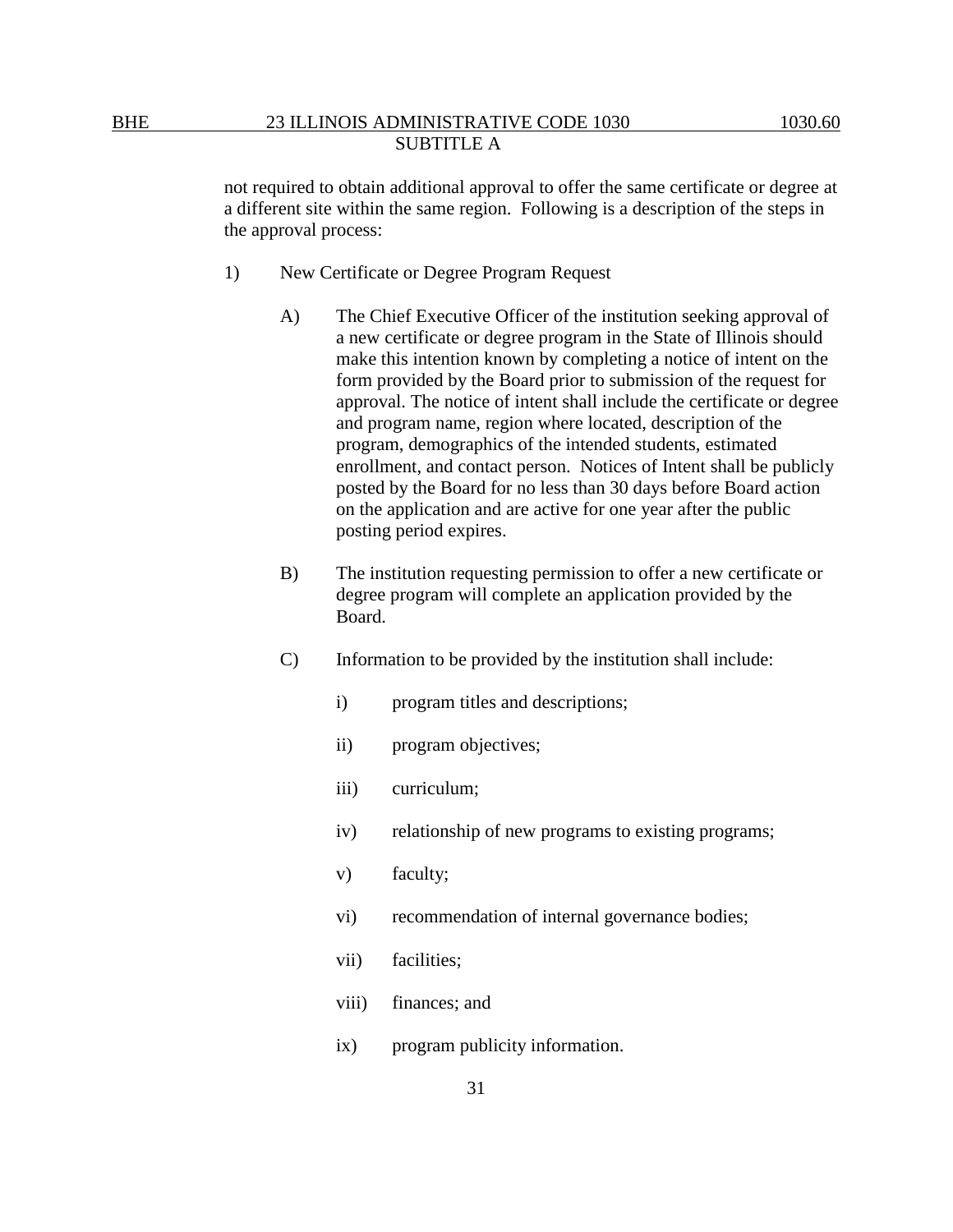- 2) Governing Board Approval The application shall be approved by the institution's governing board prior to submission to the Board.
- 3) Submission of the Application Applications may be submitted to the Board at any time.
- 4) Board Staff Analysis Following receipt of the application, Board staff will review and analyze the application and documentation submitted.
- 5) Additional Documentation and Site Visit In the case of a proposed new certificate or degree program for which Board staff determines it is necessary to verify or supplement the information supplied in the application, the staff may request additional written documentation and/or arrange for a site visit.
- 6) Outside Consultants

The Executive Director of the Board, at his or her discretion, may utilize the services of outside consultants to assist the staff in a site visit and in the evaluation of the documentation submitted.

7) Staff Report

Following the staff analysis, Board staff will summarize its findings and develop a recommendation to the Board regarding the new certificate or degree program request. This recommendation will be shared with the applicant. This recommendation will be one of the following:

- A) That the program be approved to admit students, with the appropriate certificates and/or degrees being awarded upon program completion, but no sooner than one year after the approval date; or
- B) That the certificate or degree authority requested not be granted.
- 8) Staff Recommendations to the Board The Executive Director of the Board will submit the staff recommendation for action to the Board at a regular meeting. The Chief Executive Officer of the institution, or a designee, will be invited to attend and may be asked to respond to Board questions. In the event the staff recommendation is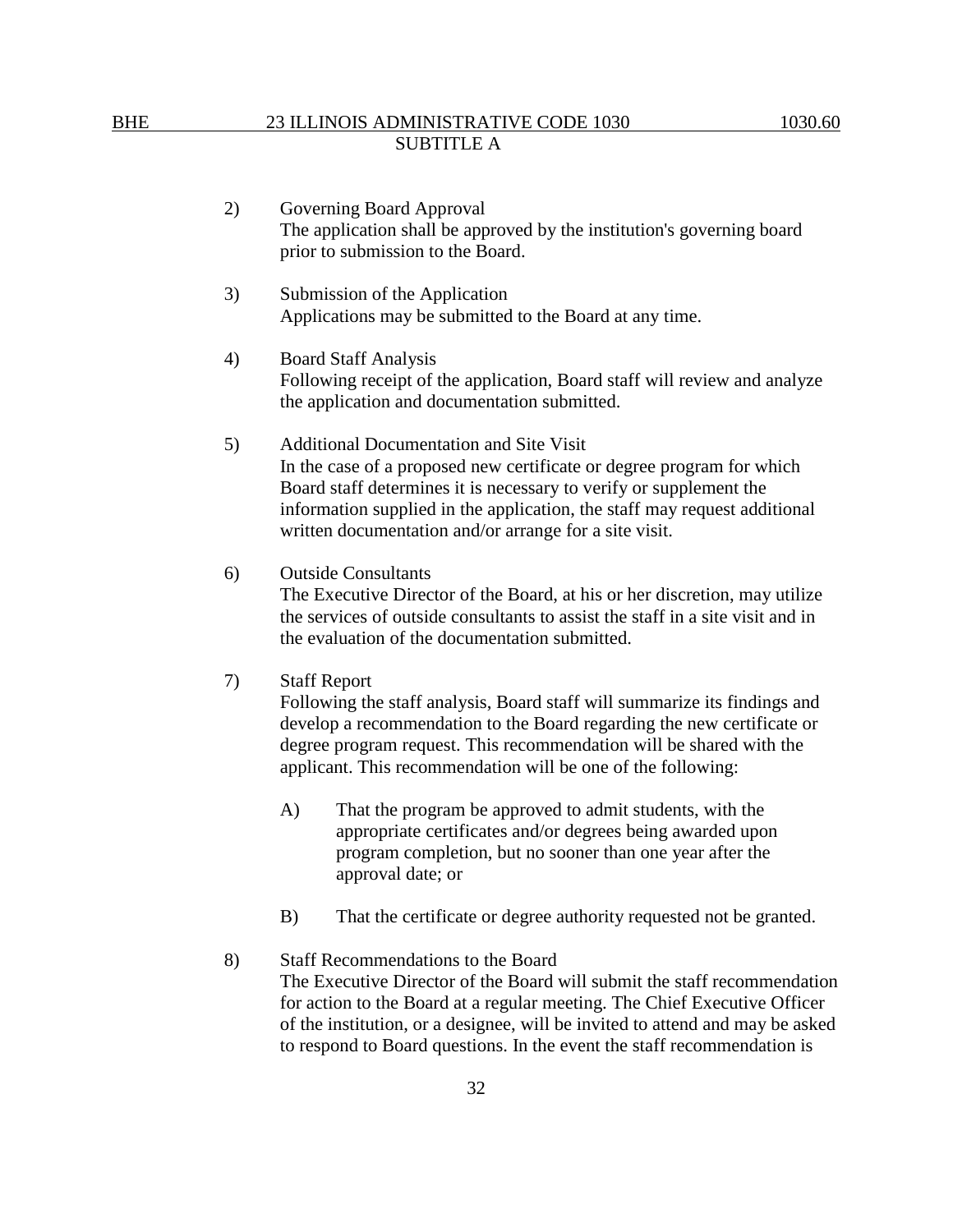negative, the applicant shall be given an opportunity to respond in writing. This response shall be transmitted to the Board at the same time as the staff recommendation.

9) Board Action

Following the Board's decision to approve or deny the certificate or degree-granting request, a letter signifying the action will be sent from the Executive Director of the Board to the Chief Executive Officer of the institution. A letter of approval will serve as official authorization for the institution to award the stated certificates and/or degrees.

- 10) Awarding Certificates and Degrees Institutions shall not award new degrees until one year after authorization by the Board to do so.
- 11) New Application Any institution denied approval to award a new certificate or degree must file a new application in order to be given subsequent consideration for approval.
- 12) Advertising of Certificate and/or Degree Programs
	- A) An institution may state that it is approved or authorized to award a certificate or degree in the State of Illinois only after that approval has been officially granted and received in writing from the Board.
	- B) An institution shall not advertise or state in any manner that it is "accredited" by the Board to award certificates and/or degrees.
	- C) No institution shall publish or otherwise communicate to prospective students, faculty, staff or the public misleading or erroneous information about the certificate- or degree-granting status of a given institution.
- 13) No Program Changes for the First Year Institutions applying after December 15, 2008 shall not deviate from the approved plan for one year after the date of the letter of approval.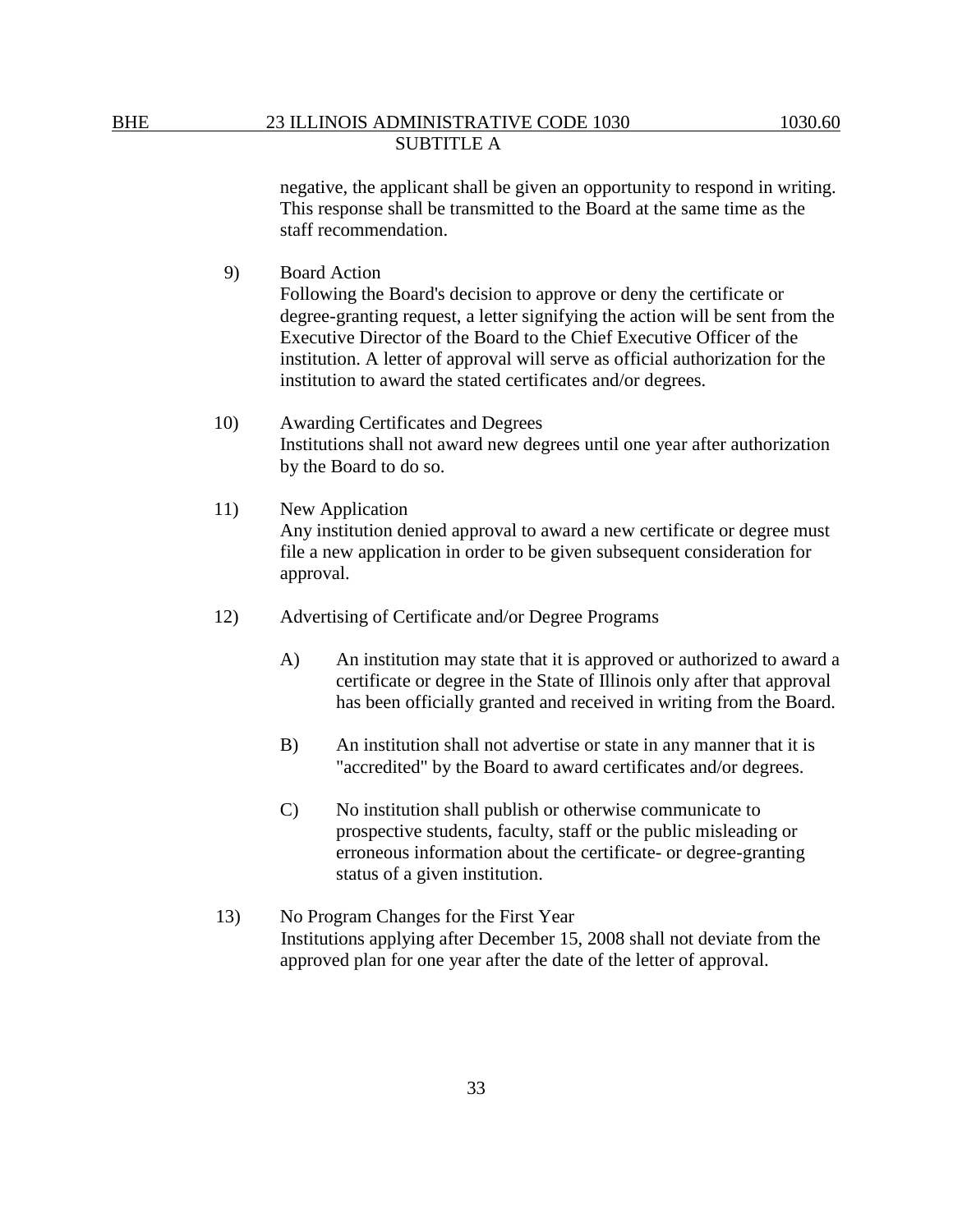14) Institutions Exempt from Approval Institutions offering a previously authorized certificate or degree program at another site within the same region shall not be required to apply for additional Board approval.

(Source: Amended at 42 Ill. Reg. 66, effective December 19, 2017)

#### **Section 1030.70 Maintenance of Approval under the 1945 Act**

- a) Most institutions are approved to operate under both the 1945 Act and the 1961 Act. Institutions under only the 1945 Act shall comply with Section 1030.70. Institutions under only the 1961 Act shall comply with Section 1030.80. Institutions under both Acts shall comply with both Sections 1030.70 and 1030.80. When the two Sections are identical, the institution will be considered in compliance with the 1945 Act by complying with Section 1030.80 and vice versa.
- b) The following rules govern maintenance of the Certification of Approval under the 1945 Act:
	- 1) Annual Reporting
		- A) Each approved institution shall file annually with the Board its current catalogs.
		- B) Compliance with all State and federal reporting mandates is required for maintenance of approvals.
	- 2) Reviews

The staff of the Board may conduct reviews and/or visitations of approved institutions as necessary for the implementation of the statute and this Part.

3) Complaints

Each approved institution must respond in writing within 10 business days after receiving a student's complaint from the Board. The Board shall review the response and determine if additional information is needed from the institution.

4) Investigations of Institutions The status of institutions under investigation as described in this Section shall be reported in Board public materials as "Institutions under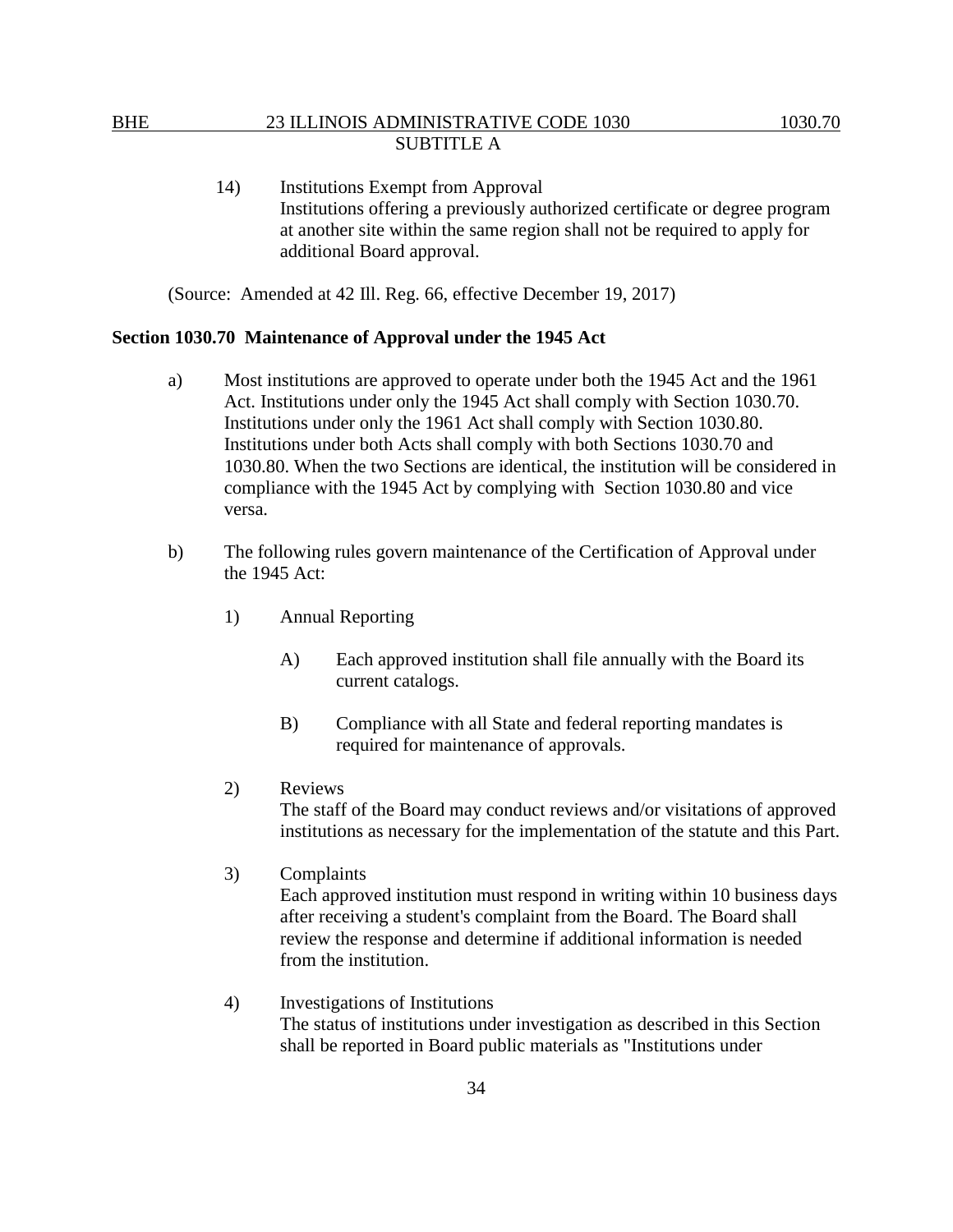investigation: on hold pending review of Board approval status".

- A) The staff of the Board shall initiate an investigation upon receipt of a verified written complaint and may initiate an investigation in response to oral or written information concerning any of the following:
	- i) Alleged violation of any of the conditions governing issuance of the Certificate of Approval;
	- ii) Alleged failure to comply with this Part;
	- iii) Alleged fraudulent conduct on the part of any person operating the institution or of any person, acting within the scope of his/her employment by the institution, on account of which any student ever enrolled in the institution has been injured or has suffered financial loss;
	- iv) Loss, suspension, probation or similar adverse action taken by an accrediting body with which the institution is or was affiliated;
	- v) Actions of federal or state regulatory agencies or Offices of Attorneys General, Offices of Inspectors General, or similar bodies that affect an institution's status with those bodies.
- B) The institution will be notified by the Board about the initiation of an investigation. During the investigation there may be a temporary hold placed on any of the institution's pending applications and requests to the Board for modification of existing approvals. The hold will be for a specified period of time not to exceed six months, unless the Board begins collection of pertinent information related to satisfying the issues associated with the investigation, such as the results of adverse actions by federal or state regulatory agencies, the results of pending court action for which a sworn affidavit has been filed, actions of accrediting bodies, or similar information. Upon completion of the investigation, the Board will accept the institution's request to voluntarily relinquish its approval, begin the process for revocation as provided in subsection (b)(4), at which time the hold continues,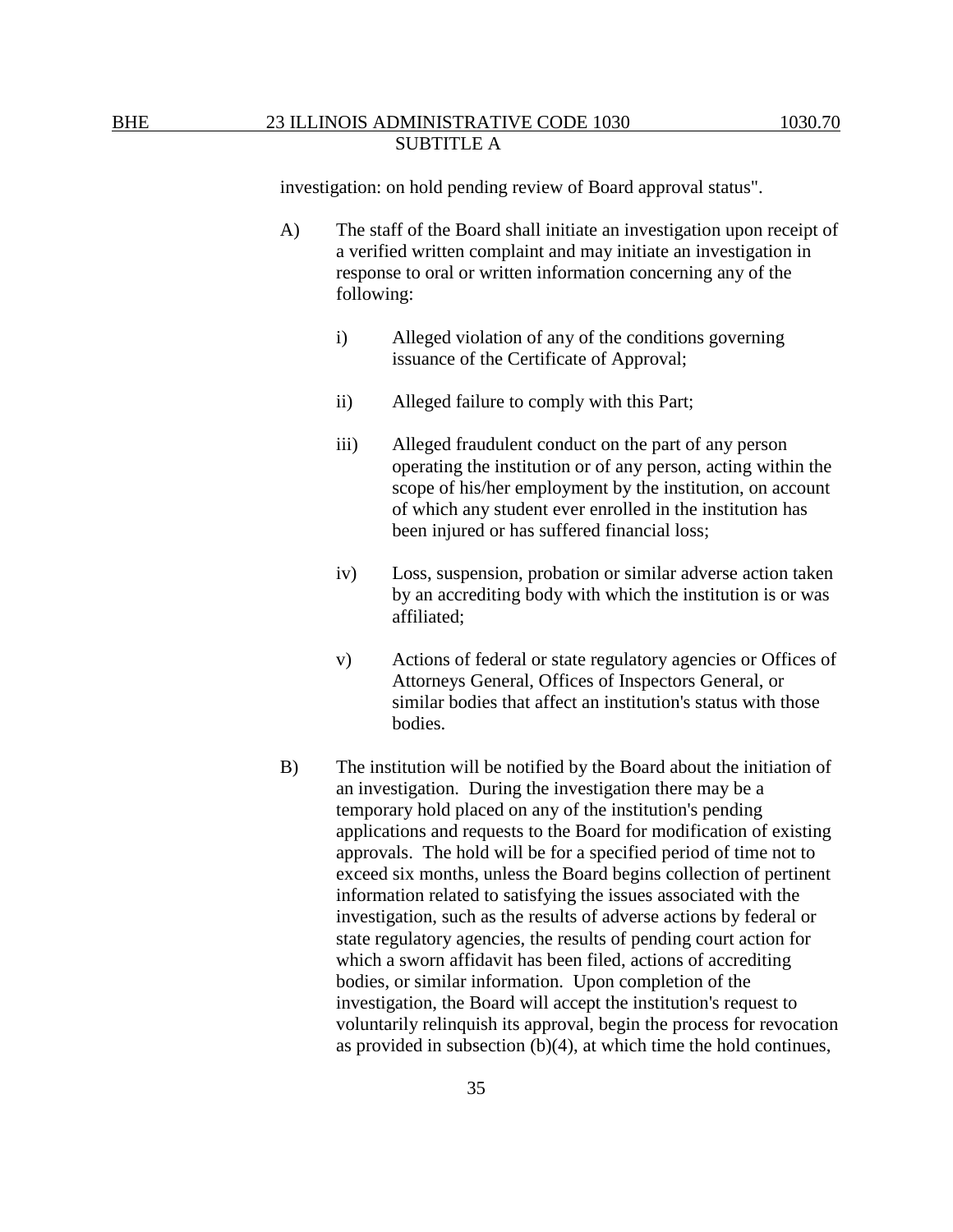or remove the hold. Information that any current authorizations or future applications are on hold will be provided by the Board on its web page or in print materials that reference authorized institutions.

- 5) Revocation or Relinquishment of the Certificate of Approval
	- A) Grounds for revocation include any of the following:
		- i) Violation of any of the conditions governing issuance of the Certificate of Approval;
		- ii) Failure to comply with this Part;
		- iii) Fraudulent conduct on the part of any person operating the institution or of any person, acting within the scope of his/her employment by the institution, on account of which any student ever enrolled in the institution has been injured or has suffered financial loss;
		- iv) Failure to offer degrees or instruction for one continuous 12-month period;
		- v) Abandonment of the institution;
		- vi) Loss of accreditation status with an accrediting body with which the institution is or was affiliated;
		- vii) Actions of federal or state regulatory agencies or Offices of Attorneys General, Offices of Inspectors General, or similar bodies that affect an institution's status with those bodies;
		- viii) Pervasive and substantial student complaints against the institution.
	- B) Procedures for Revocation
		- i) Before revoking any certificate to operate, the Board shall designate a Hearing Officer who shall schedule and conduct a hearing, as prescribed in Section 6-9 of the 1945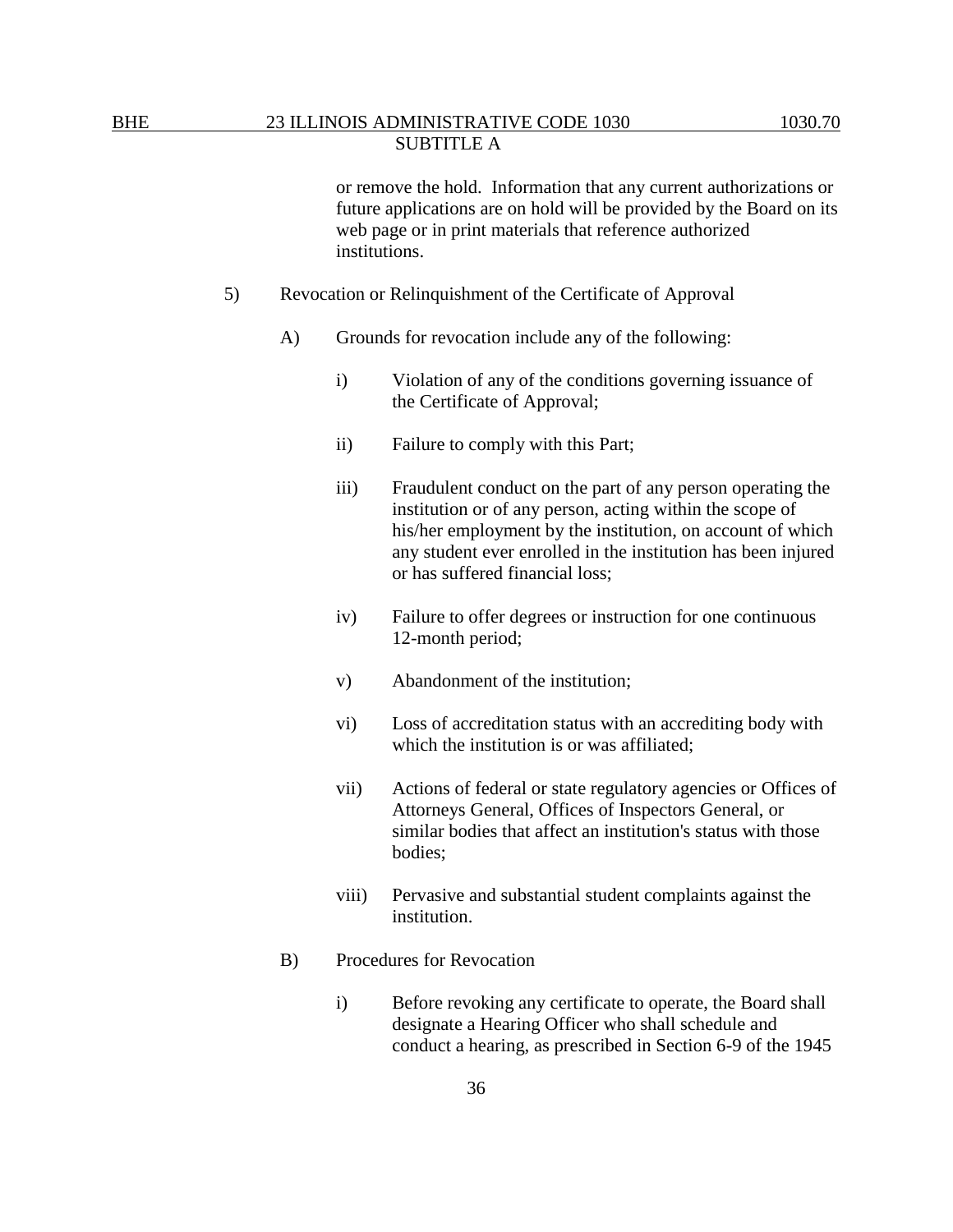## SUBTITLE A

Act. The Board shall not be required to schedule a hearing and has the option to waive a hearing if the institution has not operated for one continuous 12-month period or the institution has been abandoned; even in these cases, however, the Board shall be required to revoke the certificate at a public meeting at which any opponent who is injured or impacted by the revocation must be given the opportunity to be heard.

- ii) If the Board decides to grant a rehearing pursuant to Section 10 of the 1945 Act, it shall appoint another Hearing Officer, different from the first, who shall conduct a hearing upon only those grounds for which the rehearing was granted. The second Hearing Officer shall submit a written report of findings and recommendations to the Board, which shall make a final determination.
- iii) Upon revocation of the Certificate to Operate, the Certificate of Approval shall be rendered invalid.
- iv) At any time after revocation of a Certificate of Approval, the Board may restore it to the institution.
- v) A closed institution shall arrange for its student records to be maintained in a safe and suitable place as determined by the Board (such as another like kind of institution or the Board).
- C) Voluntary Relinquishing of Approval
	- i) Institutions may voluntarily relinquish their Certificate of Approval, Authorization to Operate, or Authorization to Grant Degrees. The voluntary relinquishment shall be in writing and does not require a hearing or any other Board action to be effective.
	- ii) Institutions relinquishing approval and/or authorization shall be required to provide for an appropriate repository of records and may be required to provide a student completion plan that must be approved by the Board.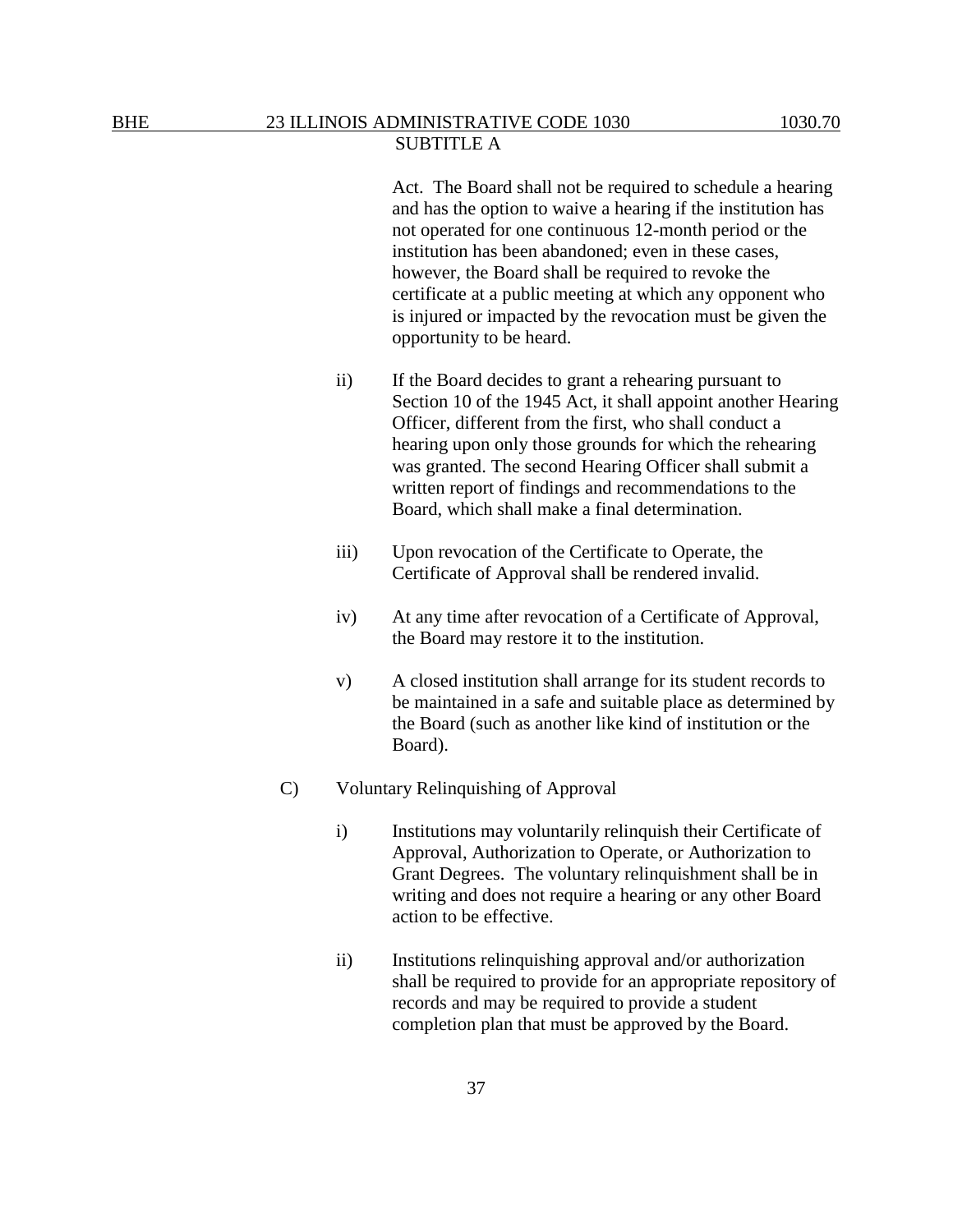- D) Change of Legal Status of the Institution
	- i) An institution's Certificate of Approval, Authorization to Operate and Authorization to Award Degrees are granted to a specific legal entity based on the conditions under which the institution and/or its degrees were authorized. A change to the legal status of the entity shall result in immediate loss of the certificate or authorization.
	- ii) A change of legal status ends the exempted status of institutions described in Section 1030.10. After a change of legal status, institutions previously exempted must seek new operating and degree granting authority.
	- iii) Institutions that are planning a change of legal status shall inform the Board as early as possible. If new approvals will be sought by the institution, a plan should be developed in consultation with the Board to facilitate the transition process.
	- iv) In cases in which a change in shareholders results in new leadership of an institution, the Board shall require that the institution submit documentation demonstrating that no change has occurred in the operation of the institution that would affect the conditions under which the institution and/or its degrees were authorized.
	- v) Merger of two institutions resulting in the creation of a new institution causes both institutions to lose their approvals and results in the need for new authorizations.

(Source: Amended at 42 Ill. Reg. 66, effective December 19, 2017)

## **Section 1030.80 Maintenance of Authorization to Operate and/or Grant Certificates and Degrees under the 1961 Act**

a) Most institutions are approved to operate under both the 1945 Act and the 1961 Act. Institutions under only the 1945 Act shall comply with Section 1030.70. Institutions under only the 1961 Act shall comply with Section 1030.80. Institutions under both Acts shall comply with both Sections 1030.70 and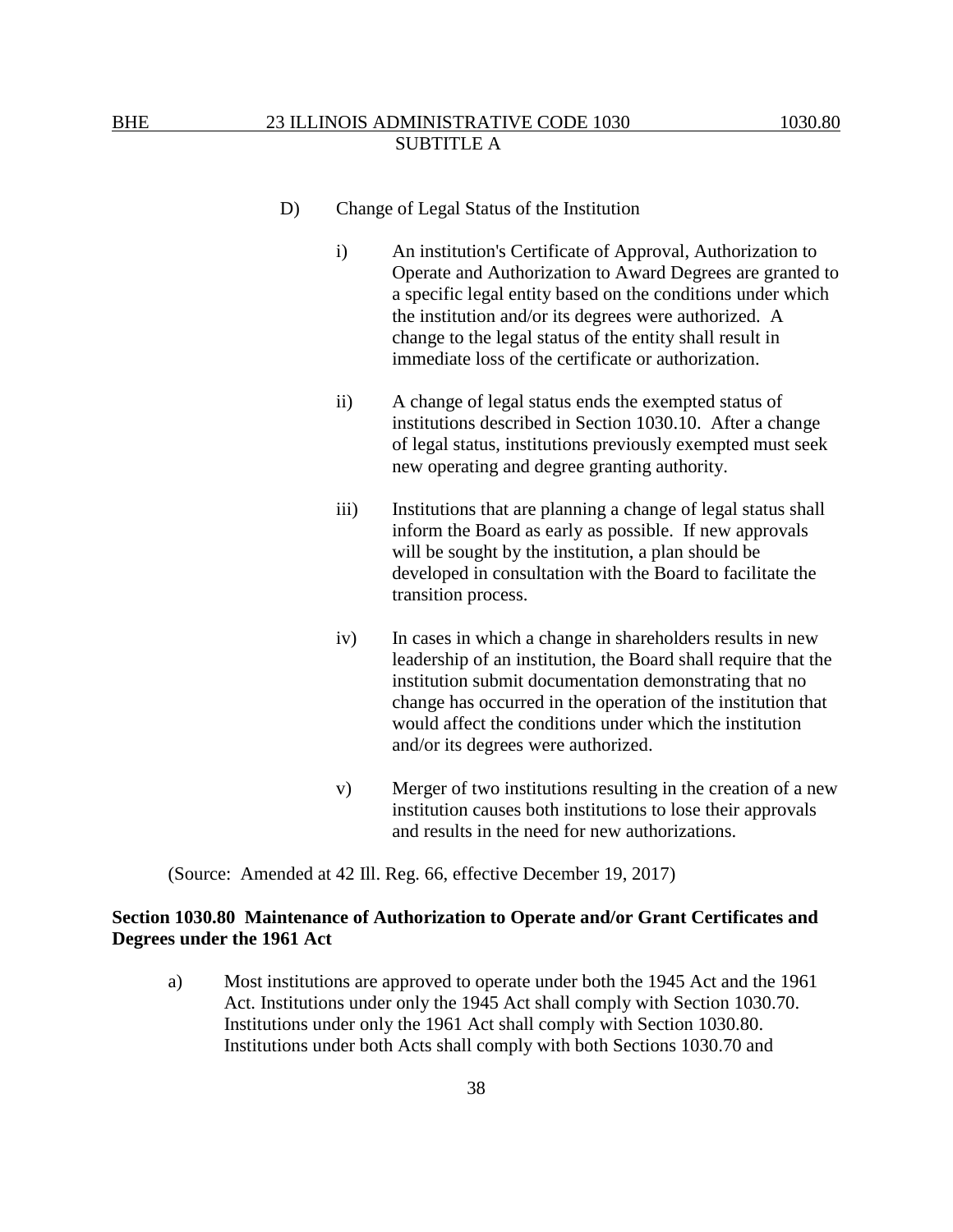1030.80. When the two Sections are identical, the institution will be considered in compliance with the 1945 Act by complying with Section 1030.80 and vice versa.

- b) This subsection (b) governs the Maintenance of the Authorization to Operate and/or Award Specific Certificates and Degrees procedure under the 1961 Act.
	- 1) Annual Report

Each authorized institution shall file annually with the Board its current catalogs. In addition, institutions must comply with any data requests to satisfy Board reporting requirements.

2) Reviews

The staff of the Board may conduct reviews and/or visitations of authorized institutions and/or their certificate and degree programs as necessary for the implementation of the statute. This may include a review in the fifth year of a new program's existence. Board staff may review the program, in cooperation with institutional staff, to verify the institution's implementation and maintenance of the conditions that were presented in its applications and that formed the basis upon which the authorizations were granted. The fifth year review may also include information on improvements in the institution's capacity to efficiently and effectively deliver certificate and degree programs using technological innovation and comprehensive data systems. Evidence that the program meets standards enumerated in Section 1030.30(a) may be reviewed. In the case of a program in which State licensure is required for employment in the field, a program can be found to be in good standing if the institution is able to provide evidence that program graduates are eligible to take the appropriate licensure examination and pass rates are maintained as specified in the objectives of the unit of instruction. If there is no such evidence, approval of the program may be withdrawn by the Board.

3) Complaints Concerning Institutional Degree Practices The staff of the Board may initiate an investigation in response to written or oral information suggesting that changes have occurred in the conditions under which Authorization to Operate and/or Award Specific Certificates and Degrees was given. During the investigation, there may be a temporary hold placed on the institution's applications to the Board for new program approvals and other programs. The hold will be for a specified period of time not to exceed six months, unless the Board begins the process for revocation as provided in subsection  $(b)(5)$ , at which time the hold will continue until the Board decision is made.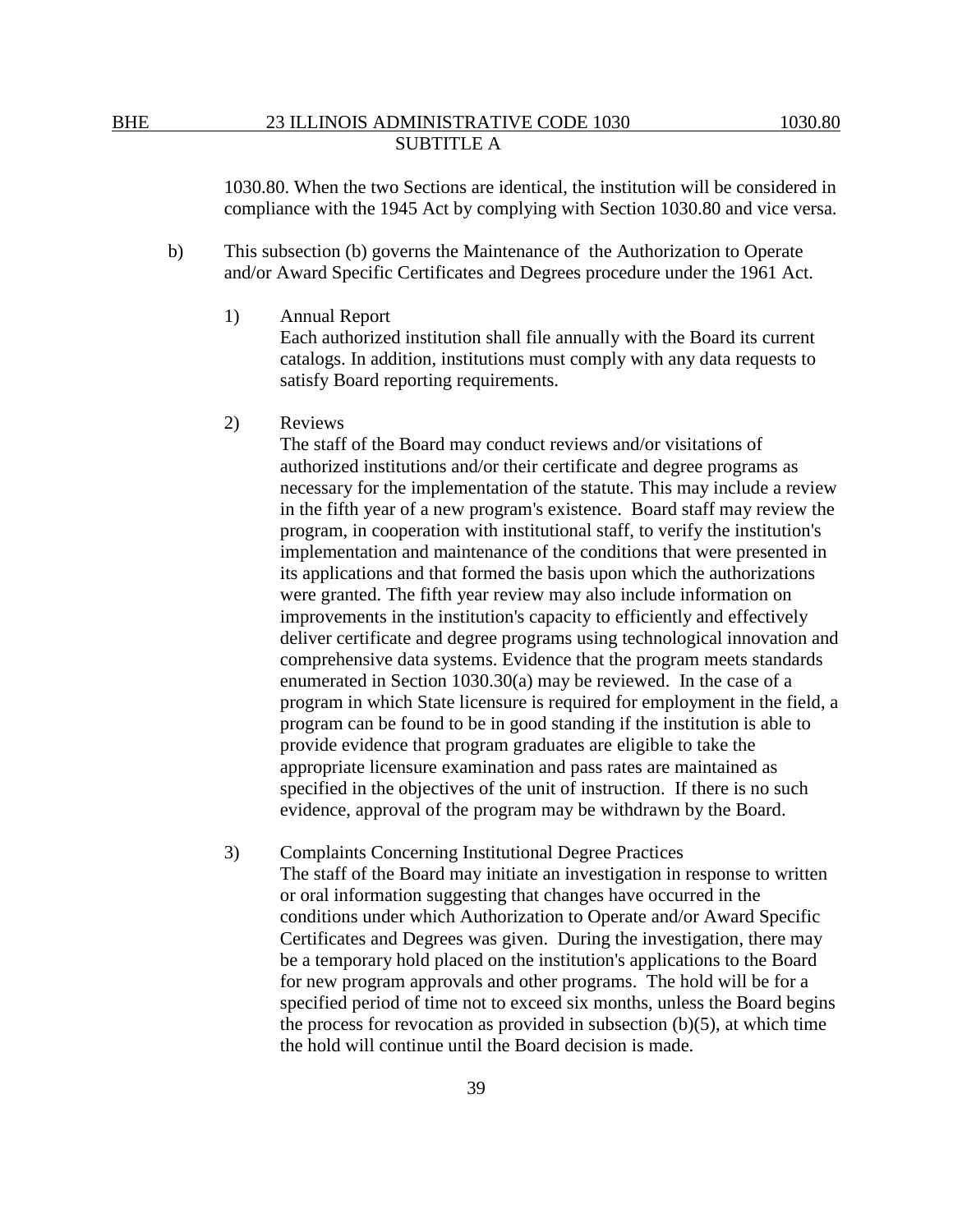- 4) Temporary Suspension of Program An institution may place any approved program on temporary suspension after receiving Board approval. The institution shall provide an annual status report to the Board on any program under temporary suspension status. The Board will consider a program placed on temporary suspension status to be terminated if an annual status report is not received or if no reinstatement request is received within the first five years after the program was placed on temporary suspension. An institution may petition for reinstatement during the five-year period.
- 5) Revocation or Relinquishment of Operating and/or Degree-Granting Authority
	- A) Grounds for revocation include:
		- i) Failure to permit any duly authorized representative of the Board to enter upon the premises of the institution and to inspect or otherwise examine the institution and its books, papers or other records.
		- ii) Failure to maintain the conditions under which the institution and/or its certificates and/or its degrees were authorized.
		- iii) Failure to maintain the institution's implementation and maintenance of the conditions that were presented during its fifth year review and that formed the basis upon which the authorizations were continued.
		- iv) Failure to offer degrees or instruction for one continuous 12-month period.
		- v) Abandonment of the institution.
		- vi) Loss of accreditation status with an accrediting body with which the institution is or was affiliated.
		- vii) Actions of federal or state regulatory agencies or Offices of Attorneys General, Offices of Inspectors General, or similar bodies that affect an institution's status with those bodies.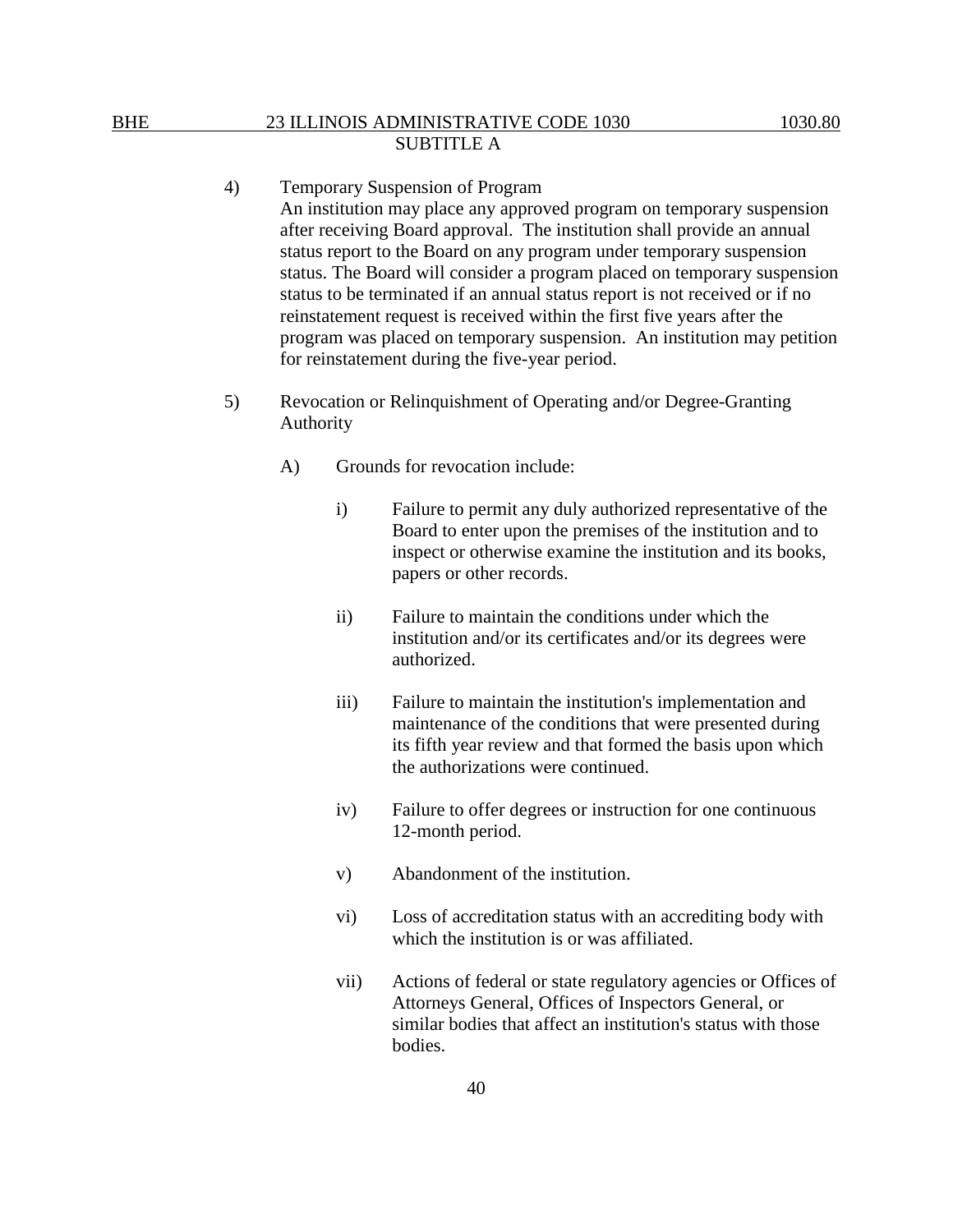- B) Procedures for Revocation
	- i) Following the Board staff investigation of the institutional degree practices, the staff may recommend to the Board revocation of the Authorization to Operate and/or Award Specific Certificates and Degrees.
	- ii) If the Board votes to revoke the Authorization to Operate and/or Award Specific Certificates and Degrees, the institution may request a hearing. The Board shall not be required to schedule a hearing and has the option to waive a hearing if the institution has not operated for one continuous 12-month period or the institution has been abandoned; even in these cases, however, the Board shall be required to revoke the authority at a public hearing at which any opponent who is injured or impacted by the revocation must be given the opportunity to be heard.
	- iii) The Board shall designate a Hearing Officer who shall schedule and conduct a hearing.
	- iv) The Hearing Officer shall make a written report of findings and recommendation to the Board, which shall make a final determination and shall notify the institution of its decision.
	- v) Following a Board decision to revoke the Authorization to Operate and/or Award Specific Certificates and Degrees, the letter of authorization shall be rendered invalid.
	- vi) At any time after revocation, the Board may restore an Authority to Operate and/or Award Specific Certificates and Degrees.
	- vii) A closed institution shall arrange for its student records to be maintained in a safe and suitable place as determined by the Board (such as another like kind of institution or the Board).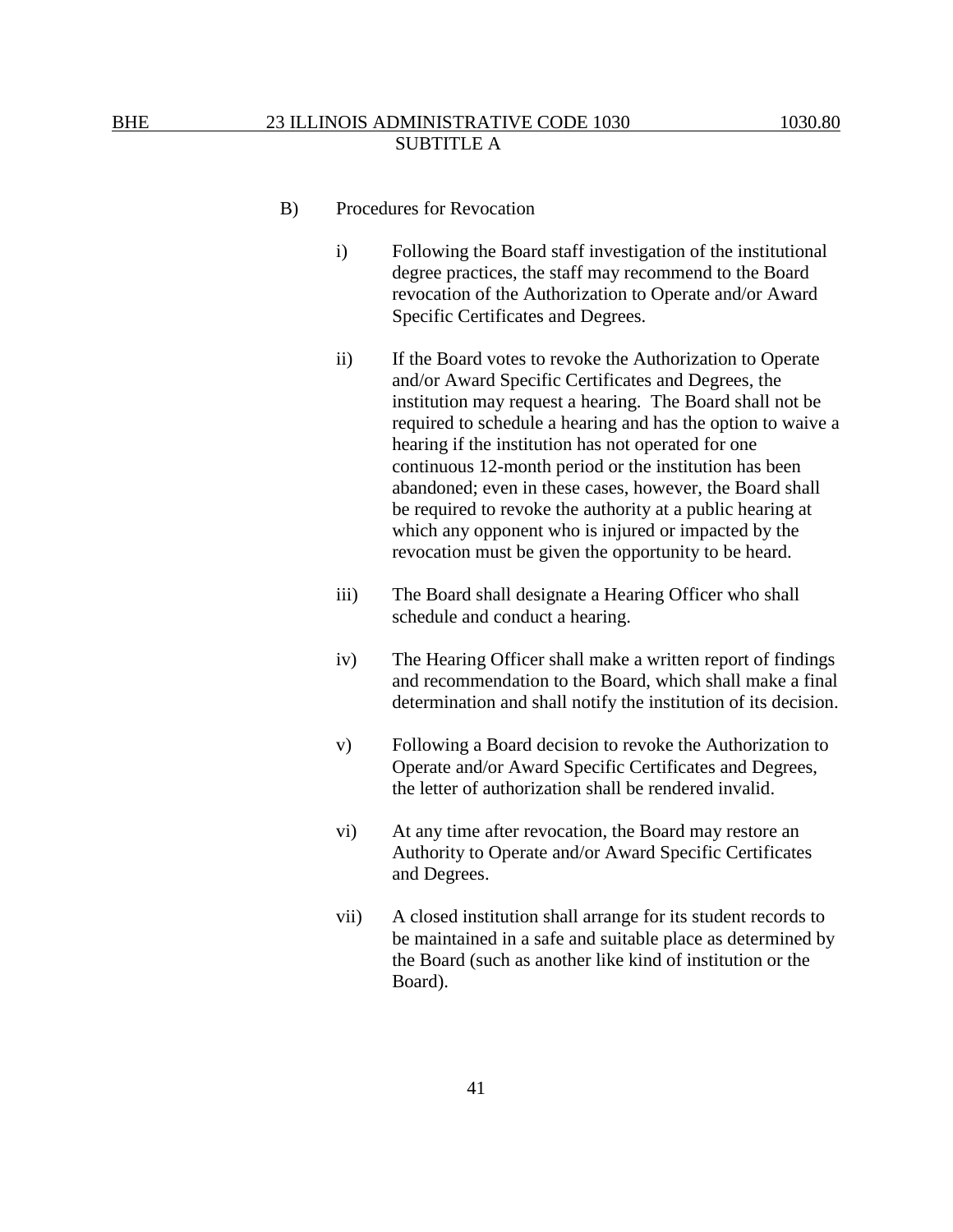- A) Notice Required
	- i) Notice to the Board of the closure immediately by email or certified mail;
	- ii) The name, address and telephone number of the person who will be responsible for closure processes;
	- iii) A list of students affected and anticipated decisions regarding teach out for each student (e.g., graduation, transfer, remain at institution, and participate in teach out, etc.);
	- iv) Information on the remaining credit and other requirements outstanding for each student to complete the program;
	- v) Copies of the student-directed communication plan that includes the proposed timeline and methods for notifying students of teach-out options. Plans must include communication with any students who may be on approved leaves of absence or otherwise difficult to reach;
	- vi) Copies of the communication plans for informing faculty, staff and other institutional constituents;
	- vii) Identification of an individual who will be empowered to act as official registrar, if needed, after the closure; and
	- viii) Submission of a letter of permission to the Board to access all institutional properties in order to secure student records, if necessary.
- B) Teach-Out Plan
	- i) After December 31, 2017, when a Board approved institution proposes to discontinue its operation, that institution shall cause to be created a teach-out plan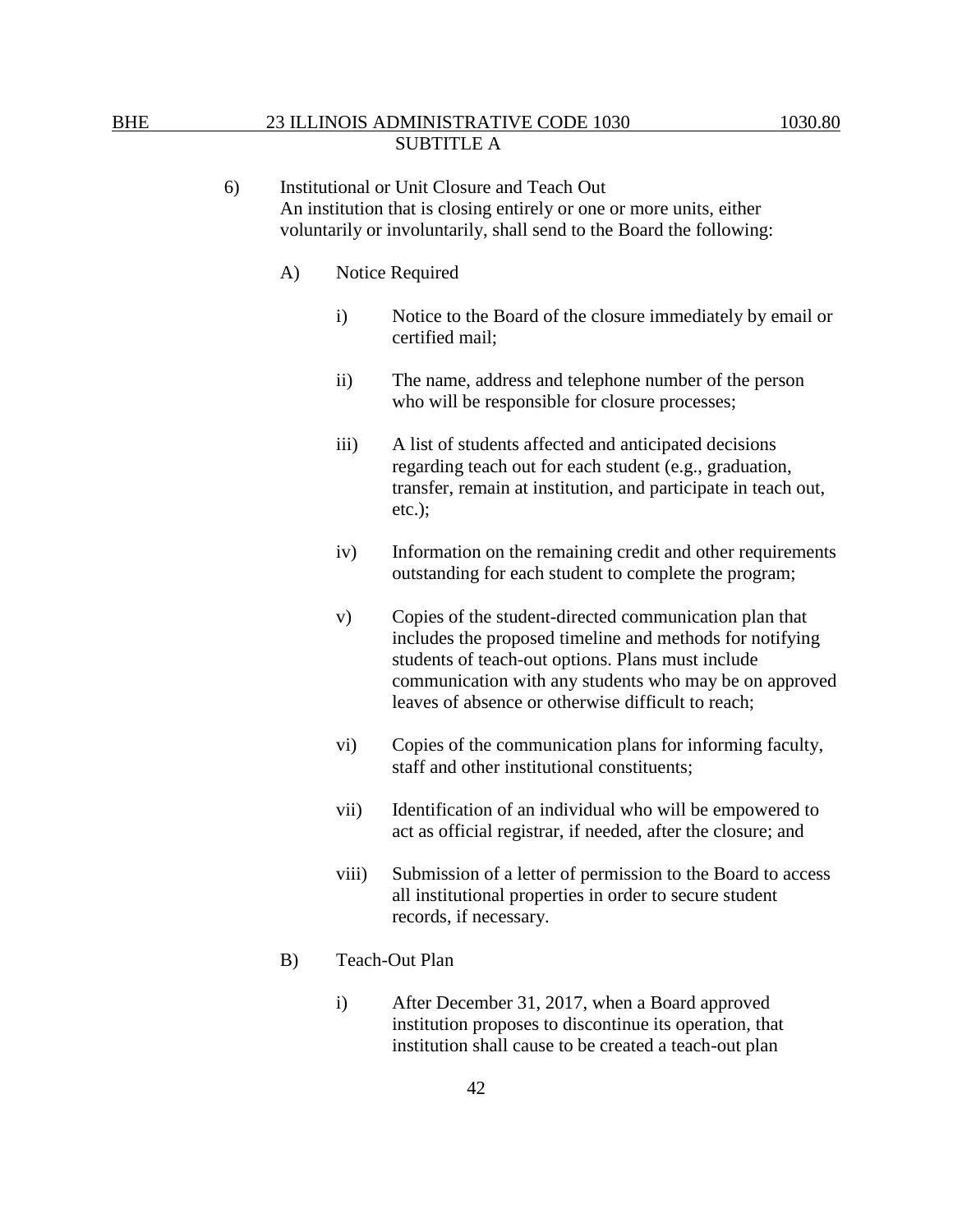acceptable to the Board. The teach-out plan shall fulfill the institution's educational obligations to its students. Should the institution fail to deliver or act on the teach out plan, the Board is in no way responsible for providing the teach-out.

- ii) An institution shall have written plans designed to protect the contractual rights of its students and graduates in the event the institution closes or undergoes a change of status (e.g., if the institution changes location or if its authority is revoked), including the right to complete the course of instruction in which the students or graduates enrolled.
- iii) If students are receiving instruction prior to the institution's closing, the institution shall file a plan to ensure that the institution's students will continue to receive training of the same quality and content as that for which they contracted.
- C) Arrangements for transferring students to a public or another approved institution shall be filed with the Board prior to any student transfer. Prior to approving the institution's arrangements for completing its teaching obligations to students, the Board shall verify that students transferring will receive the same kind of program and instructional services as those for which they contracted.

#### D) Academic Records

In the event an institution proposes to discontinue its operations, the chief administrative officer of the institution shall arrange for all original or legible true copies of all such academic records of the institution to be maintained in a safe and suitable place as determined by the Board (such as a third party provider, a like institution, or the Board).

- i) These records shall include, at a minimum, the academic records of each former student that are traditionally provided on an academic transcript, such as, but not limited to, courses taken, terms, grades and other such information.
- ii) The institution shall make students aware of how to obtain transcripts from either the closed institution and/or new institution permanently retaining the records.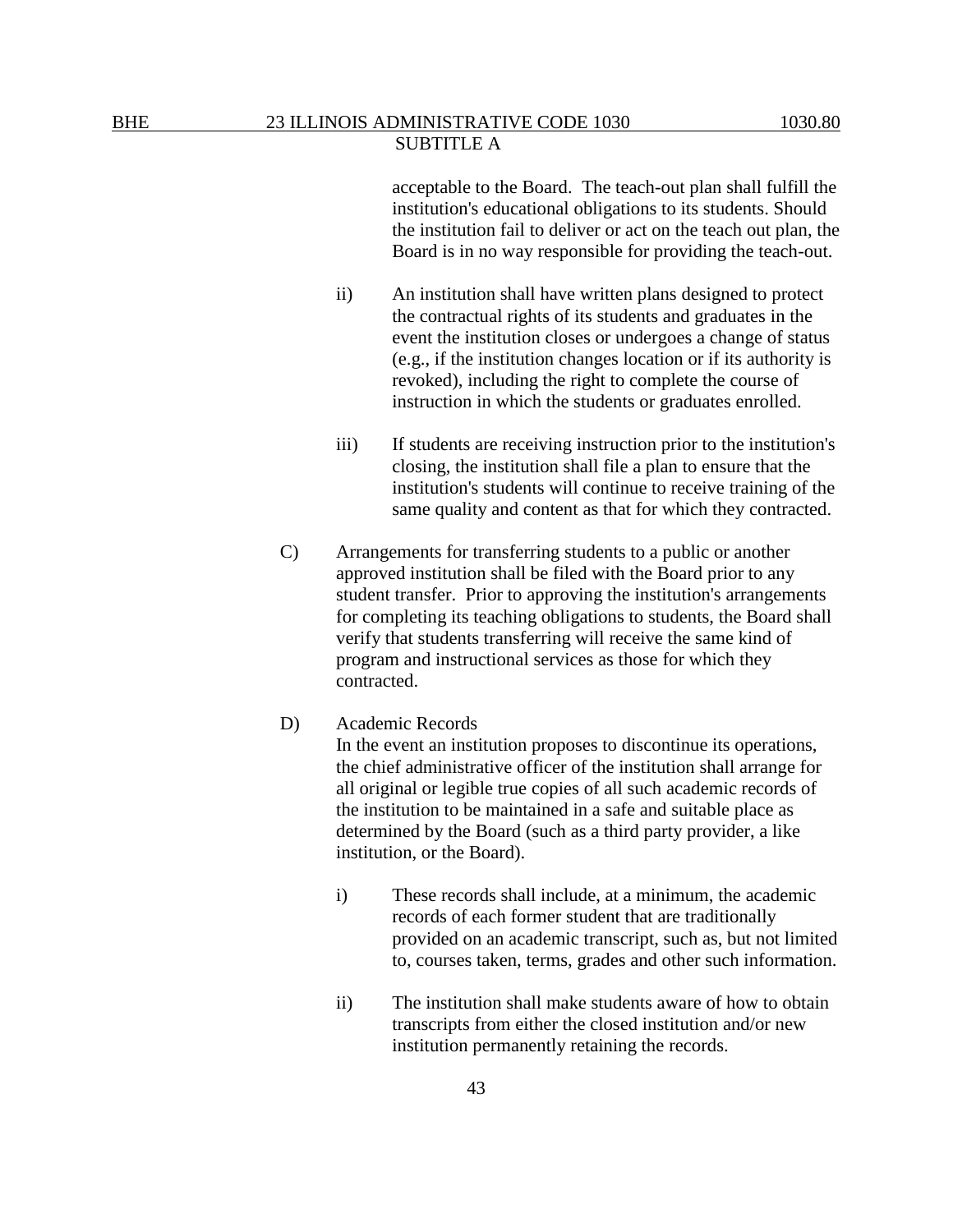iii) The institution must release any holds on student records before operation is discontinued and the records are transferred

(Source: Amended at 42 Ill. Reg. 66, effective December 19, 2017)

#### **Section 1030.90 Academic Application Processing Fees**

a) Fees

Fees are assessed in connection with applications for certificates of approval under the 1945 Act and applications for authorization to operate and authorization to grant certificates and degrees under the 1961 Act, including filing notices of intent and submitting change requests.

- 1) Application Fees
	- A) Certificate of Approval or Authorization to Operate. Only one fee shall be charged if both are sought in the same application. This is a one-time fee that does not apply to entities that have been previously approved or authorized by the Board. The fee amount is based on the type of institution and institution size as outlined in subsection  $(a)(2)$ .
	- B) Notice of Intent. One fee shall be submitted with each filing.
	- C) Authorization to Grant Degrees
		- i) The fee is based on the type of institution, institution size, and certificate or degree level as outlined in subsection  $(a)(2)$ .
		- ii) This fee applies to each request for authorization to grant a new certificate or degree or an additional certificate or degree in a region.
	- D) Change Request. The fee shall be charged for each request within a region. One submission with 10 requests shall be assessed for 10 change requests (\$2,500).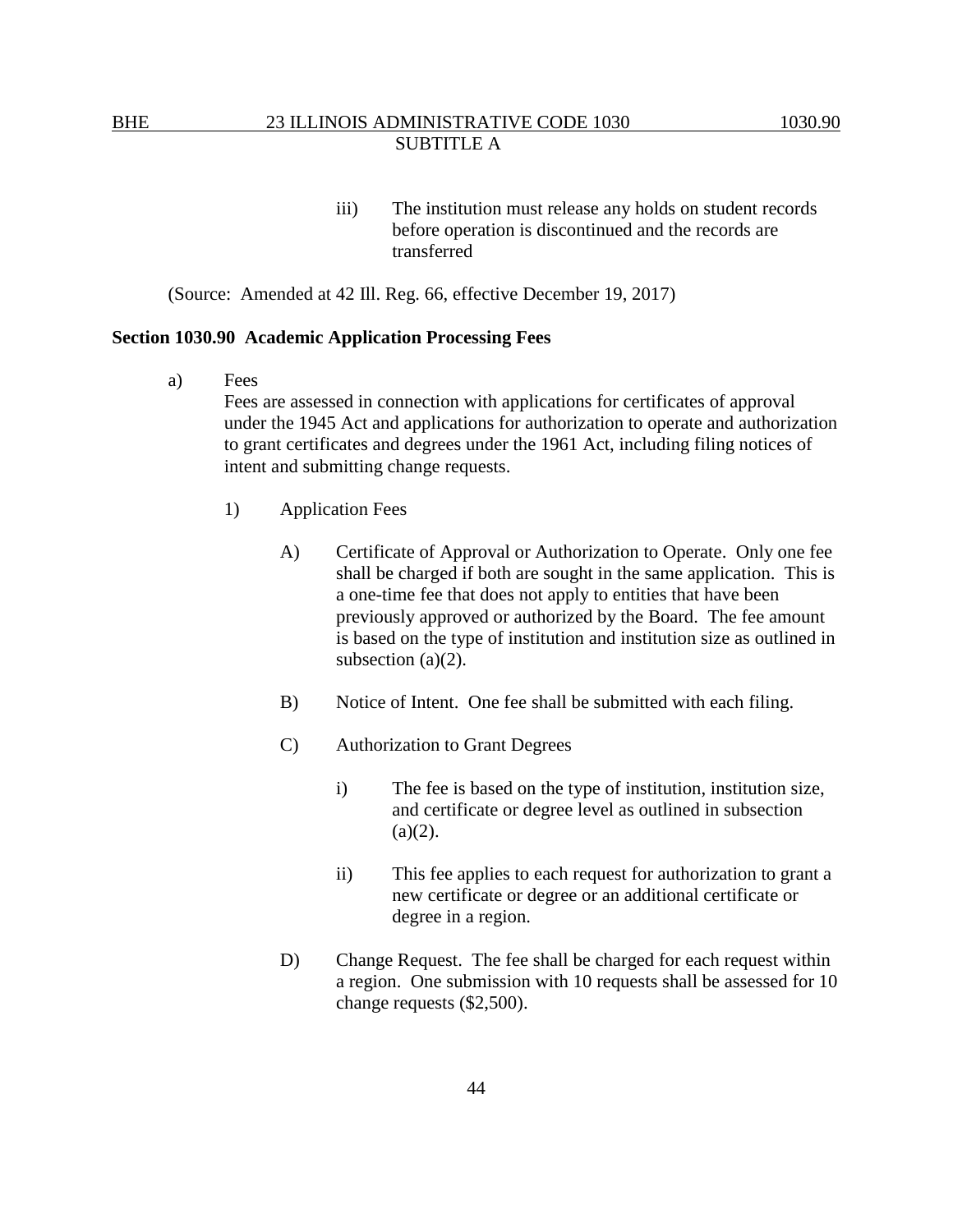E) Exemption Fee. The fee shall be charged for each request submitted to the Board.

# 2) Schedule of Fees

## A) Illinois Not-for-Profit Institutions

| <b>Institution Size</b> |                             |
|-------------------------|-----------------------------|
| < 1,000<br>students     | $1.000$ or more<br>students |
| \$3,000                 | 4,000<br>S                  |
| 1,500                   | 2,500                       |
| 750                     | 750                         |
| 500                     | 500                         |
| 250                     | 250                         |
| 250                     | 250                         |
|                         |                             |

# B) Illinois Proprietary Institutions

|                                          | <b>Institution Size</b> |                 |
|------------------------------------------|-------------------------|-----------------|
|                                          | < 1,000                 | $1,000$ or more |
|                                          | <b>Students</b>         | <b>Students</b> |
| Certificate of Approval or Authorization | \$6,000                 | \$7,000         |
| to Operate                               |                         |                 |
| Degree Granting Authority per Region     | 2,500                   | 3,500           |
| Certificate Approval per Region          | 1,000                   | 1,000           |
| Notice of Intent                         | 500                     | 500             |
| <b>Change Request per Region</b>         | 250                     | 250             |
| <b>Exemption Fee</b>                     | 250                     | 250             |

## C) Out-of-State Institutions

|                                                        | <b>Institution Size</b> |                 |
|--------------------------------------------------------|-------------------------|-----------------|
|                                                        | < 1,000                 | $1,000$ or more |
|                                                        | <b>Students</b>         | <b>Students</b> |
| Certificate of Approval or Authorization<br>to Operate | \$ 7,000                | 8,000<br>S.     |
| Degree Granting Authority per Region                   | 3,500                   | 4,500           |
| Certificate Approval Region                            | 1,750                   | 1,750           |
| Notice of Intent                                       | 500                     | 500             |
| Change Request per Region                              | 250                     | 250             |
| <b>Exemption Fee</b>                                   | 250                     | 250             |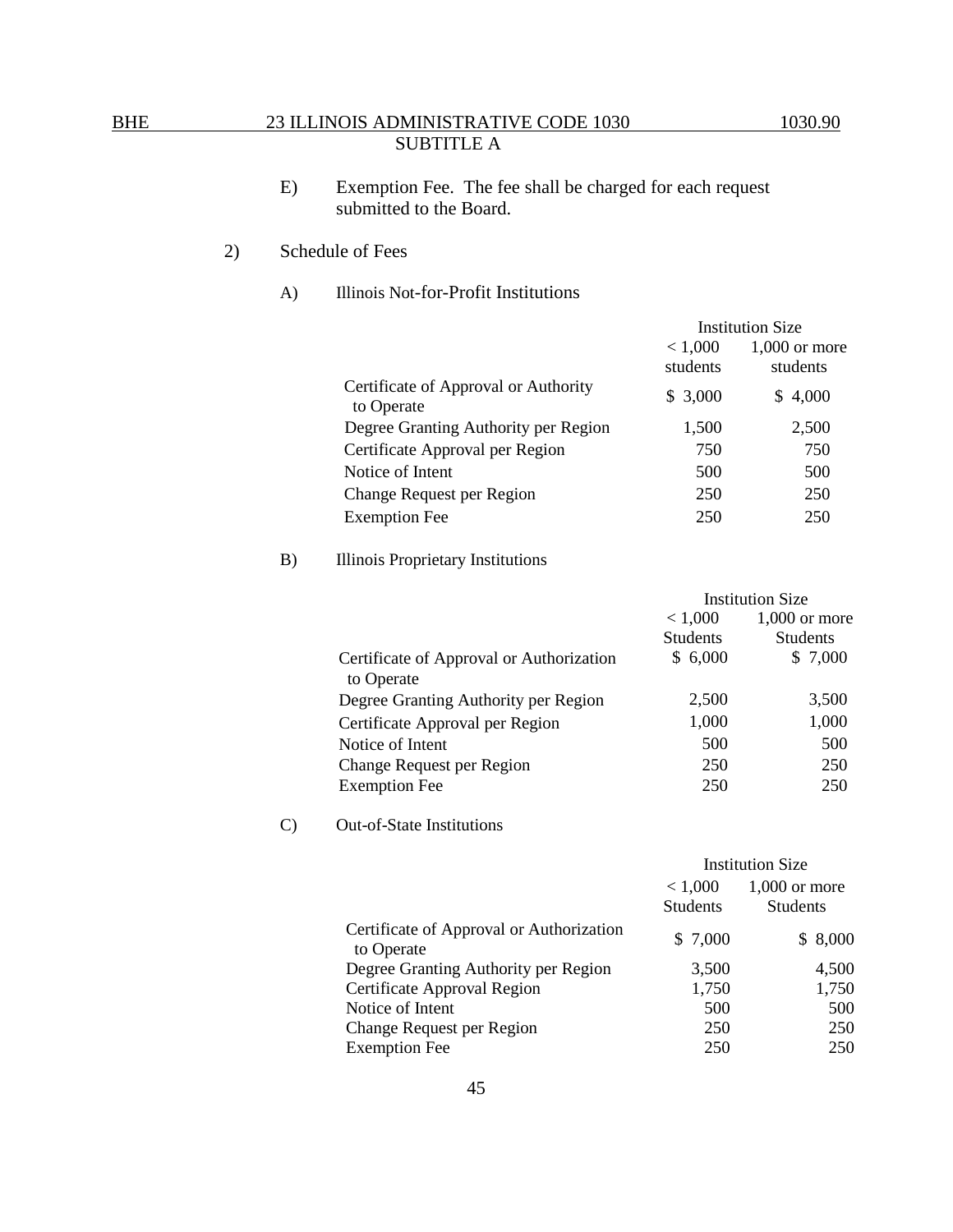#### b) Remittance

- 1) Fees shall be submitted as check, certified check, cashier's check or money order payable to the Illinois Board of Higher Education.
- 2) No refund shall be awarded for any application that requires Board approval and has been reviewed by Board staff. Applications withdrawn by the institution or returned by Board staff shall receive no refund.
- 3) Fees shall be submitted to:

Illinois Board of Higher Education Academic Affairs Fee Remittance 1 North Old State Capitol Plaza, Suite 333 Springfield IL 62701

- c) Processing
	- 1) Applications, notices, and change requests submitted to the Board with insufficient fees shall be considered incomplete. The Board will notify the institution of the amount due. No further action shall be taken by the Board until the full amount due is submitted.
	- 2) Applications, notices and change requests submitted to the Board with incorrect fees shall be considered incomplete. The incorrect fee amount will be returned to the institution. No further action shall be taken by the Board until the full and correct fee amount due is submitted.
	- 3) The Board will not accept applications from institutions that have not provided the information necessary for the Board to process a previously submitted application.

(Source: Amended at 42 Ill. Reg. 66, effective December 19, 2017)